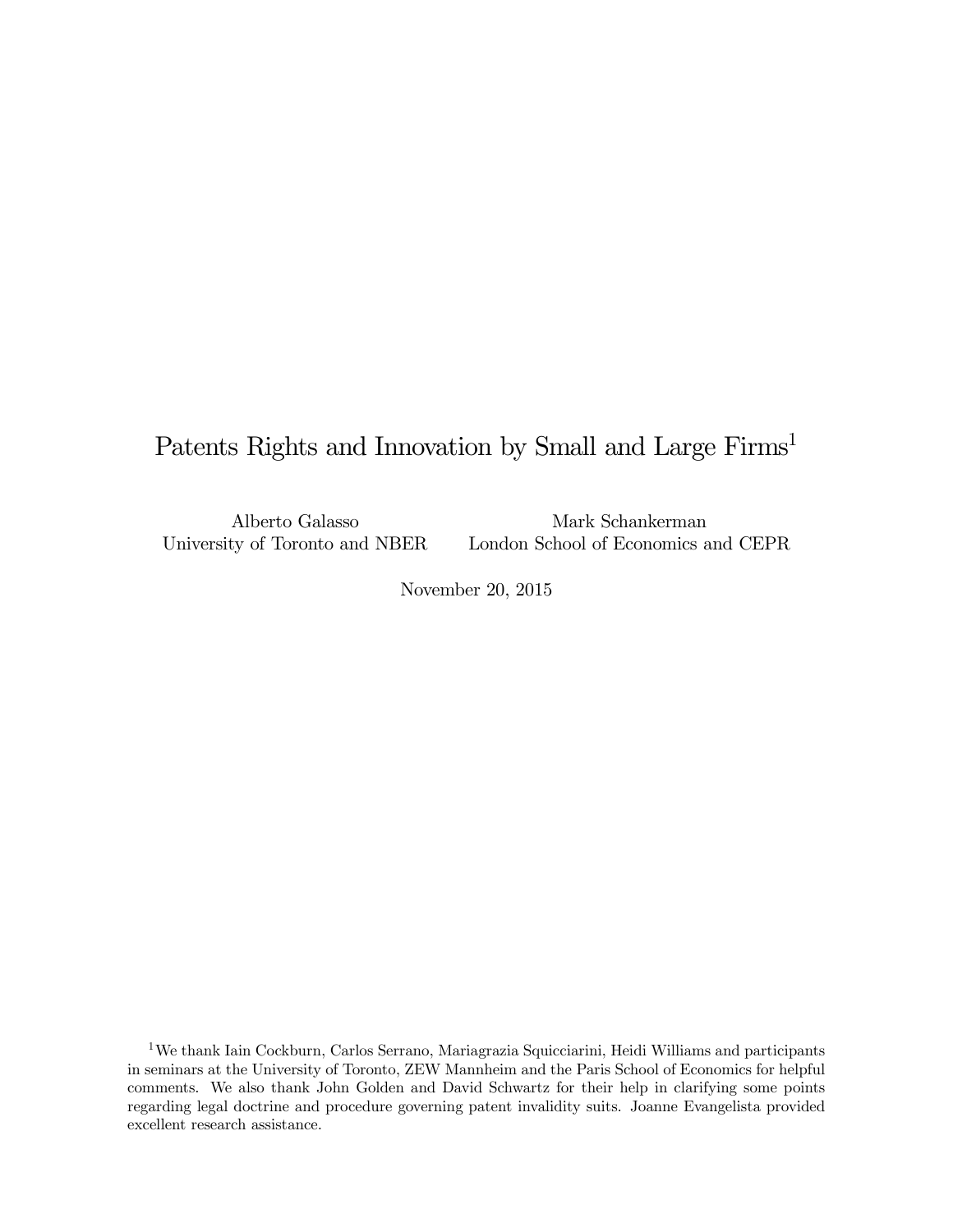#### Abstract

This paper studies the causal impact of patents on subsequent innovation by the patent holder. The analysis is based on court invalidation of patents by the U.S. Court of Appeals for the Federal Circuit, and exploits the random allocation of judges to control for the endogeneity of the judicial decision. Patent invalidation leads to a 50 percent decrease in patenting by the patent holder, on average, but the impact depends critically on characteristics of the patentee and the competitive environment. The effect is entirely driven by small innovative firms in technology fields where they face many large incumbents. Invalidation of patents held by large firms does not change the intensity of their innovation but shifts the technological direction of their subsequent patenting.

Keywords: patents, innovation, courts. JEL Codes: O31, O32, O34, K41, L24.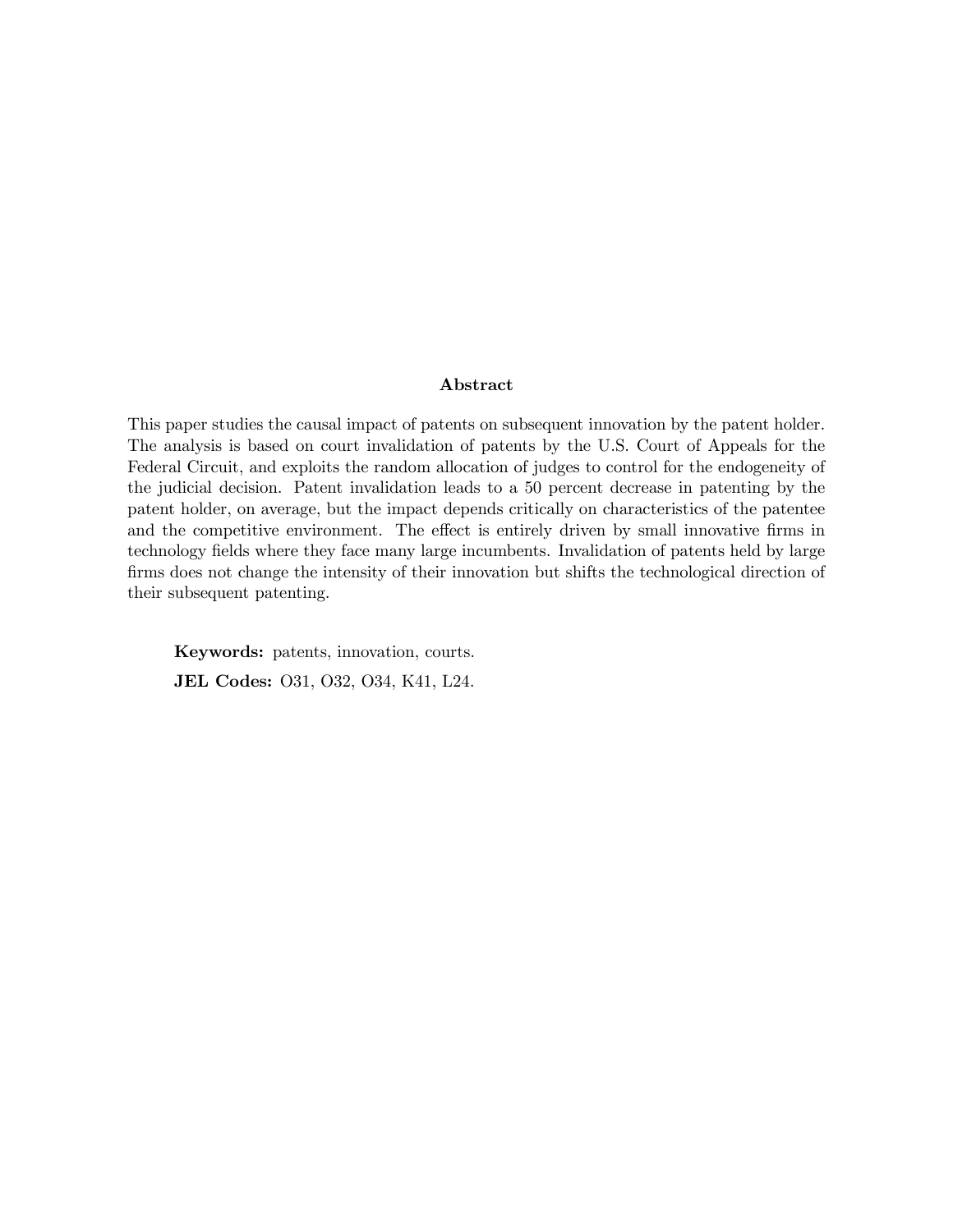## 1 Introduction

Innovation is central to economic growth. Modern macroeconomic models of growth emphasise the key role of innovation and the knowledge spillovers it generates (Aghion and Howitt, 1992; Acemoglu and Akcigit, 2012). At the same time, there is a large body of microeconomic evidence documenting knowledge spillovers and underinvestment in R&D, with social rates of return being more than twice as large as the private rates (Jones and Williams 1998; Bloom, Schankerman and Van Reenen, 2013). This is a primary justification for government support of innovation, and patent rights are one of the key policy instruments for this purpose. It is important to understand whether patents are an effective policy tool, and how their impact might vary across heterogeneous firms in different competitive environments.

In this paper we investigate how patent rights affect the rate, and direction, of innovation activity by different types of patent owners across a range of technology fields. In particular, we study the impact of judicial invalidation of existing patents on the subsequent innovation activity of the patent owner. Our analysis shows that patent rights are an important stimulus for innovation, but their impact differs sharply for small and large firms and depends on the nature of competition in the technology markets.

The overall impact of patents on innovation depends on two questions: how they affect the innovation incentives for the patent holder and how they affect follow-on innovation by other firms. Patents enhance the ability of firms to capture rents from their innovations but with a static efficiency cost from higher prices. This trade-off is well-known in the innovation literature, beginning with Arrow (1962). More complex trade-offs arise in dynamic settings where innovation is cumulative and patent rights on upstream technologies may affect the incentives to invest in downstream (follow-on) innovations, and indeed could block such innovation in the extreme case (Green and Scotchmer, 1995; Bessen and Maskin, 2009). These dangers have been prominently voiced in public debates on patent policy in the United States (Federal Trade Commission, 2011) and recent decisions by the Supreme Court (e.g., Association for Molecular Pathology v. Myriad Genetics, 133 S. Ct. 2107, 2013).

Recent empirical studies have examined how patent rights affect cumulative innovation by enabling the patent holder to block follow-on innovators (e.g. Murray and Stern, 2007; Williams, 2013; Sampat and Williams, 2015; Galasso and Schankerman, 2015). Overall, these studies show that patents have some blocking effect on subsequent innovation by other firms, but only in very particular contexts where bargaining frictions in technology licensing trans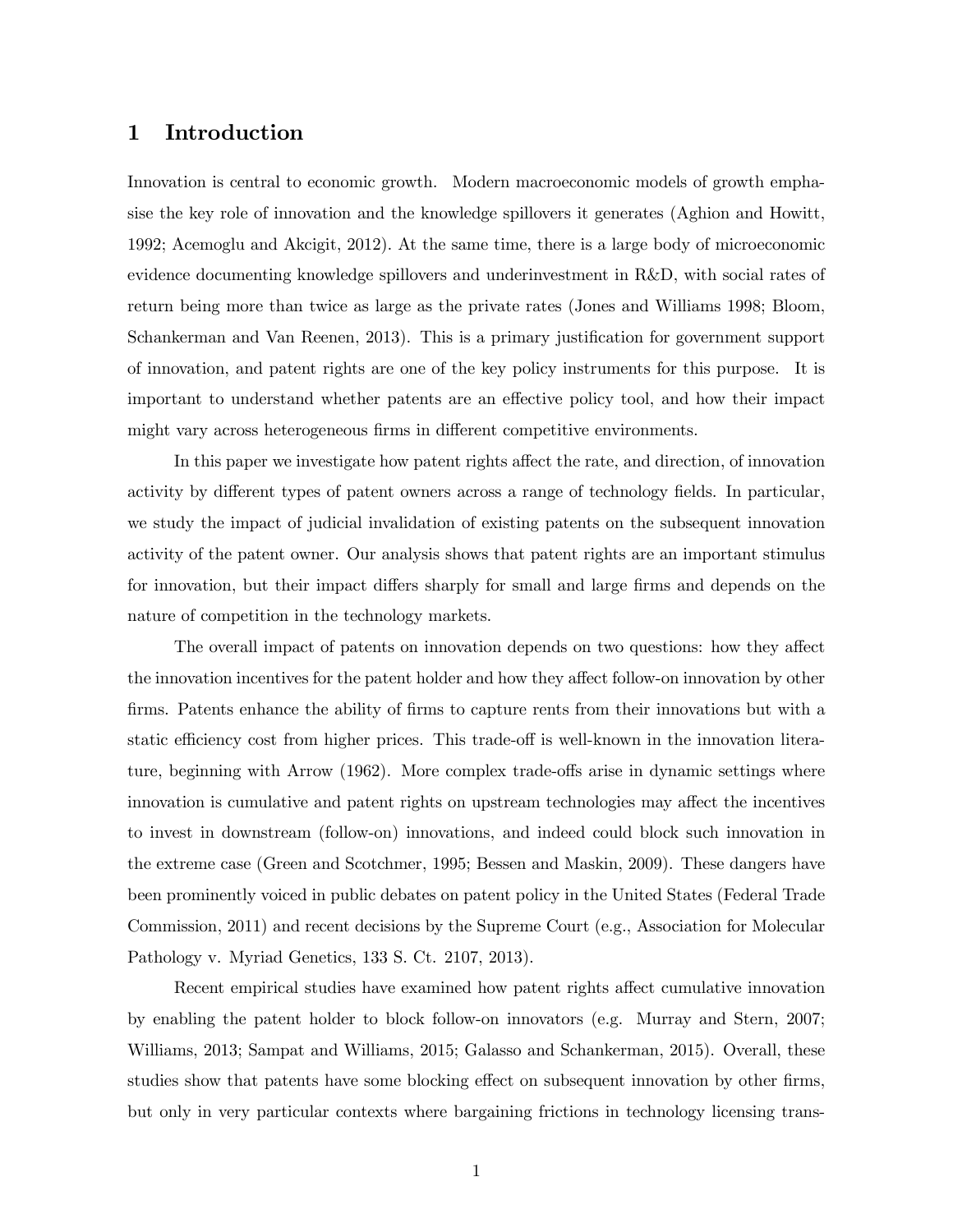actions appear to be more severe. Perhaps surprisingly, the empirical literature has largely overlooked the impact of patents on the subsequent innovation by patent owners.<sup>1</sup> One notable exception is Budish, Roin and Williams (2015), who exploit variation in effective patent life for pharmaceuticals (due to regulatory testing requirements) to identify the (positive) impact of longer patent duration on innovation, as measured by clinical trials.

Patent rights can affect subsequent innovation by patent owners through several channels. First, patents shape the nature of competition in product and technology markets, especially in settings where small firms interact with large incumbents (Spulber, 2013; Aghion, Howitt and Prantl, 2015). While the relationship between patent rights, competition and innovation is theoretically ambiguous, recent research suggests that patents are particularly effective in providing incentives when competition is intense (Aghion et. al., 2005). Moreover, patents strengthen the ability of small firms to license their innovations to large firms for commercialisation (Gans, Hsu and Stern, 2002). Second, patents facilitate access to debt and venture capital markets for financially-constrained innovators, especially small (and young) firms for whom information asymmetries are severe and patents may be their primary collateralizable asset (Hochberg, Serrano and Ziedonis, 2014). Finally, patents are often used in cross-licensing agreements, and more generally as bargaining chips, to enhance access to patented inputs required for R&D and to resolve patent disputes without extensive litigation (Lanjouw and Schankerman, 2004).

We develop a simple model that shows how the loss of patent rights affects the incentives to innovate. The basic mechanism is as follows: A firm is assumed to build on its patents in subsequent rounds of innovation. When a patent is invalidated, the firm still retains the knowledge embodied in that patent for future use. However, the loss of patent protection opens up the innovation competition to other firms now able to exploit this knowledge without a license. The resulting competition for the second generation patent reduces the incentives and thus the R&D level of the original owner. The model generates two main predictions. First, the loss of a patent on a core technology — which serves as the basis for subsequent innovation reduces innovation more for small firms than for large firms. This follows from our assumption that the marginal benefit of owning an extra core patent declines as the portfolio size increases.

<sup>1</sup>There are studies that exploit patent renewal data in order to quantify the incremental incentives provided by patent protection (Schankerman and Pakes, 1986; Schankerman, 1998), and other approaches to estimate the so-called 'patent premium' (Arora, Ceccagnoli and Cohen, 2008). But these studies do not provide causal evidence on the link between patent rights and the level of innovation.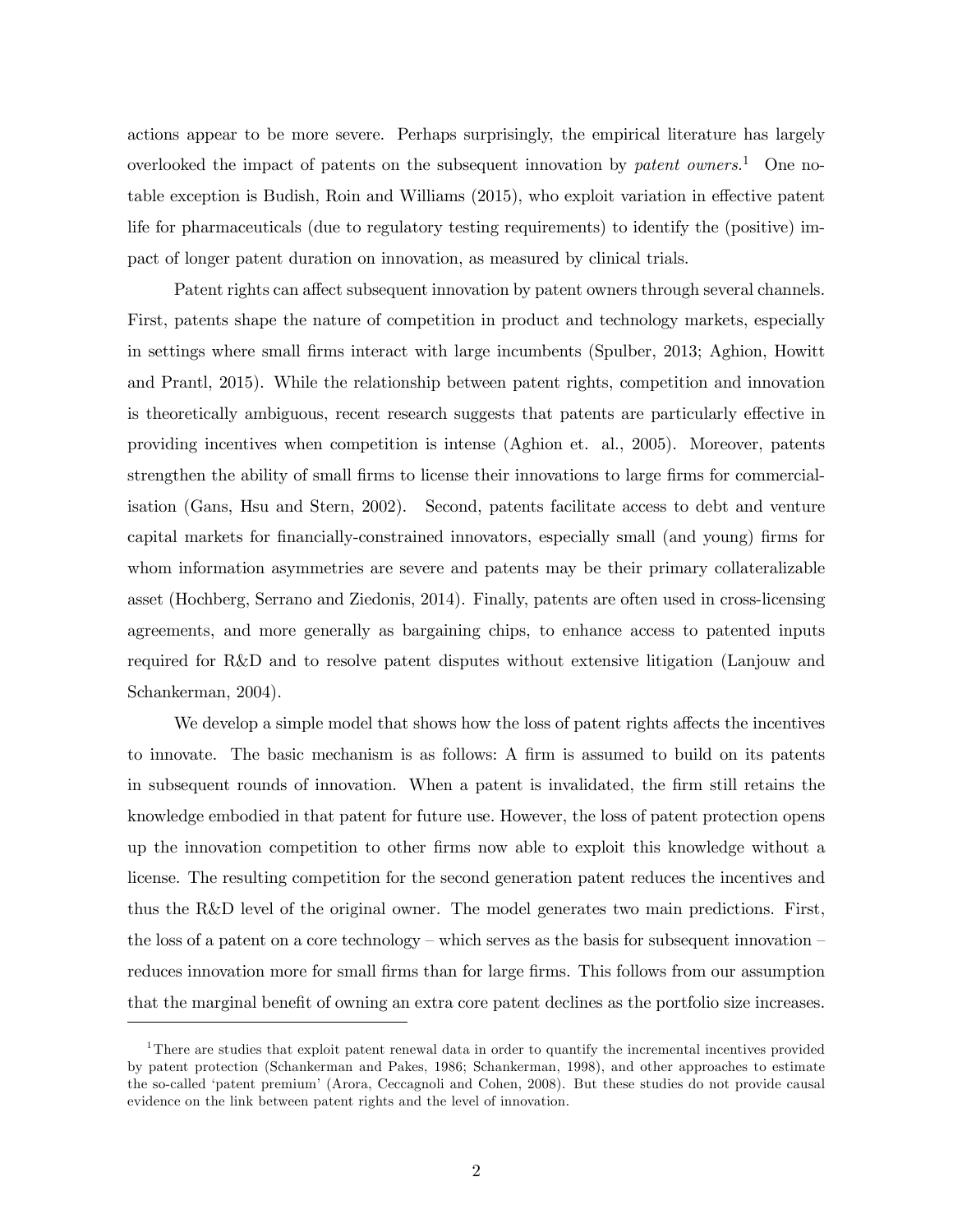Second, for a small firm the impact of losing a core patent will be larger when there are more potential licensees for the technology (in the empirical work, we associate this with the number of large firms in the related technology area). The reason is that, when there are more potential licensees, the firm is more likely to be able to licenses the technology and to extract greater value from the license (through competition among licensees).

The major empirical challenge in studying how the loss of patent rights affects innovation is that the judicial decision to invalidate an existing patent is potentially endogenous. This can arise in a variety of way, but of particular concern in our setting is that firms which aggressively patent, filing numerous patent applications some of which are of dubious validity, are more likely to experience invalidation by the courts. To address this challenge, we extend the identification methodology developed in Galasso and Schankerman (2015), which exploits decisions by the U.S. Court of Appeal for the Federal Circuit to invalidate patents. This court was established in 1982 and has exclusive jurisdiction in appellate cases involving patents. Each case is decided (majority rule) by a panel of three judges who are randomly assigned by a computer algorithm. We exploit this random allocation of judges, together with variation in their propensity to invalidate patents, to construct an instrumental variable for patent invalidation. This allows us to identify the causal effect of losing patent rights on subsequent innovation by the patent owner. It is worth noting that patents litigated in the Federal Circuit are not representative of the overall population of patents. They are typically higher value patents, as they have gone through the costly litigation process up to the appellate level. However, for purposes of studying how patents affect innovation incentives, it is reasonable to start by analyzing Federal Circuit patents because the distribution of patent values is highly skewed (Schankerman and Pakes, 1986) and the incentives generated by these patents are likely to be more important for welfare.<sup>2</sup>

There are three main empirical findings in the paper. First, the loss of patent rights due to Federal Circuit invalidation causes, on average, a 50 percent decrease in future patenting (in a five-year window) by the focal patentee. This result is robust to a wide variety of specifications and controls. Second, the impact of patent rights depends critically on the size of the firm, the competitive environment and the nature of the technology. The average treatment effect is driven exclusively by small innovative firms that lose patents on technologies that are core

<sup>&</sup>lt;sup>2</sup>In addition, our identification strategy only applies to this sub-population since, unfortunately, judge assignment is not always randomised in cases at the lower (federal district) court level.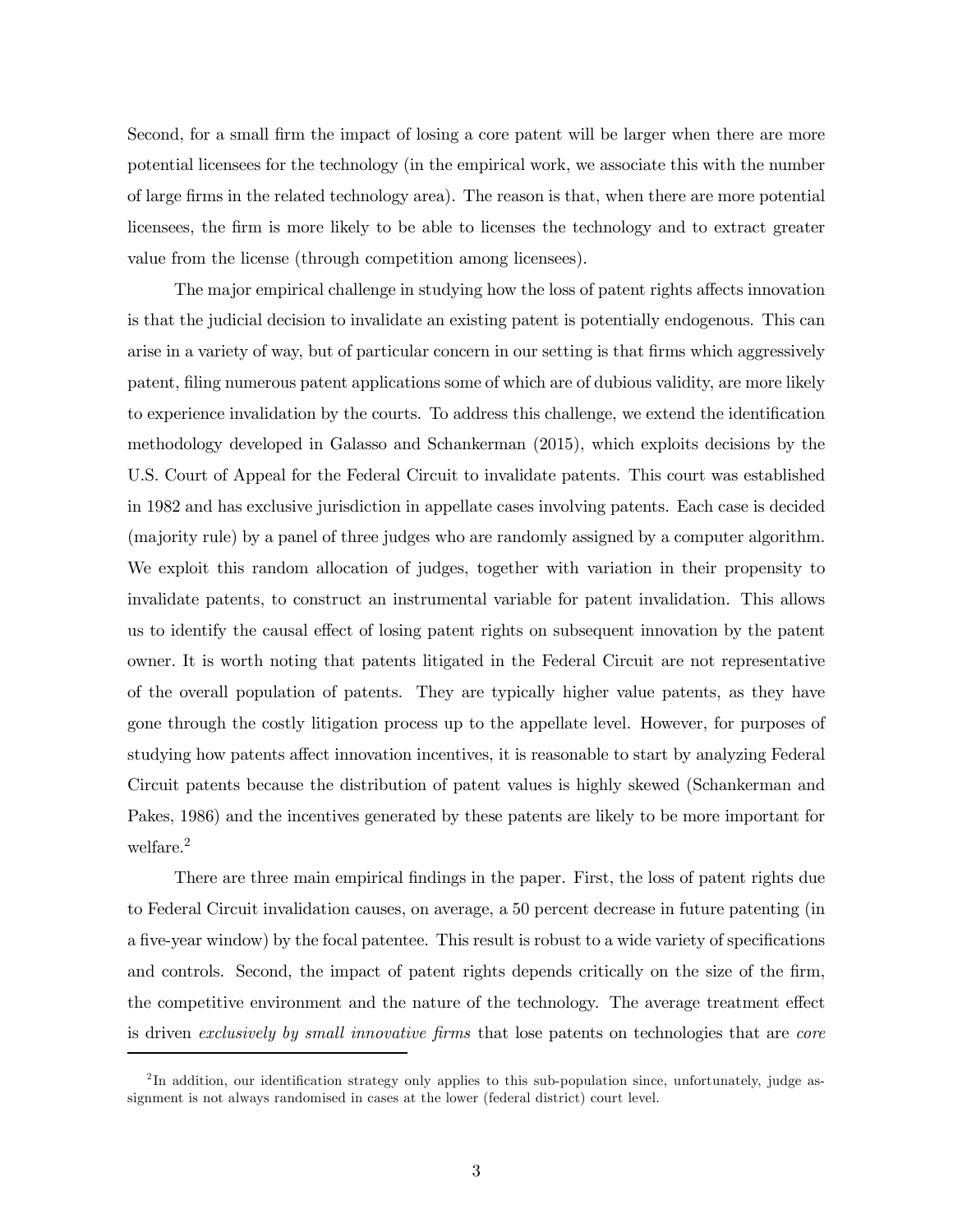to their research focus. We find that there is no significant response by small firms to losing a non-core patent. Even more strikingly, the evidence shows that large firms do not reduce their level of innovation when they lose either a core or a non-core patent. Finally, we show that patents rights affect the direction of innovation by large firms, even though there is no significant impact on their level of innovation.<sup>3</sup> The invalidation of a non-core patent induces large firms to increase their patenting in different (though related) technology areas. Losing patent rights over core technologies does not induce any refocusing of innovation for large firms.

As discussed earlier, there are three main ways in which patent rights affect innovation incentives for small firms: 1) by strengthening their position when they face competition from large incumbent firms; 2) by enhancing access to capital markets; and 3) by facilitating inlicensing of patented inputs needed for their R&D activity. The evidence supports only the first hypothesis: we find that the loss of a core patent has a much larger impact on small firm innovation in technology fields where they face many large firms. In contrast, the data do not support the capital markets or licensing channels. We show that the effect of losing a patent is no stronger for patents that have been pledged as loan collateral, which contradicts the capital market hypothesis, and the impact of invalidation is no larger in technology fields where patent ownership is highly fragmented, as would be predicted by the licensing negotiation hypothesis.

Taken together, our empirical findings show that patent rights affect both small and large firms, but in very different ways. Patents are a powerful source of innovation incentives for small innovators, particularly where they compete with large firms. By contrast, patent rights appear to affect large firms primarily by redirecting their innovation, rather than increasing its level. This important distinction between small and large firms is consistent with recent macroeconomic research which shows that R&D subsidies for small innovative firms have more impact than those targeted at large incumbents (Acemoglu et. al., 2013).

The paper is organized as follows. Section 2 develops a model showing how loss of a patent right can reduce innovation incentives for subsequent innovation. Section 3 describes the data set. Section 4 discusses the econometric specification and identification strategy and Section 5 presents the baseline estimates of the average treatment effect of patent rights on the level of innovation. In Section 6 we show that the impact of patent rights is heterogeneous, differing sharply for small and large firms, and core and peripheral patents. Section 7 tests

<sup>&</sup>lt;sup>3</sup>Some recent research has emphasised the role of incentives in affecting the direction of innovation, as much as its level (e.g., Acemoglu, 2002; Aghion et al., 2015; Hanlon, 2015).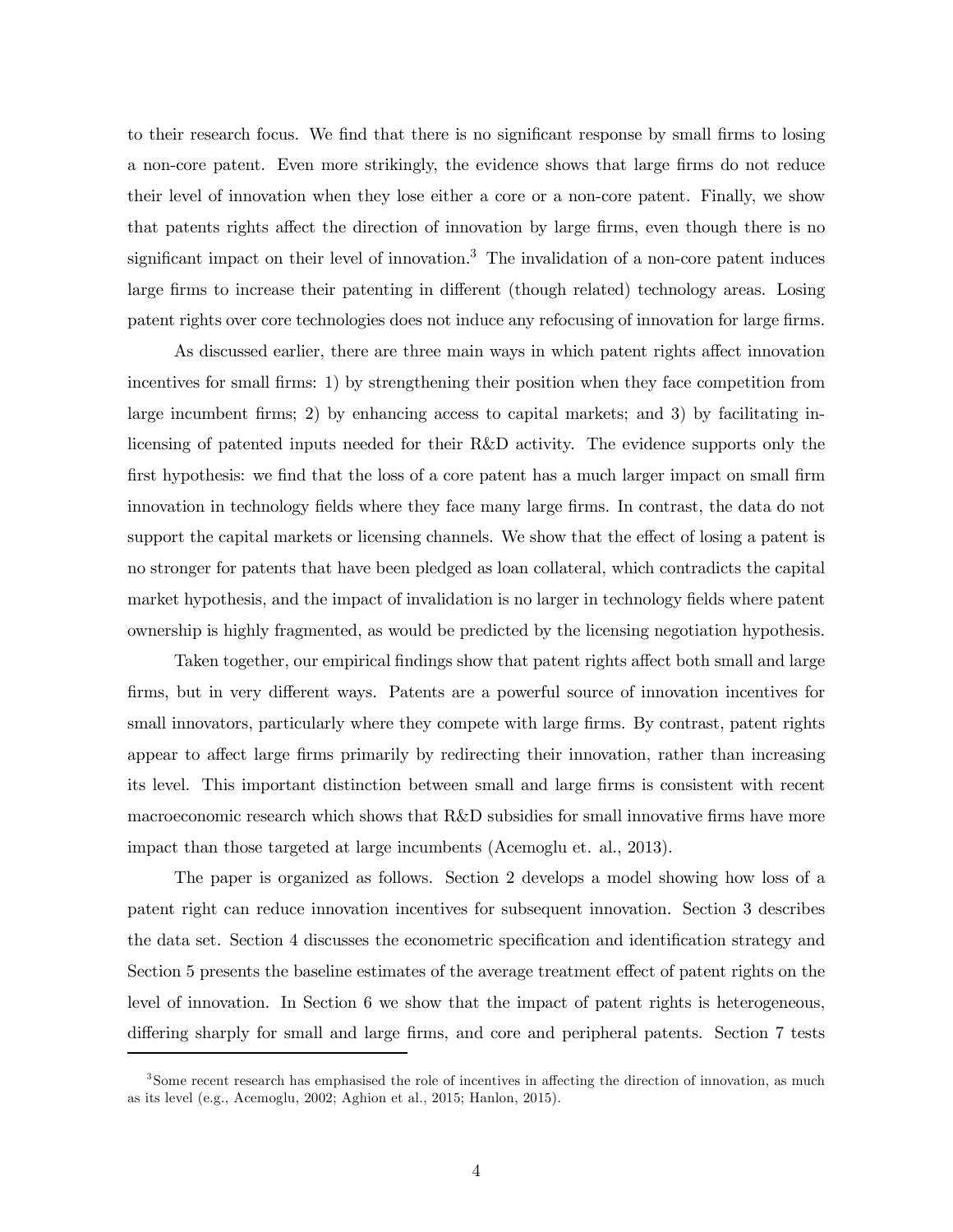several different mechanisms that might explain the impact on small firms. Section 8 examines how patent invalidation affects the direction of innovation. In concluding remarks we summarise the main findings and discuss policy implications.

## 2 Analytical framework

We model the innovation process in two stages. In the first stage a firm invests in R&D which generates a new technology stochastically. In the second stage the firm chooses a commercialization strategy for the innovation. We begin by assuming that the firm is endowed with  $c$  patents on 'core' technologies and p on 'peripheral' ones, and  $n = p + c$  denotes the total number of patents held by the firm. We define core technologies as those that facilitate the development of subsequent innovation. By contrast, peripheral technologies increase the innovation rent that the firm can capture from its core technologies, but do not affect the success probability of follow-on innovation.<sup>4</sup> The probability of developing a new innovation is given by  $rF(c)$ where r is R&D investment and  $F(c)$  is an increasing, concave function with  $\lim_{c\to\infty} F_c = 0$ . This formulation embodies complementarity between the existing stock of core technologies and current research investment, and diminishing returns of core knowledge on the marginal product of R&D, which is a property of most standard production functions. The cost of R&D is  $C(r) = r^2/2$ .

A patent on a core technology allows the patentee ('focal firm') to block other innovators from building on it. If the patent is invalidated, the focal firm still retains the knowledge about the technology which it can use in developing the next innovation. However, invalidation means that the firm can no longer block other firms from using the knowledge and thus induces a patent race for the follow-on innovation. The focal firm innovates if it successfully builds on the remaining valid patents or it wins the patent race building on the invalidated patent. The probability that the focal firm innovates is thus  $rF(c-1)+r\chi(M)(1-F(c-1))$  where M is the number of competing firms in the patent race. The term  $rF(c-1)$  indicates the likelihood the focal firm develops a follow-on technology which builds on one of the  $c - 1$  valid core patents,

<sup>4</sup>The original distinction between core and peripheral technologies goes back to the sociologist Thompson (1967), who argued that the role of peripheral technologies is to seal-off core technologies from 'environmental influences'. From an economic perspective, this could take the form of diversifying revenue sources that build on core technologies (entering different product market niches using the same core knowledge) to protect the core idea from idiosyncratic demand shocks in different applications. The economics and management literatures emphasise the related concept of core competencies in shaping a firm's strategies and competitiveness. A recent empirical study shows that the distinction between core and peripheral patents is important in explaining knowledge spillovers through job mobility (Song, Almeida and Wu, 2003).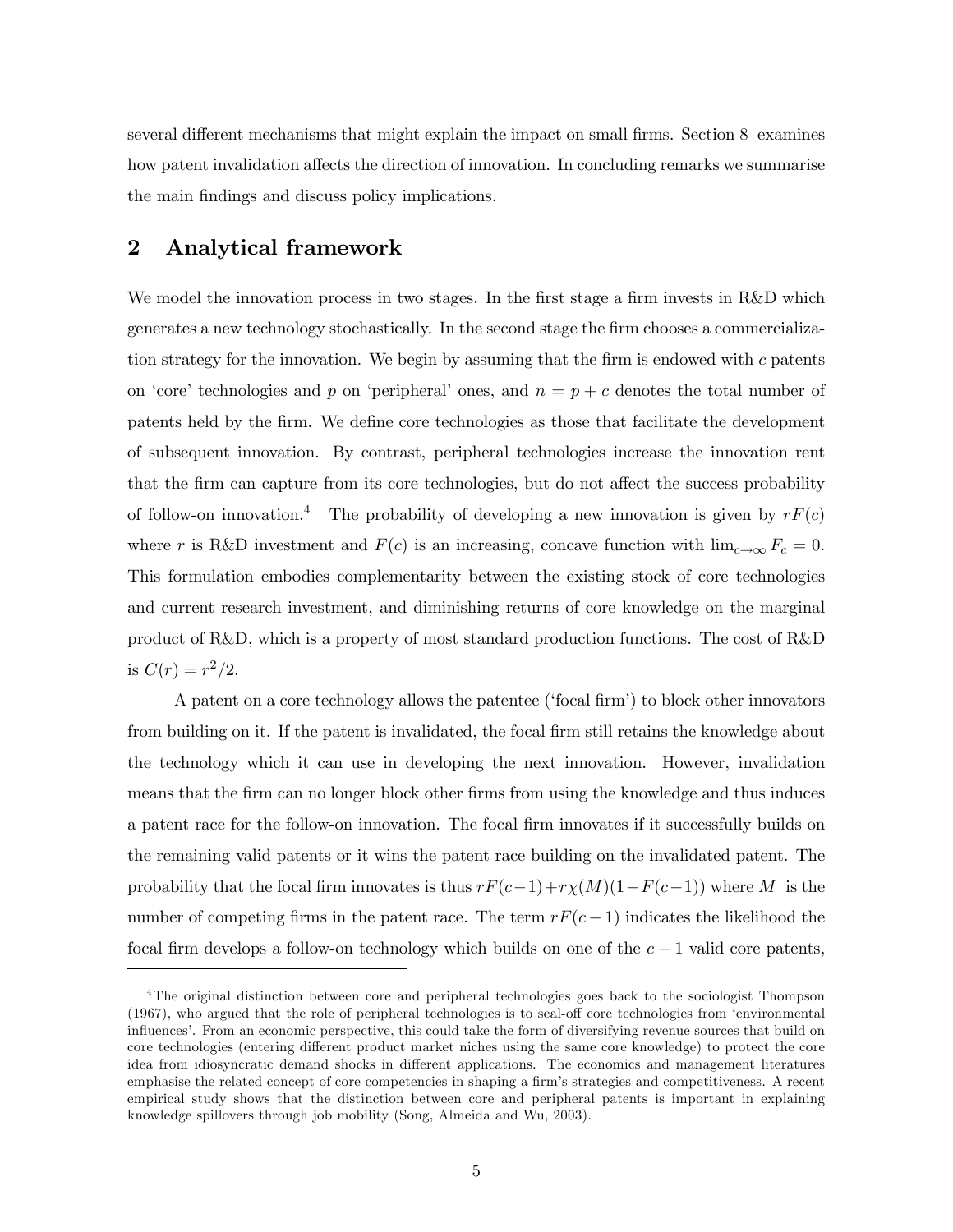and  $\chi(M)$ , with  $\chi' < 0$  and  $\lim_{M \to \infty} \chi(M) = 0$ , captures the probability it wins the patent race for the follow-on technology which builds on the invalidated patent. We assume

$$
F(c) - F(c - 1) \ge \chi(0) \tag{1}
$$

which implies that, for a given level of R&D, the likelihood that the focal firm builds on the (invalidated) patent is at least as large with full ownership as in the patent race.<sup>5</sup>

If the firm successfully innovates, it chooses between commercializing the new technology internally or licensing it to another firm for development. If the firm commercializes the technology itself, it obtains revenue given by the increasing and concave function  $\Theta(n)$ . This means that internal commercialisation is less profitable for small firms. This can arise in at least two ways. First, small firms are less likely to have access to the requisite complementary assets. Second large patent portfolios increase the value from commercialization by providing a 'buffer' to protect products incorporating the firm's (core) technologies and enhancing the ability of the firm to enforce the associated patent right more effectively (Lanjouw and Schankerman, 2004).<sup>6</sup>

Alternatively, the firm can negotiate a licensing deal with one of N symmetric firms, each of whom needs the technology with probability  $\alpha$ . The firm bargains with potential licensees sequentially. If a license is struck, the firm earns  $\overline{\Theta}$ . The timing of the licensing game is as follows. The firm approaches one potential licensee and makes a take-it-or-leave-it offer for an exclusive license. If the licensee accepts, the licensing subgame ends. If the offer is rejected, the patentee moves to the next firm and payoffs are discounted by  $\delta$ . We let  $L(N, \overline{\Theta})$  denote the expected payoff of the innovator from this licensing subgame. We assume that  $\Theta(1) < L(N, \overline{\Theta})$ .

Under these assumptions, there is a portfolio threshold size  $\kappa$  – defined by  $\Theta(\kappa)$  =  $L(N, \overline{\Theta})$  – where firms with  $n < \kappa$  ('small firms') choose to commercialise their innovation through licensing and 'large' firms  $(n \geq \kappa)$  develop it internally. A firm that retains the litigated patent sets its R&D investment to maximize

$$
\Lambda F(c)r - \frac{r^2}{2}
$$

<sup>&</sup>lt;sup>5</sup>It is easy to show that our results extend to the case where the probability of winning the patent race also depends on c, i.e.  $\chi(M, c)$ , if the equivalent of condition (1) holds.

 $6$ We also note that our set-up can be easily generalized along two dimensions. First, the functional form generates a simple cut-off rule for the investment strategy but assumes symmetric marginal effect of core and peripheral patents. Our results are robust to using more general functions  $\Theta(c, p)$  provided that  $\Theta_c(c, p)$  >  $\Theta_p(c, p)$ . Second, one can generalize the framework to allow the patentee to license to more than one party.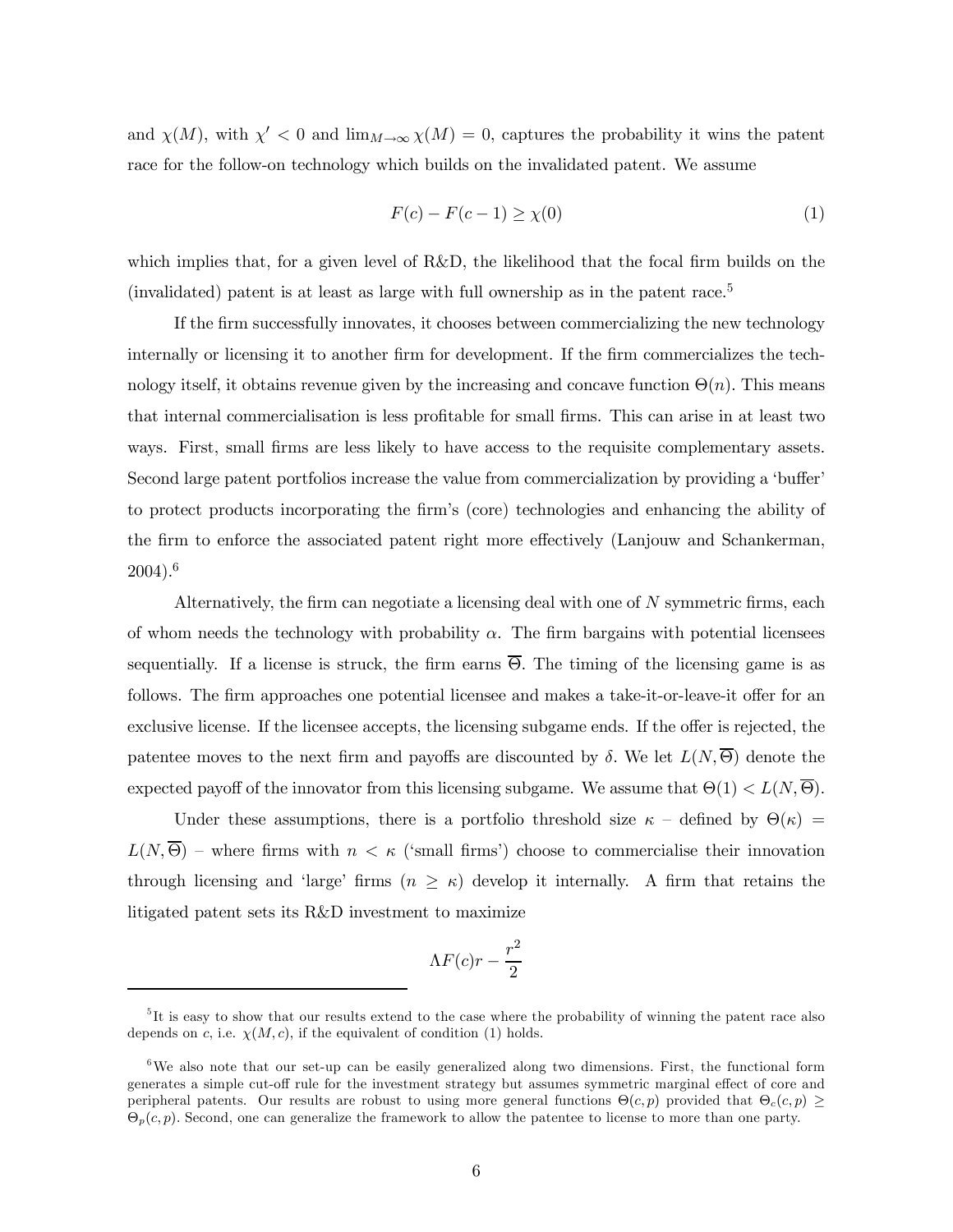where  $\Lambda = \{L(N, \overline{\Theta}) \text{ if } n < \kappa, \Theta(n) \text{ if } n \geq \kappa\}$  is the value of commercialising the new technology. If the patent is invalidated, the firm sets R&D to maximise

$$
\Lambda \left[ F(c-1) + \chi(M)(1 - F(c-1)) \right] r - \frac{r^2}{2}.
$$

For a small firm  $(n < \kappa)$ , the optimal level of R&D with c valid patents is

$$
r_S^*(c)=L(N,\overline{\Theta})F(c)
$$

and the optimal level in the case of invalidation is

$$
r_S^*(c-1) = L(N, \overline{\Theta}) [F(c-1) + \chi(M)(1 - F(c-1))].
$$

Defining  $\Delta r_S = r_S^*$  ${}_{S}^{*}(c) - r_{S}^{*}$  $\zeta(s(c-1))$ , we obtain the impact of patent invalidation on R&D by the small firm:

$$
\Delta r_S = L(N, \overline{\Theta}) \left[ F(c) - F(c-1) - \chi(M)(1 - F(c-1)) \right].
$$

This is positive – i.e., losing a core patent reduces  $R&D$  – because condition (1) holds. An analogous expression holds for  $\Delta r_L$  (see the Appendix for details).

In the Appendix we show that this model generates two main predictions about how patent invalidation affects innovation by the patent owner. First, the loss of a core patent reduces innovation more for small firms (i.e. those with  $n < \kappa$ ) than for large firms – and the impact goes to zero as firm size increases. This follows from our assumptions that  $F(c)$  and  $\Theta(n)$  are concave functions, i.e., the marginal benefit of owning an extra patent declines as the portfolio size increases. The loss of a peripheral patent has no effect on later innovation (this follows from our assumption that peripheral patents do not enhance the probability of successful follow-on innovation).

Second, for a small firm the impact of losing a core patent on innovation is larger when there are more potential licensees for the technology (in the empirical work, we associate this with the number of large firms in the related technology area). The intuition is that more potential licensees make it more likely that the technology will be licensed (in addition, competition among licensees raises the rent the innovator can extract, though this element is not in the formal model).

In the Appendix we show that these predictions hold for a large class of bargaining games, and in particular do not depend on the take-it-or-leave feature of the licensing negotiation. We also show that, when competition in the patent race is intense (i.e.  $M$  is very large), the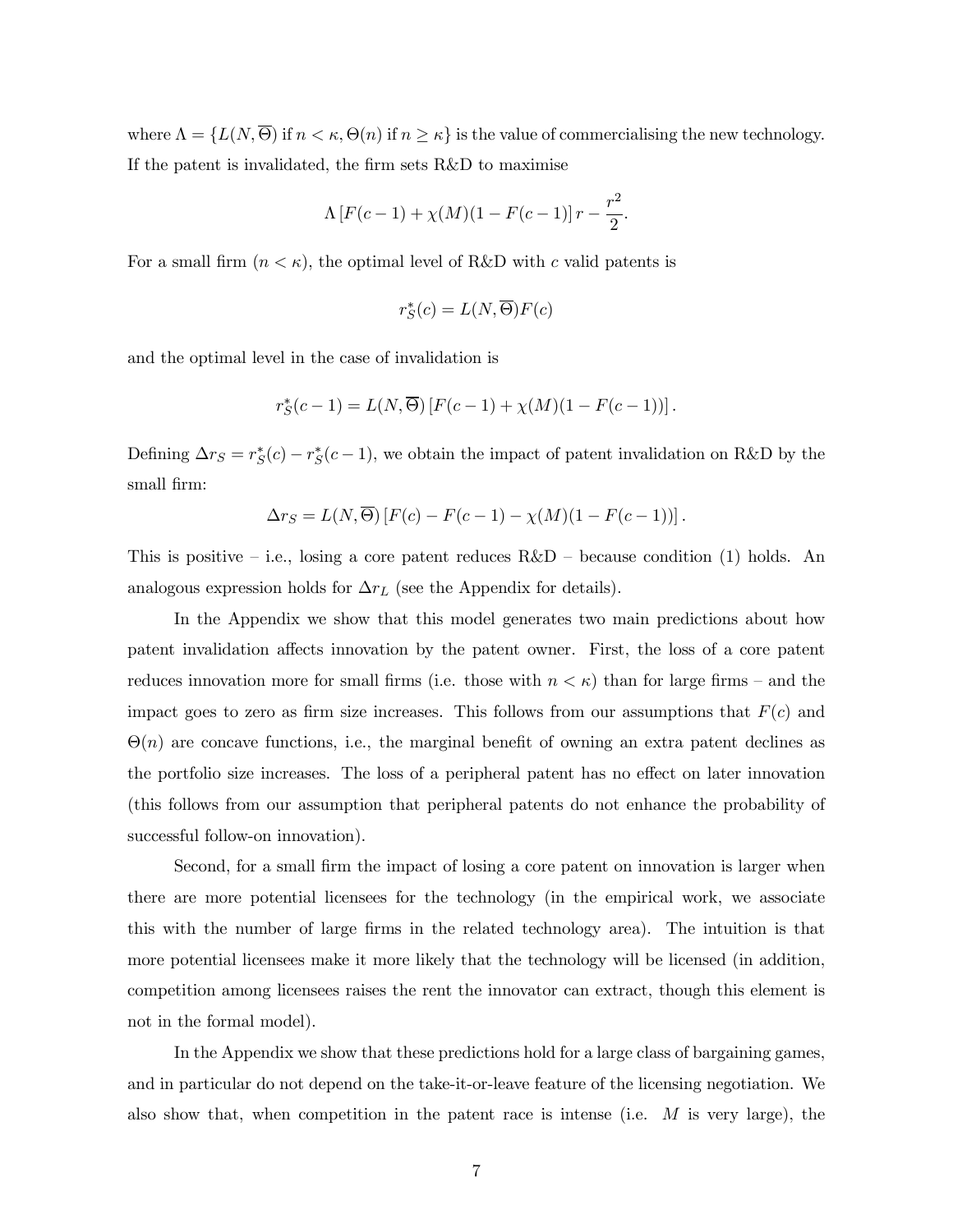comparative statics are robust to a more general specification of the innovation production process,  $F(c, r)$  and  $C(r)$ , under some mild conditions on their curvature.<sup>7</sup>

## 3 Data

The empirical work is based on an extended version of the data used in Galasso and Schankerman (2015), which combines the decisions by the Court of Appeal for the Federal Circuit with the U.S. Patent and Trademark Office (USPTO) patent dataset.

The Federal Circuit, established by the U.S. Congress in 1982, has exclusive jurisdiction over appeals in cases involving patents (and claims against the federal government in various subject matter) and consists of twelve judges appointed by the President. Since its inception, judges have been assigned to patent cases through a computer program that randomly generates three-judge panels, subject to their availability and the requirement that each judge deals with a representative cross section of the fields of law within the jurisdiction of the court (Fed. Cir. R. 47.2). Decisions are taken by majority rule. We obtain the full text of patent decisions by the Federal Circuit from the LexisNexis QuickLaw portal. This contains a detailed description of the litigated dispute, the final decision reached by the court, and the jurisprudence used to reach the decision. Using keyword searches, we identify each case involving issues of patent validity from the establishment of the court in 1982 until December 2010. For each case we record the following information: docket number, date of the decision, patent identification number, identities of the three judges involved, the plaintiff and the defendant. The final sample covers 1469 patent invalidity decisions. Information about each patent in the sample is obtained from the USPTO patent database.

In this paper we focus on how patent invalidation affects innovation at the *firm* level. To do this, for each owner of the patents litigated at the Federal Circuit, we use a number of data sources to construct the patent portfolio at the year of the Federal Circuit decision and her subsequent patenting activity. The USPTO data provide an assignee identification numbers, our main tool to track patenting activity, only for patents granted after 1976. For patents granted before 1976, we retrieve data on the owner's patenting activity through manual searches on 'Google Patents'. Assignee numbers are not provided for patents owned by individual inventors. For each of these patents, we identify the disambiguated name of the first inventor,

<sup>7</sup>The general specification developed in Appendix A.3 includes a simple recombinant innovation process in the spirit of Weitzman (1998).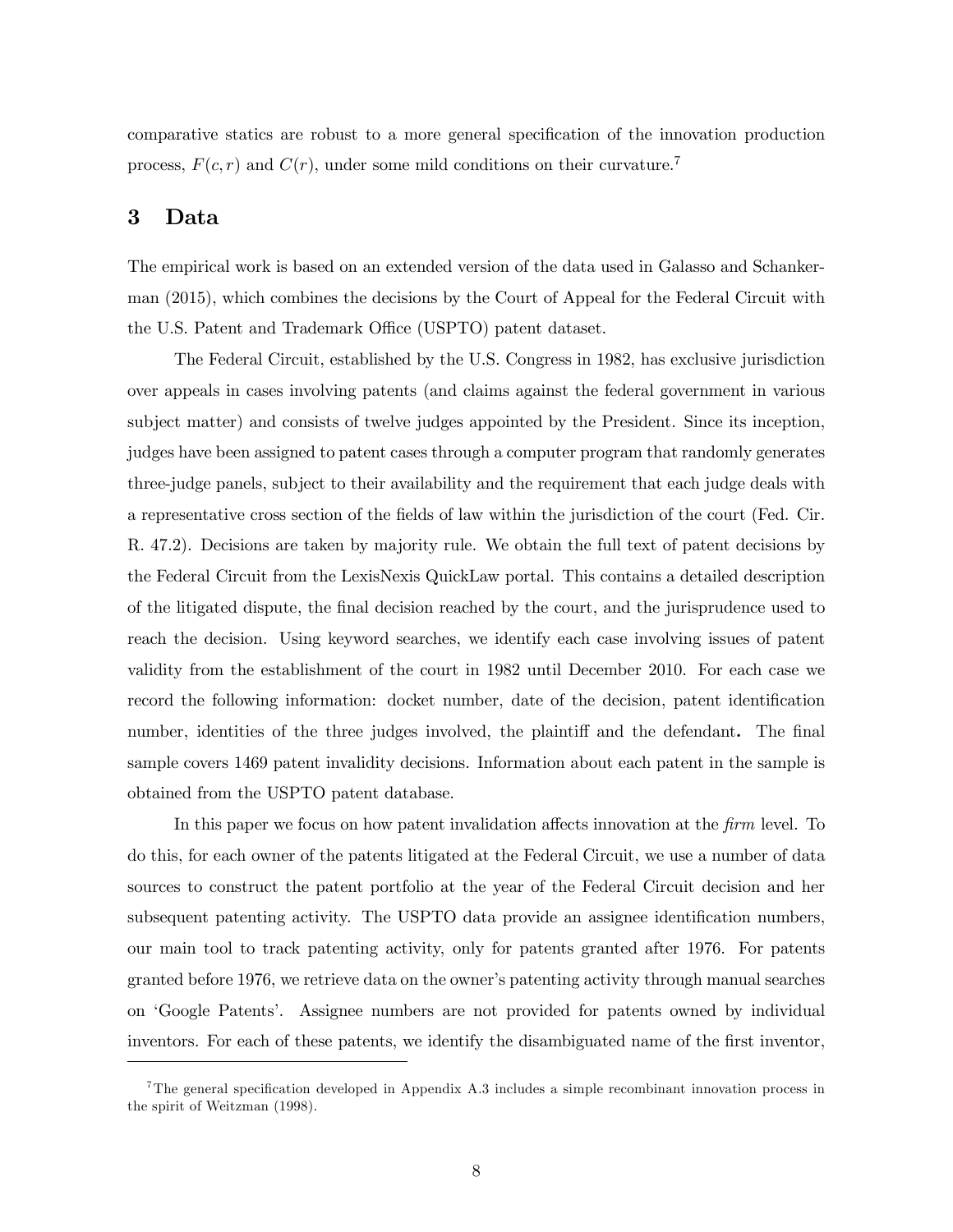exploiting the data described in Li et al (2014). We then track patenting activity over time identifying patents with inventors having the same name, city, country and zip-code of the first inventor of the litigated patent. Finally, assignee identification numbers are not available for patents classified as 'unassigned' by the USPTO. For these patents, we retrieved the identity of the patentee from the text of the Federal court decision.<sup>8</sup>

The main variables used in the empirical analysis are described below.

PostPatents: number of patent applications by the patent owner (assignee) in a five year window after the Federal Circuit decision. This is our primary measure of innovation. Because of granting delays, we date the patents using the year in which they were applied for.

Invalidity: a dummy variable equal to one if the Federal Circuit invalidates at least one claim of the litigated patent. This is the main explanatory variable of interest, and represents the removal of patent rights.

**PrePatents:** number of patents applied for by the patent owner in the ten years preceding the Federal Circuit decision.

Technology field: dummy variables for the six technology classes in Hall, Jaffe and Tratjenberg (2001) — chemicals, computers and communications, pharma, electrical and electronics, mechanicals, and others. We also employ a narrower definition based on the 36 two-digit subcategories.

Table 1 provides summary statistics. The Federal Circuit invalidates in 40 percent of cases. On average the cases involve firms with 317 patents in their portfolio and that apply for 200 patents in the five years after the decision, but the portfolio distribution is highly skewed (the median of 11 patents, and 24 percent of the decisions involve firms with only one patent).

We also emphasize that Federal Circuit cases represent a selected sample of highly valuable patents. For example, in January 2005 the Federal Circuit invalidated the patent for the once-a-week version of Merck's Fosamax, the leading osteoporosis drug in the market at that time. Galasso and Schankerman (2015) show that commonly used indicators of patent value — the number of claims, citations per claim, and measures of patent generality and originality — are all higher for litigated patents than other patents, and even higher for those appealed to the Federal Circuit. However, for the purpose of studying whether patent rights provide

<sup>&</sup>lt;sup>8</sup>We use the following procedure. First, for each unassigned patent we identified the names of the parties involved in the suit. If one of the litigants is also one of the inventors of the patent, we re-classify the patent as assigned to that individual. If litigants are firms, we exploit the USPTO re-assignment data to confirm that the patent was assigned to one of the firms. Once the re-assignment is identified, we use the USPTO assignee data to retrieve an assignee number of the acquiring firm.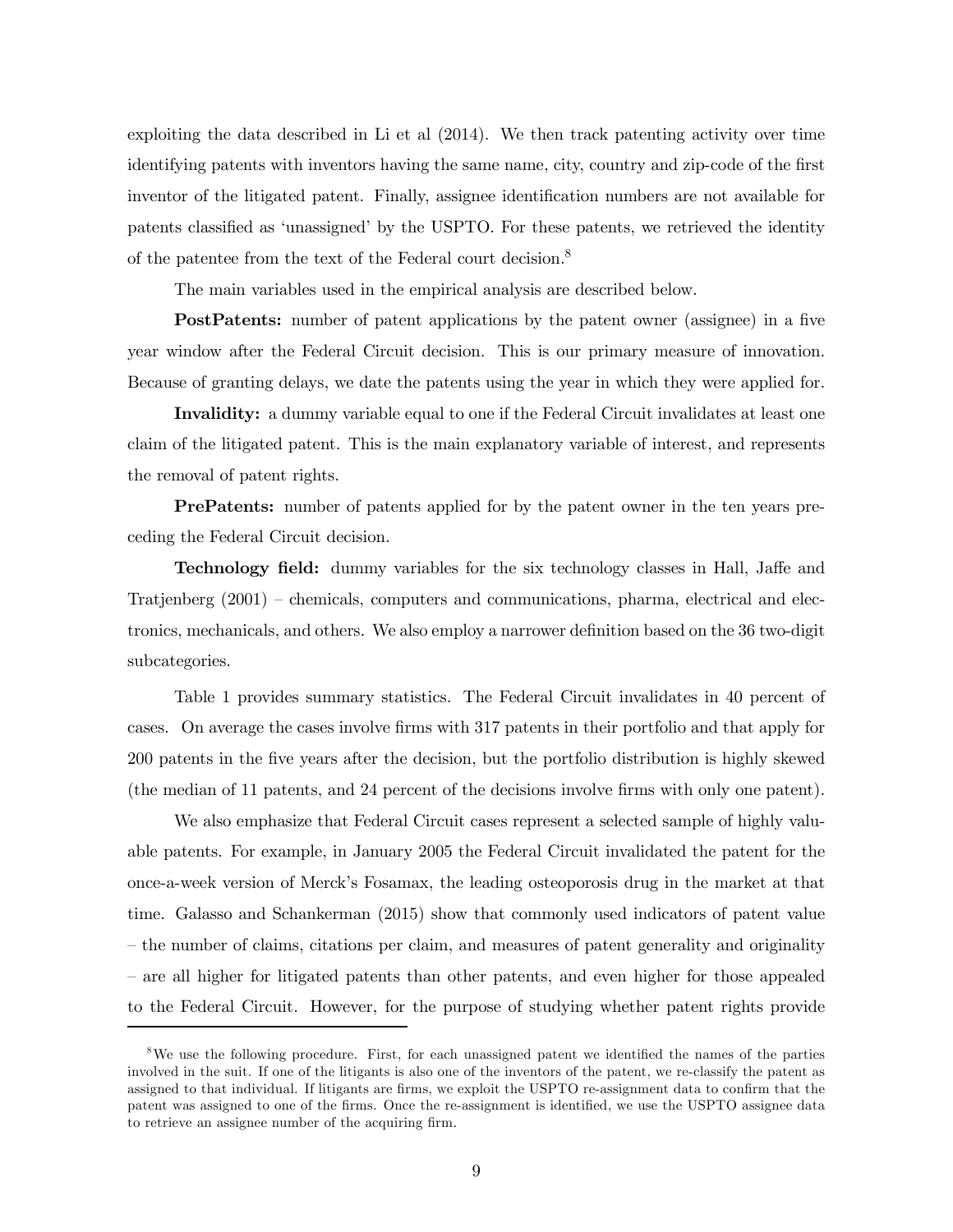important innovation incentives, and for whom, it is reasonable to start with privately valuable patents as they are also likely to be of greatest importance for welfare. In addition, our identification strategy only applies to this sub-population, since unfortunately judges are not always randomized in cases at the lower district court level.

Unlike Galasso and Schankerman (2015), this paper is conducted at the *firm-case level* because we are interested in uncovering the impact of invalidation on the innovation by the firm that loses its patent rights. This requires collapsing the dataset from patent-level observations to firm-level units of analysis. For about 83 percent of the cases in our sample, firms litigate only one patent, but the remaining cases involve decisions related to multiple patents owned by the same firm. We treat the cases involving multiple patents as follows. First, we re-define the invalidity dummy as equal to one if at least one patent is invalidated. Second, we allow multiple age and technology class dummies to be equal to one for a single firm-case. Specifically, the age effects control for all the ages of the patents in the case and the technology effects control for all the fields of the patents in the case. $9$ 

## 4 Econometric specification and identification strategy

The final dataset is a cross section where the unit of observation is a Federal Circuit case involving firm  $i^{10}$  Our main empirical specification is

$$
log(PostPatentsi) = \beta \text{ \ } Invalidity_i + \lambda' X_i + \varepsilon_i \tag{2}
$$

where X denotes control variables. The coefficient  $\beta$  captures the effect of invalidation on subsequent patenting by the firm: for example,  $\beta < 0$  means that firms react to patent invalidation by reducing their subsequent patenting, and thus that patent rights have a positive impact on innovation. To control for firm heterogeneity that may be correlated both with the court decision and later patenting, we include the number of patents received prior to the Federal Circuit decision (PrePatents), and a full set of age, decision year and technology field dummies. We report heteroskedasticity-robust standard errors. Because some firms litigate their patents more than once, we also confirm significance using standard errors clustered at the firm level.

 $9$ Our data contain 140 cases involving 2 patents of the same firm and 39 cases involving 3 patents. There are 13 cases with 4 patents and 7 cases with more than 5 patents. Results are robust to redefining age of the litigated patents as the rounded average age of the patents in the case and the technology field as the modal technology field of the patents in the case.

 $10$ Even though we have some cases of the same firm more than once, we use the subscript i to denote the case to emphazise that our sample is a cross section.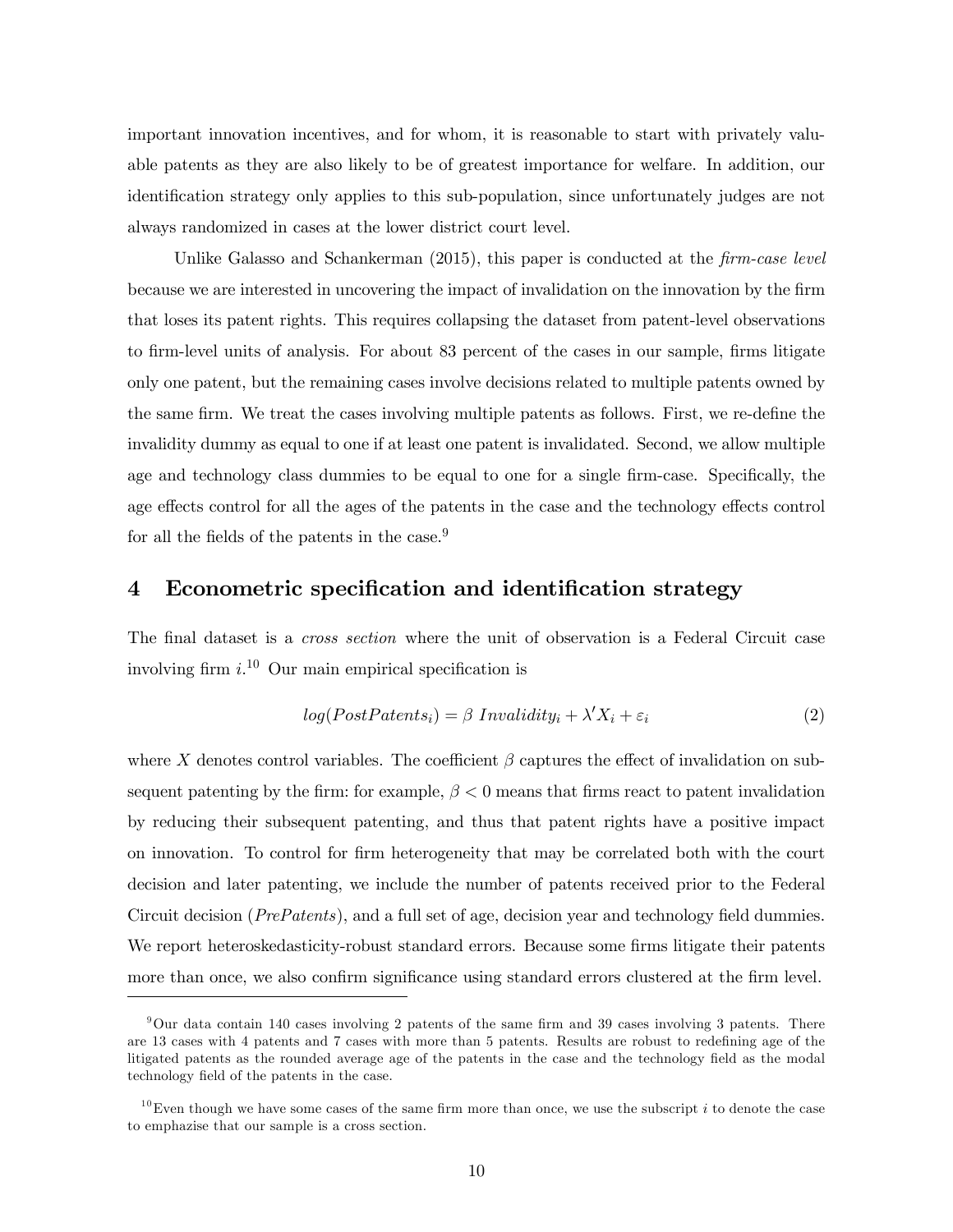The main empirical challenge is the potential endogeneity of the Federal Circuit decision to invalidate a patent. Of particular concern is that firms which experience invalidation may be those that follow aggressive patenting strategies, filing numerous patent applications some of which are of dubious validity. This would generate positive correlation between  $\varepsilon_i$  and *Invalidity<sub>i</sub>* in equation (2) and thus an upward bias in the OLS estimate of  $\beta$ . There could also be measurement error in our measure of invalidation (though we show robustness to alternative definitions below), creating attenuation bias toward zero.

To address endogeneity, we need an instrument that affects the likelihood of patent invalidation but does not belong directly in the patenting equation. We exploit the fact that judges in the Federal Circuit are assigned to patent cases randomly by a computer program.<sup>11</sup> This ensures that judges with high propensity to invalidate are not assigned to cases because of unobservable characteristics that are correlated with firm patenting. Randomization of judges is not sufficient to ensure *decisions* are random, however, because information that becomes available to the judges during the litigation process case might be correlated with future patenting of the firm. The instrument we construct below also takes this concern into account.

Our instrumental variable, the Judges Invalidity Propensity (JIP) index, is defined for each case involving firm i as

$$
JIP_i = f_i^1 f_i^2 f_i^3 + f_i^1 f_i^2 (1 - f_i^3) + f_i^1 (1 - f_i^2) f_i^3 + (1 - f_i^1) f_i^2 f_i^3
$$

where  $f_i^1, f_i^2, f_i^3$  are the fractions of votes in favour of invalidity by each of the three judges assigned to the case calculated for all decisions *excluding* the case involving firm i. In other words, the decision for the focal firm does not enter into the computation of the instrument for that decision.<sup>12</sup> This feature ensures that any case-specific information that might be correlated with the decision and future patenting is removed.

Of course, this instrument works only if judges have different propensities to vote for patent invalidity. Galasso and Schankerman (2015) show that the propensity to invalidate

<sup>&</sup>lt;sup>11</sup>Our identification strategy is similar to Kling  $(2006)$ , who uses random assignment of judges to estimate the effects of incarceration on employment and earnings of individuals, and Doyle (2007) who uses randomized assignment of child protection investigators to identify the effects of foster care on long term outcomes. The main difference is that our instrument explicitly recognizes that decisions are made by three-judge panels.

 $12$ In Galasso and Schankerman (2015) we show that, under plausible assumptions on the dispersion of private information, JIP provides a consistent estimate of the probability of invalidation in a strategic voting model where the threshold of reasonable doubt differs across judges.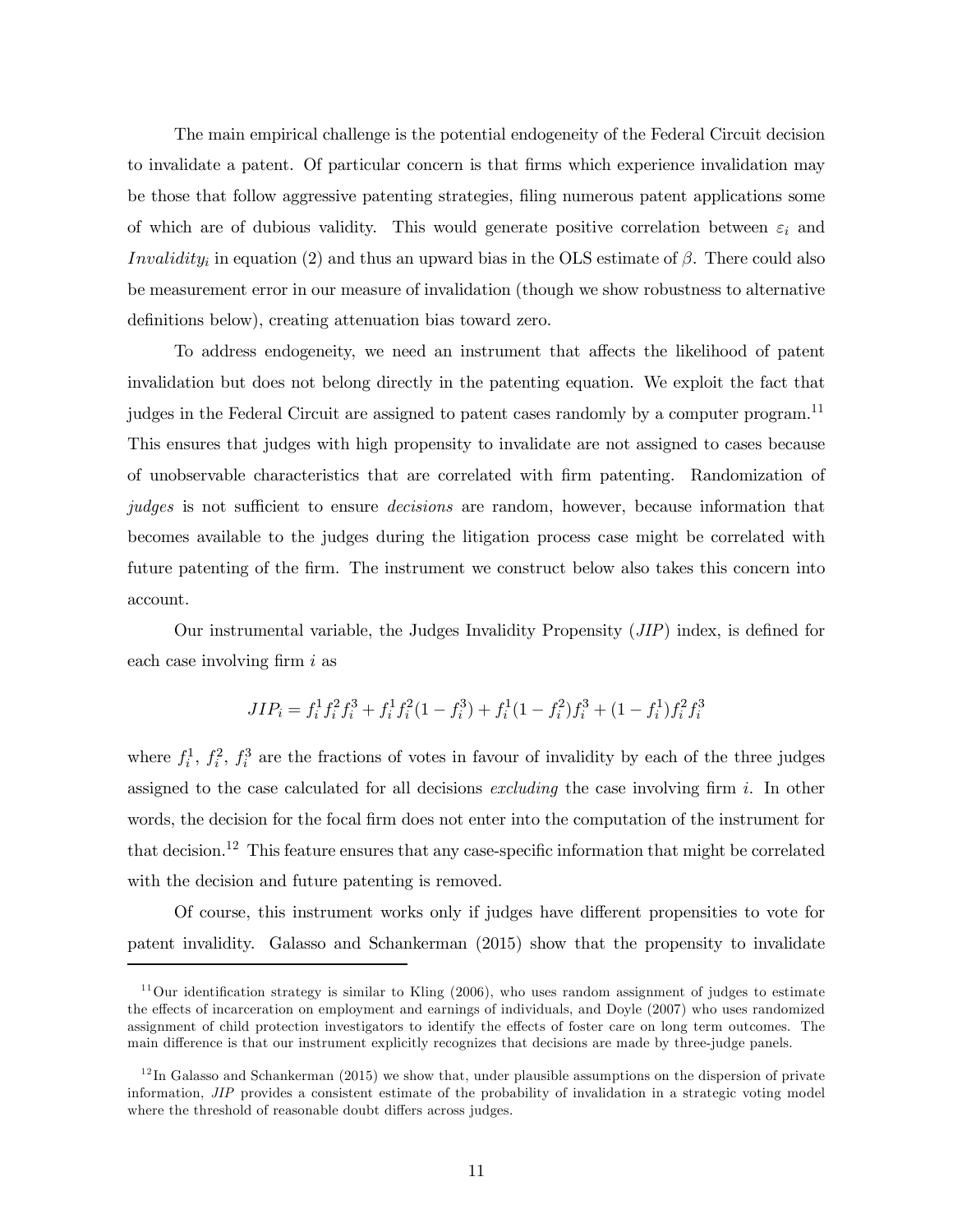patents varies widely among judges over the sample period, ranging from a low of 24.4 percent to a high of 76.2 percent. This is confirmed in the distribution of the JIP index across cases, which has a mean of 0.35 but varies from  $0.16$  to  $0.54^{13}$ 

Our estimation approach instruments the invalidated dummy with the predicted probability of invalidation obtained from the probit model  $\hat{P} = P(JIP, X)$ . When the endogenous regressor is a dummy, this estimator is asymptotically efficient in the class of estimators where instruments are a function of JIP and other covariates (Wooldridge, 2002). Specifically, we estimate the following two-stage model

$$
Invalidity_i = \alpha \widehat{P}_i + \theta' X_i + u_i \tag{3}
$$

$$
log(PostPatents_i) = \beta \widehat{Invalidity}_i + \lambda' X_i + \varepsilon_i \tag{4}
$$

where the set of controls  $X$  is the same in both stages.

In the Appendix (Table A.1) we summarize the relationship between patent invalidation and the composition of judge panels, which is studied more in detail in Galasso and Schankerman (2015). Probit models confirm a strong positive relationship between patent invalidation and the JIP index, and this is robust to including a set of controls for patent characteristics. Moreover, OLS regressions with JIP as dependent variable confirm the randomization of judges to cases. The portfolio size of the patent owner, the age of the patent and its technology class are all unrelated to JIP. Only the year effects are significantly correlated with JIP, which arises mechanically because some of the 'biased' judges are active only for a subset of years.

## 5 Empirical results

#### Baseline model

Table 2 examines how Federal Circuit invalidation affects the number of subsequent patent applications by the focal firm. Column 1 presents OLS estimates of the baseline specification relating patenting in a five year window after the court decision to the invalidity dummy and additional controls. There is no statistically significant correlation between patent invalidation and future patents. This result is not causal, however, since we might expect unobservable

<sup>&</sup>lt;sup>13</sup>We use the term 'bias' to refer to this variation in the propensity to invalidate, but it can also reflect differences in their expertise and ability to process information in the different technology fields covered by the patent cases. Part of the variation in JIP may reflect year effects because 'biased' judges may be active only for a limited period of time. To address this, we regressed JIP against year fixed effects and find that they explain only about 11 percent of the variation.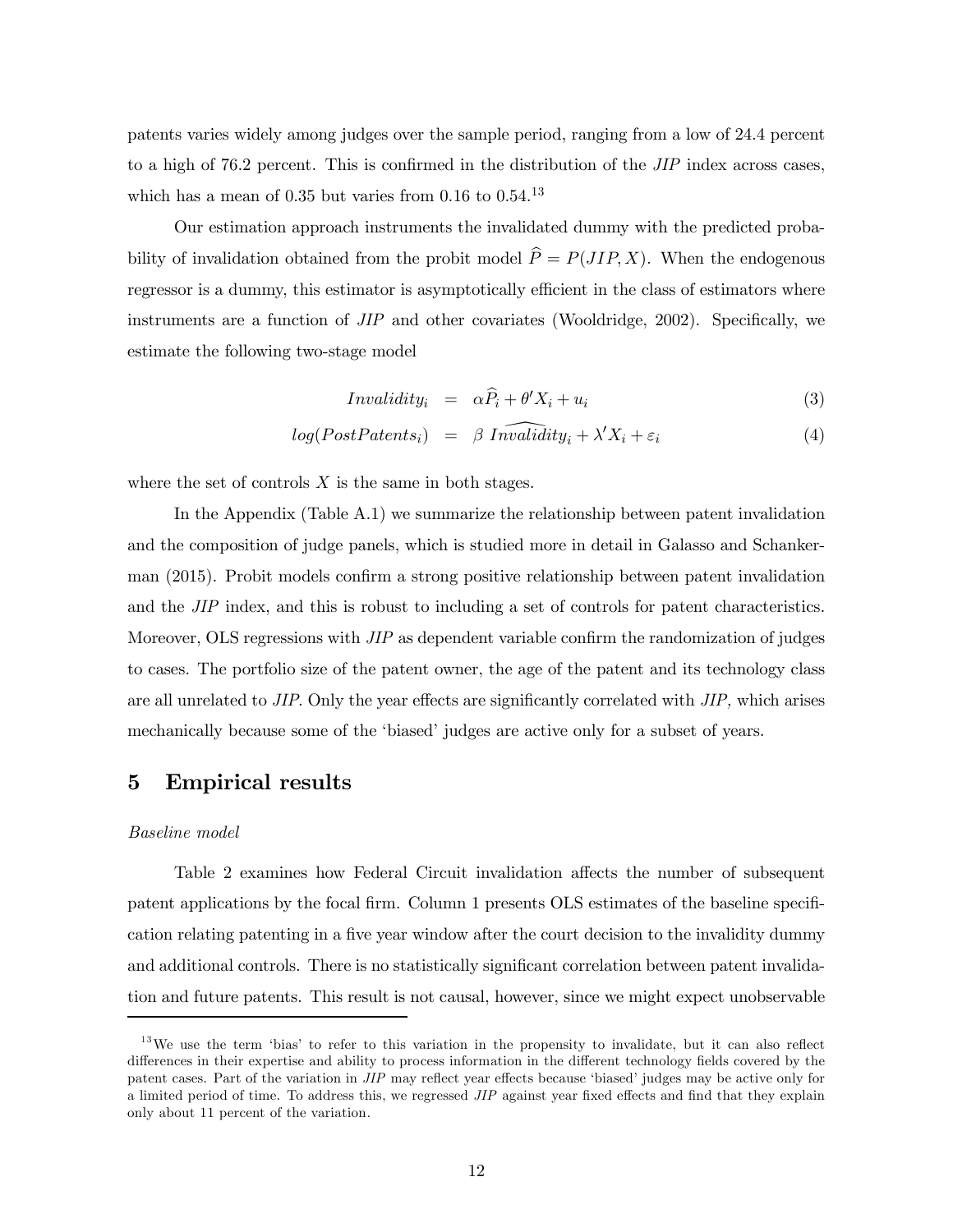factors to affect both the invalidity decision of the Federal Circuit and subsequent innovation. This intuition is confirmed by a Rivers-Vuong test that provides strong evidence against the exogeneity of invalidation.<sup>14</sup>

In column 2 we instrument the *Invalidity* dummy with the predicted probability of invalidation obtained from the firm-level probit regression from column 2 of Table A1. The IV estimate of  $\beta$  is highly significant and large. Exponentiation of the coefficient implies that patent invalidation causes a reduction in firm patenting of about 50 percent in the five years following the Federal Circuit decision. This shows that, at least on average, patent rights are an effective incentive for innovation.<sup>15</sup> However, we later show that this average effect hides important heterogeneity, with the impact of patent rights strongly depending on the characteristics of the patentee and the competitive landscape. Before doing that, we perform a variety of tests to confirm the robustness of our main finding.

#### Robustness tests

We perform a variety of robustness tests of our main finding. First, in the baseline specification the *Invalidity* dummy is defined as one if any of the patents litigated in the case is invalidated. There is a concern that, in multi-patent cases, this classification may generate measurement error. We conduct two tests to check whether our estimates are sensitive to the treatment of invalidity decisions involving multiple patents. In column 3 of Table 2 we adopt a more restrictive definition of invalidation, where the dummy is one only if all the patents in a case are invalidated. With this more stringent definition, the fraction of cases in which invalidation takes place drops from  $42$  to  $39$  percent.<sup>16</sup> There is essentially no difference in the estimated invalidation effect using this alternative measure. As an additional test, in column 4 we drop the cases involving multiple patents from the sample. Also in this case, the coefficient is very similar to the one in the baseline specification, confirming that our finding is not sensitive to the treatment of cases involving multiple patents.

 $14$ Following Rivers and Vuong (1998), we regress Invalidity on *JIP* and the other controls in a linear probability model. We construct the residuals  $(\hat{v})$  for this model and then regress subsequent patenting on Invalidaty,  $\hat{v}$  and other controls. The coefficient on  $\hat{v}$  is positive and statistically significant.

 $15$ Under U.S. law, the patentee does not generally owe damages or attorney fees to the patent challenger, and licensees do not recover their past royalty payments if a patent is invalidated (Geffner v. Linear Rotary Bearings, Inc., 124 F.3d 229, Fed. Cir. 1997). This means that our estimate of the incentive effect of patent rights is not confounded by additional financial obligations associated with invalidation.

 $16$ About 50 percent of cases involving multiple patents result in no patents being invalidated, and about 30 percent result in the invalidation of all the patents in the case. This implies that only for a small sample of cases (34 cases) there is a difference between the two invalidation measures.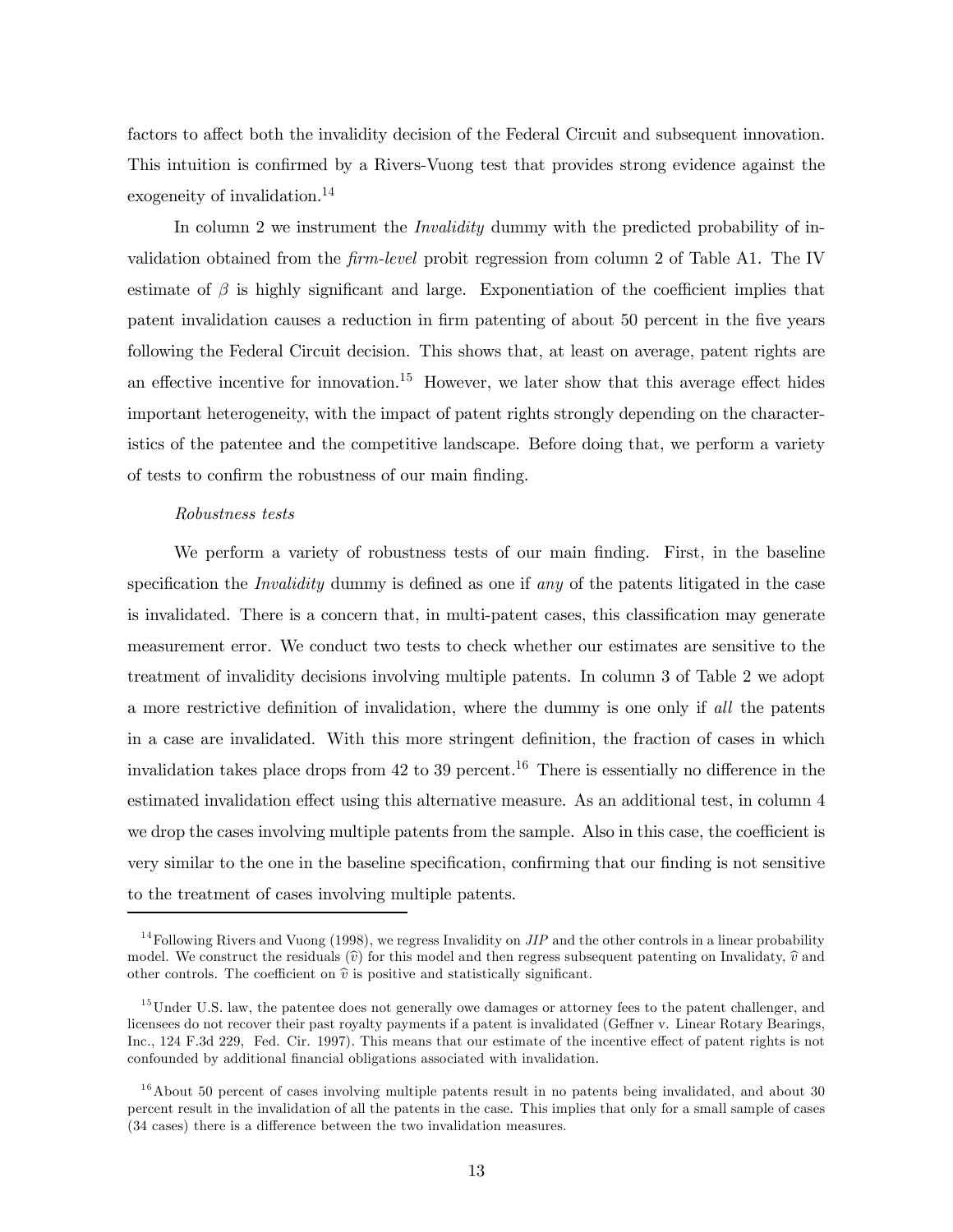Second, the instrument we use is the predicted probability of invalidation which is constructed from a probit regression at the case-firm level (i.e., we aggregate information on all the patents in a given case). As an alternative, we exploit all the information available in our data by running a probit regression that predicts invalidation at the *patent level*. We then use these estimates to construct the probability of observing that at least one patent in a case is invalidated, as well as the probability of observing invalidation of all the patents in a case. We conduct these computations on the assumption that Federal Circuit invalidation decisions on the constituent patents in multi-patent cases are independent draws. The estimated  $\beta$  using these predicted probabilities as instruments are given in Table A2. The point estimates are robust, but they are less precise than those in our baseline model.<sup>17</sup>

Finally, our sample contains 343 cases involving repeat litigants. Specifically, 70 patentees litigate twice, 19 litigate 3 times and 8 patentees litigated more than 3 times. In roughly 70 percent of the cases involving repeat litigants, the spell between the two Federal Circuit decisions is less than 5 years. This is a concern since the impact of the decision of the court is potentially contaminated by another decision taking place in the same time frame. To address this concern, in Table A2 we present the estimates of a regression in which we drop cases for which the five year window after the decisions overlaps with another case for the same patentee. The estimated effect of invalidation is stronger (though not statistically different) from the one in our baseline. As additional test, we also drop repeat litigants altogether. In this regression, presented in Table A2, the coefficient is very similar to the one in the baseline specification, confirming that our findings are not sensitive to the treatment of cases involving repeat litigants.

## 6 Unbundling the effect of patent rights

To this point we have assumed that the impact of patent invalidation on future patenting is the same across firms. However, the model developed in Section 2 predicts that the impact of patent rights should depend the characteristics of the patentee (small vs large) and technology (core vs peripheral patent). In this section we unbundle the average treatment effect of patents and explore these dimensions of heterogeneity.

 $17$  We also use these patent level probabilities to compute the expected number of invalidated patents in each case. When we use this construct as an IV, the estimates confirm a negative impact of invalidation on patenting which is increasing in the number of invalidated patents. But also in this case, the coefficient is estimated less precisely due to the small number of cases involving multiple invalidations  $(\hat{\beta} = -0.362$ , standard error = 0.209).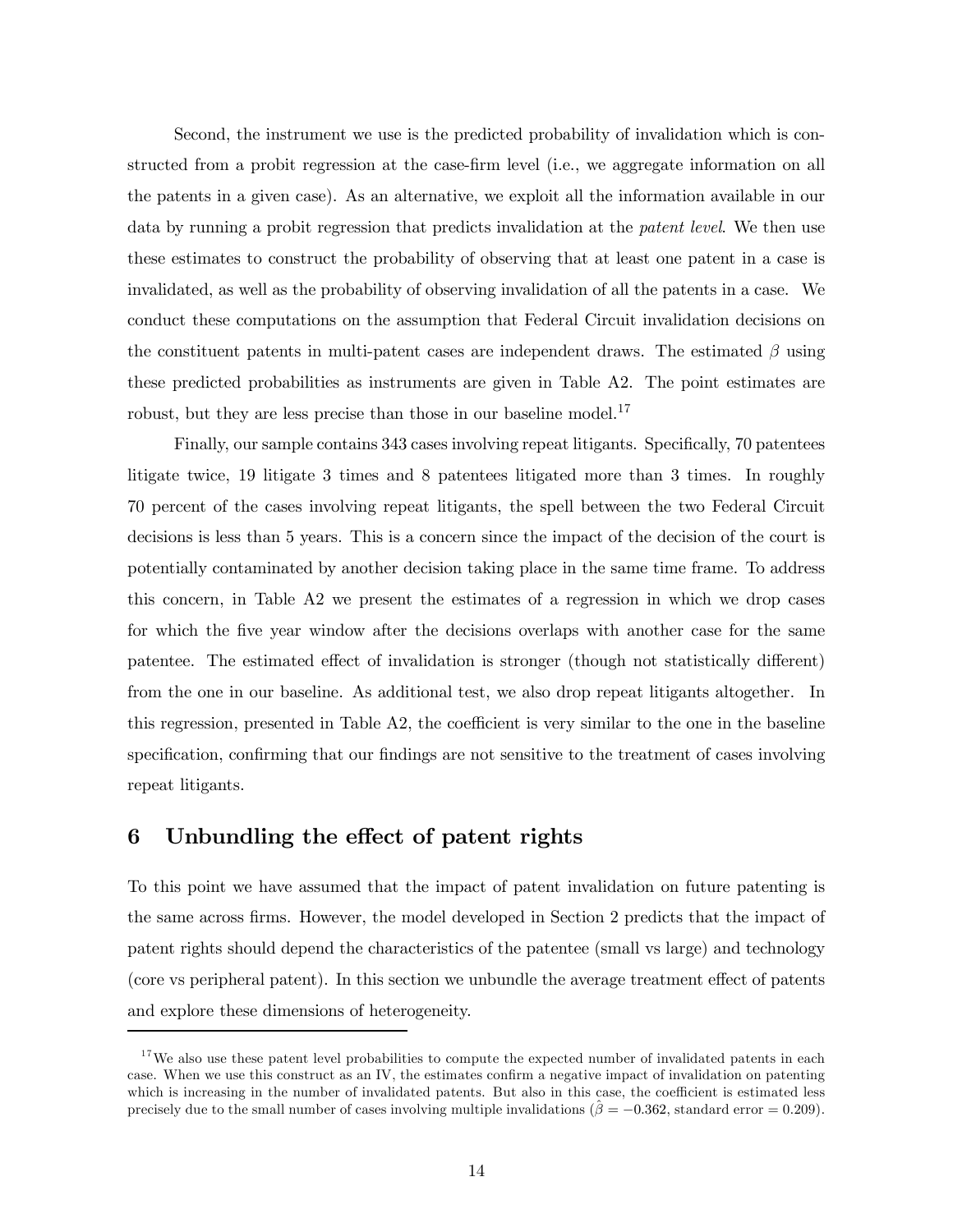#### 6.1 Small vs large firms

The model in Section 2 predicts that the loss of patent rights should reduce innovation incentives more for small patentees. To test this hypothesis, we define a firm as large if the *total* number of its patent applications in the ten years prior to the Federal Circuit decision is in the top quartile of our sample (this threshold for large firms corresponds to 75 patents).<sup>18</sup> Simple mean comparison tests indicate a differential impact: in the small firm sample, the mean of logPostPatents is 0.55 for firms which do not experience patent invalidation and 0.40 for firms with invalidated patents. We strongly reject equality of these means (p-value=0.03). In contrast, for the large firm sample, the mean of *logPostPatents* is 4.36 for firms experiencing invalidation and 4.39 for firms with no invalidation, and the difference is not statistically significant (p-value=0.93). These comparisons suggests that the loss of patent rights reduces innovation (as measured by patenting) for small firms but has no effect for large firms.

In Table 3 we confirm this finding using  $IV$  regression models. Columns 1 and 2 present split sample regressions which replicate our baseline model for small and large firms. We find a strong negative effect of invalidation on subsequent patenting of small firms, but no significant effect in the large firm sample. In column 3 we present a full sample regression that allows the invalidity effect to differ for small and large firms. Again we find no statistically significant effect for large patentees, whereas invalidation of a patent owned by small firms causes a statistically significant reduction of 56 percent in future patenting.<sup>19</sup>

We did a series of additional (unreported) regressions that vary the threshold portfolio size to define small firms. The key result in Table 3 is robust to these alternative thresholds: the invalidation coefficient for small firms remains large and highly significant, but there is no significant effect for large firms. In particular, the sharp difference between the impact for small and large firms holds even if we set the portfolio threshold for small firms as low as 30 patents — the point estimate/standard error are -0.652 (0.306). But interestingly, even if the threshold for small is raised to 130 patents (80th percentile of the distribution), the estimated

 $18$  For the decade 1991-2001, in the USPTO data only 0.05 percent of firms are large according to this definition. If we drop invididuals and unassigned patents, the fraction is 1.5 percent. However, large firms account for about 60 percent of patenting activity in that period.

 $19$ At the sample mean of portfolio size for small firms, this effect implies an elasticity of roughly 4. The semielasticity for large firms is not statistically significant, indicating that the loss of one patent does not affect their future patenting. It is important to notice that the empirical variation in our data does not allow us to identify a meaningful elasticity for large firms. This is because for many of the large firms in our sample a one percent reduction in portfolio size requires invalidation of a substantial number of patents, whereas in our sample most invalidation decisions involve only one or very few patents.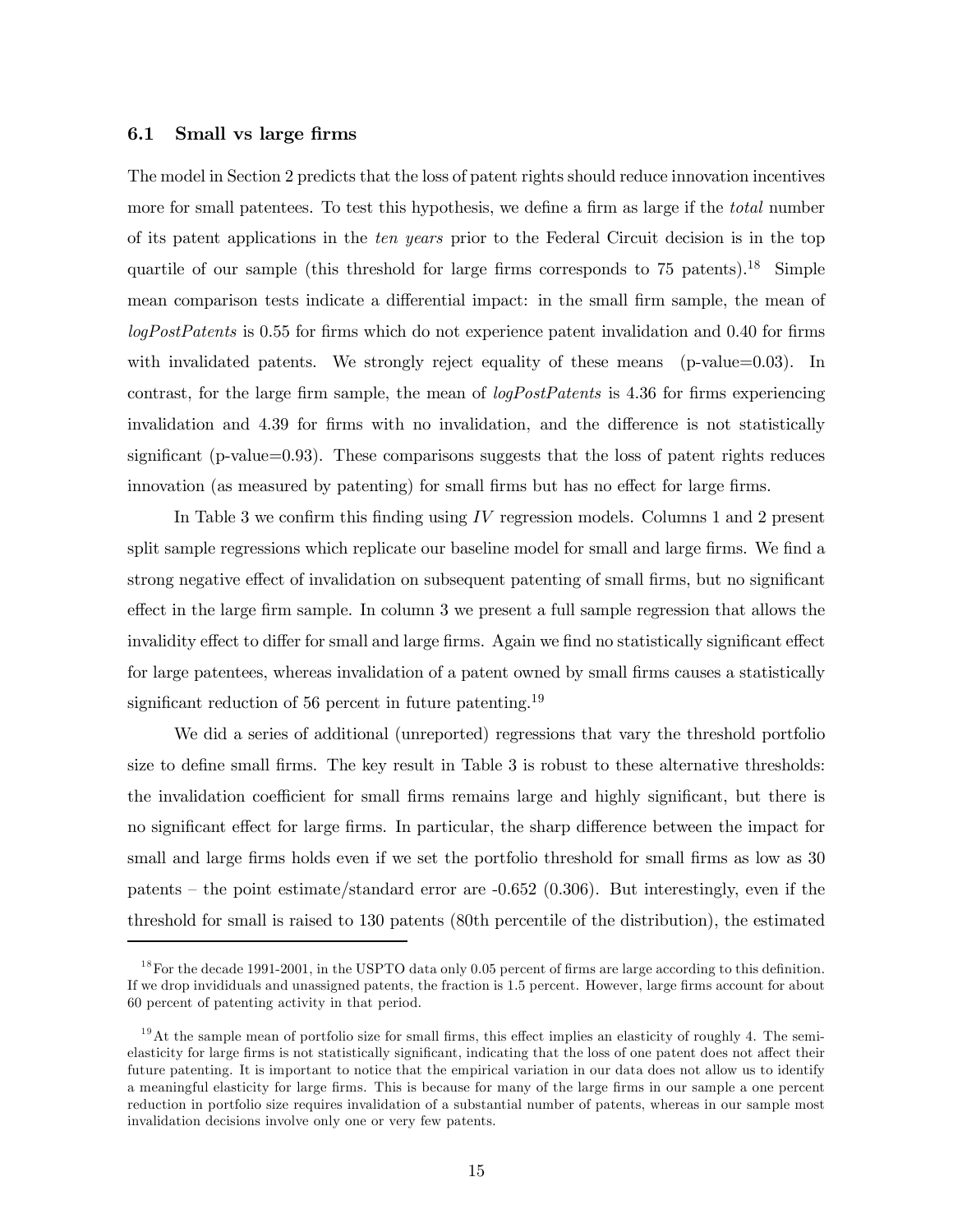effect of invalidation for small firms remains significant, though somewhat smaller at -0.750 (0.290), and again it is statistically insignificant for large firms. These results indicate that the importance of patent rights for follow-on innovation is not limited to very small firms, but also extends over the middle range of firm sizes. However, the loss of patent rights does not affect the level of subsequent innovation by large firms.

We also checked whether this finding holds if we define firm size in *relative*, rather than absolute, terms. To do this, we reclassify firms as small or large on the basis on their patent portfolio size relative to other patentees in the same technology field.<sup>20</sup> Column 4 presents the parameter estimates using this classification: the results are nearly identical to the coefficients in column 3. This is not surprising given the high rank correlation (0.83) between the absolute and relative measures of firm size in our sample.

As a final robustness check, we exploit USPTO data to examine the difference between small and large firms. Patentees are required to report whether they have 'small entity status' (fewer than 500 employees) when they pay patent renewal fees. These data are available only for patents filed on or after December 12, 1980, which are about 70 percent of our sample. Roughly 30 percent of the matched patentees are classified as small entities and essentially all of the small entities (96.6 percent) have a portfolio with less than 75 patents. The average portfolio size for large entities is 385 patents but there is substantial variation in the distribution, with only 37 percent having more than 75 patents in their portfolio. We ran split sample regressions based on whether patentees had small entity status (not reported for brevity). These show that the invalidation effect is similar for small and large firms, indicating that firms with large employment but small patent portfolio behave similarly to firms that are small on both measures. Patent invalidation has no effect only for firms which are large both in terms of employees and patent portfolios. This is consistent with our model which emphasizes that large firms have commercialization advantages both because they own requisite complementary assets and because large portfolios allow more effective enforcement of patent rights.<sup>21</sup>

 $^{20}$  For each litigated patent, we identify all patentees with at least one patent in the same technology class as the litigated patent (36 NBER sub-categories) in the ten years preceding the Federal Circuit decision. For patentees litigating multiple patents, we focus on the modal technology class. We call a firm large if its portfolio in the year of the Federal Circuit decision is in the top 5 percent of the portfolio distribution of patentees that have at least one patent in the same technology class. On this definition, about 24 percent of the firms in our sample are large (parameter estimates are robust to using a 90th percentile threshold).

 $^{21}$ In an attempt to obtain a finer measure of firms' employment, we tried matching our data with the company level information from Bureau Van Dijk (the Orbis data base). Unfortunately, matching was successful only for a very small fraction of our sample because the Orbis data are very sparse for the early part of our sample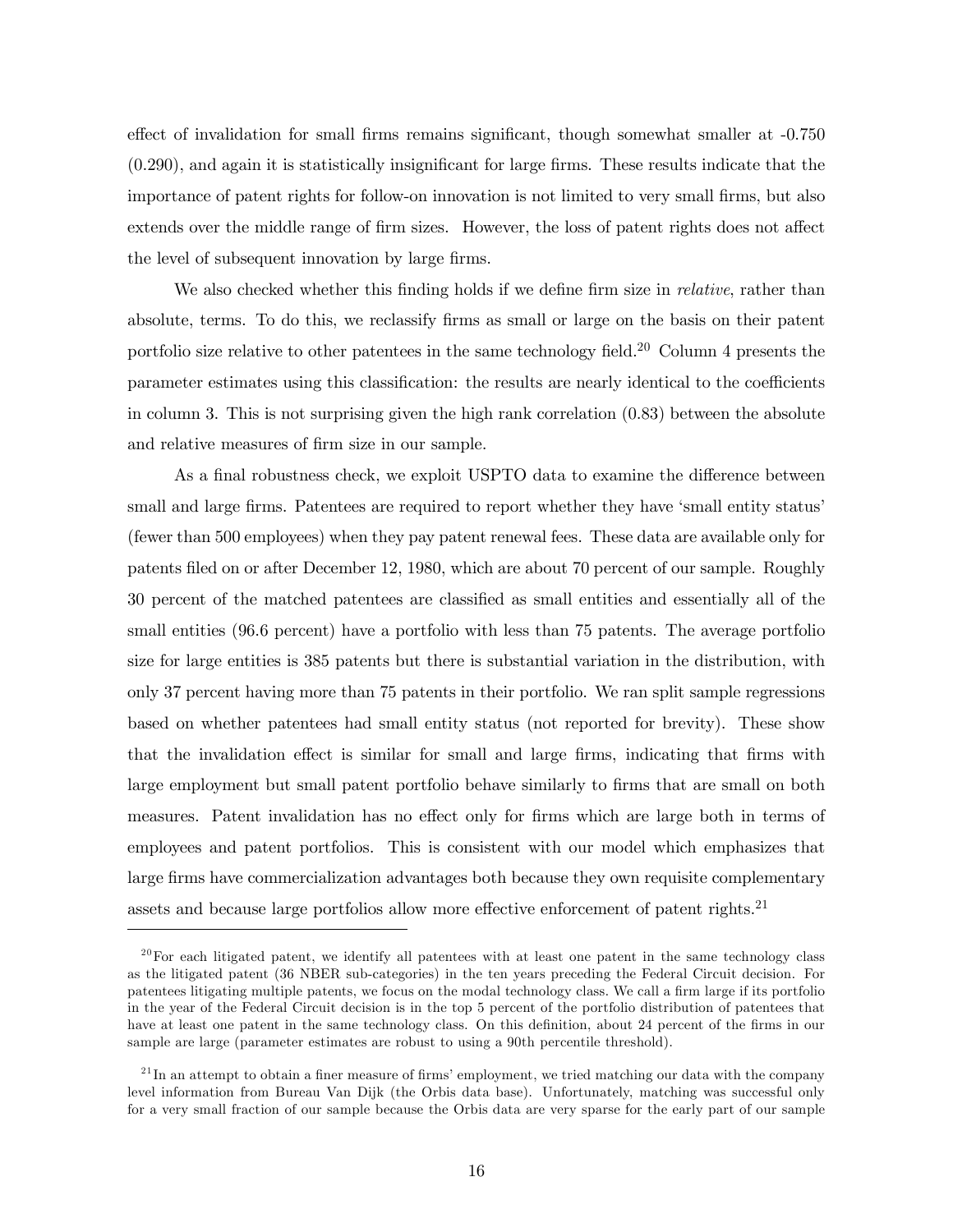#### 6.2 Core vs peripheral patents

The model developed in Section 2 incorporates a distinction between core and peripheral technologies, building on ideas in the sociology and management literatures. Core technologies, and the associated patents and business models, create the sustainable competitive advantage for the firm, with peripheral technologies/patents typically building on the core to extract greater value and provide a protective buffer (Thompson, 1967). To highlight this distinction, the model assumes that future innovation builds only on core technologies, with the implication that the loss of core patents (not peripheral ones) would reduce incentives for follow-on innovation by the patentee. The more general point is that we expect the loss of patent rights over a core technology would have a larger negative impact on subsequent innovation than the loss of a peripheral patent.

We investigate this hypothesis by constructing two alternative measures of core patents. The first one is based on whether the litigated patent falls in a technology field that represents the main focus of the firm's patenting activity. To do this, we identify the (two-digit) technology field of each patent in our sample and compute the share of the patentee's portfolio belonging to the 'focal' field where the litigated patent is assigned. On average, the litigated patents in our sample belong to technology fields which account for roughly 60 percent of the patenting of the firm, but there is substantial variation in field shares (with median 0.66 and standard deviation 0.35). For about 32 percent of the litigated patents, all of the firm's portfolio is in the same technology field, but for about 10 percent the share is below 10 percent. We define a dummy variable,  $Core=1$  if the firm litigates a patent that belongs to a technology field accounting for at least 66 percent of the firm's patenting (i.e. share above the median). For multi-patent cases, we set *Core*=1 if the case involves at least one core patent.

The second measure exploits the pattern of self-citations made by the patentee, and is based on the idea that greater self-citation indicates that the focal patent is more central to the research trajectory of the firm. Specifically, we construct the ratio between the self-citations received by the focal patent before the Federal Circuit decision and the maximum number of self-citations that the focal patent could have received before the decision.<sup>22</sup> On average the patents in our sample receive 11 percent of the maximum possible self-citations, and about 55

period.

 $2<sup>22</sup>$ This is equivalent to the degree centrality of the patent in the network generated by the patents applied for by the patentee between the grant of the focal patent and the Federal Circuit decision (Jackson, 2008).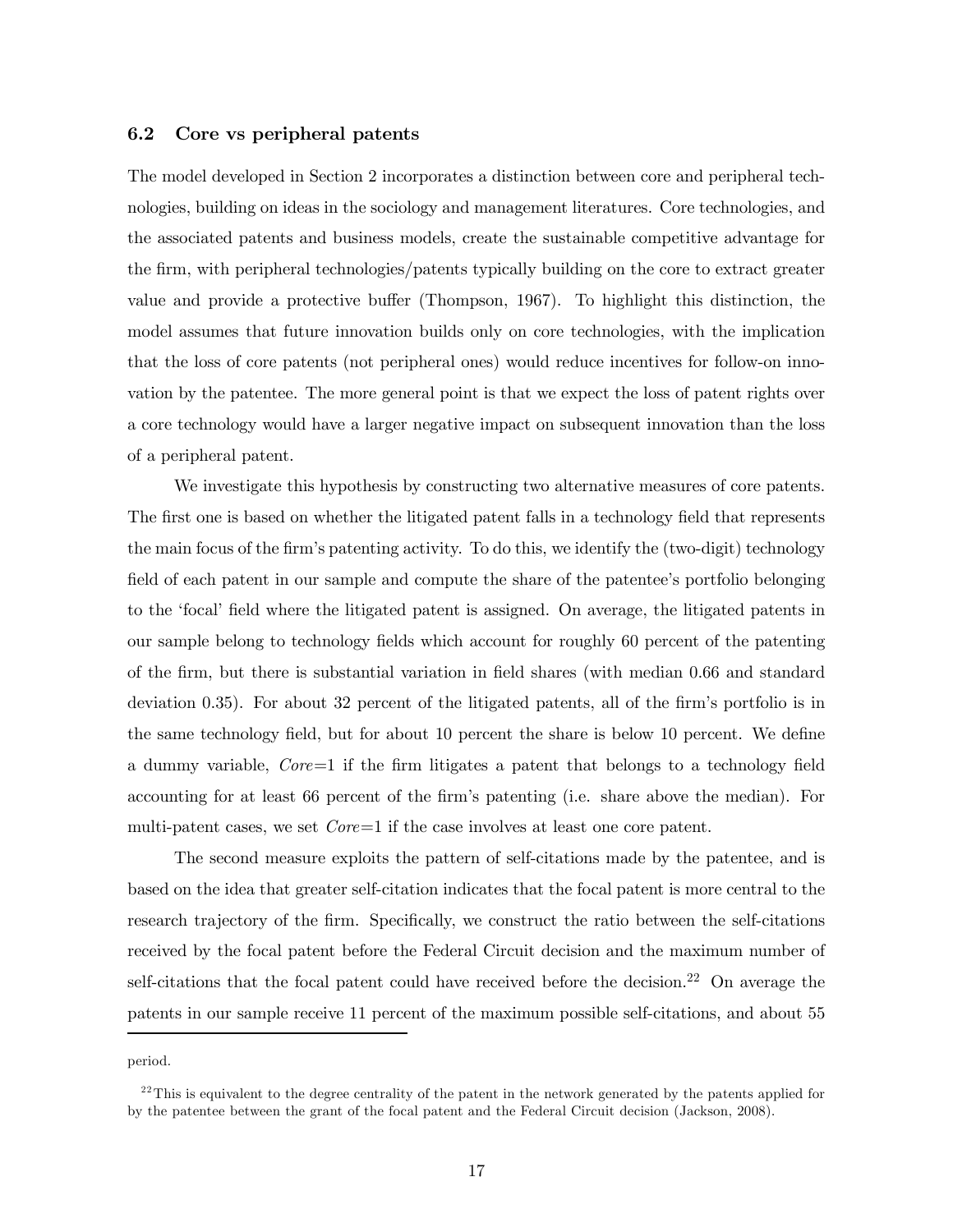percent of the patents receive no self-citations. We set the dummy variable Core equal to one if the firm litigates a patent with a fraction of self-cites above the 75th percentile. As before, in multi-patent cases we set  $Core=1$  if the case involves at least one core patent.

Table 4 presents estimates of the invalidation effect for core and peripheral patents. In column 1 we use our first measure of Core based on the share of patents in the technology area of the focal patent. The results are striking. It is only the loss of core patents that causes a reduction in follow-on innovation. There is no statistically significant effect for the invalidation of peripheral patents. We conduct a number of robustness checks to examine sensitivity of the results to this measure of Core. First, we construct the share of patents in the focal field exploiting a finer classification, the three-digit USPTO classes. Litigated patents belong to (three digits) technology fields that account for about 48 percent of the firm's patenting on average (with median 0.38 and standard deviation 0.39). As before, we set  $Core=1$  if the firm litigates a patent in a field with share above the sample median. We obtain estimates (unreported) which are essentially identical to those in column 1. Second, in Appendix Table A3, we vary the cut-off share used to classify a patent as core using the two-digit technology classification. As we increase the threshold from 0.25 to 0.75 the estimated effects increase monotonically, indicating that the loss of a core patent is most damaging to innovation when the firm is highly specialized in a technology field (as before, loss of a non-core patent has no significant impact).

In column 2 we exploit the second measure of core patents, based on the degree of self-citation by the focal patentee. Also in this case we find that it is only the loss of core patents that causes a reduction in follow-on innovation. There is no evidence of an effect for the invalidation of peripheral patents. The magnitudes of the coefficients are also in line with those reported in column 1.

We next examine whether small and large firms react differently to the loss of core patents. Large firms are more likely to be diversified across a range of research areas, giving them the potential for reacting both at the intensive margin (within the technology field of the litigated patent) and the extensive margin (shifting focus across technology fields). This flexibility may mitigate the effect of losing a core patent in one technology area. To investigate this idea, we use our earlier definition of a large firm as one with a patent portfolio above 75 (in the ten years before the court decision).<sup>23</sup> Column 3 in Table 4 presents the estimates of

<sup>&</sup>lt;sup>23</sup>The correlation between *Large* and *Core* is -0.48, indicating that large firms are less likely to litigate core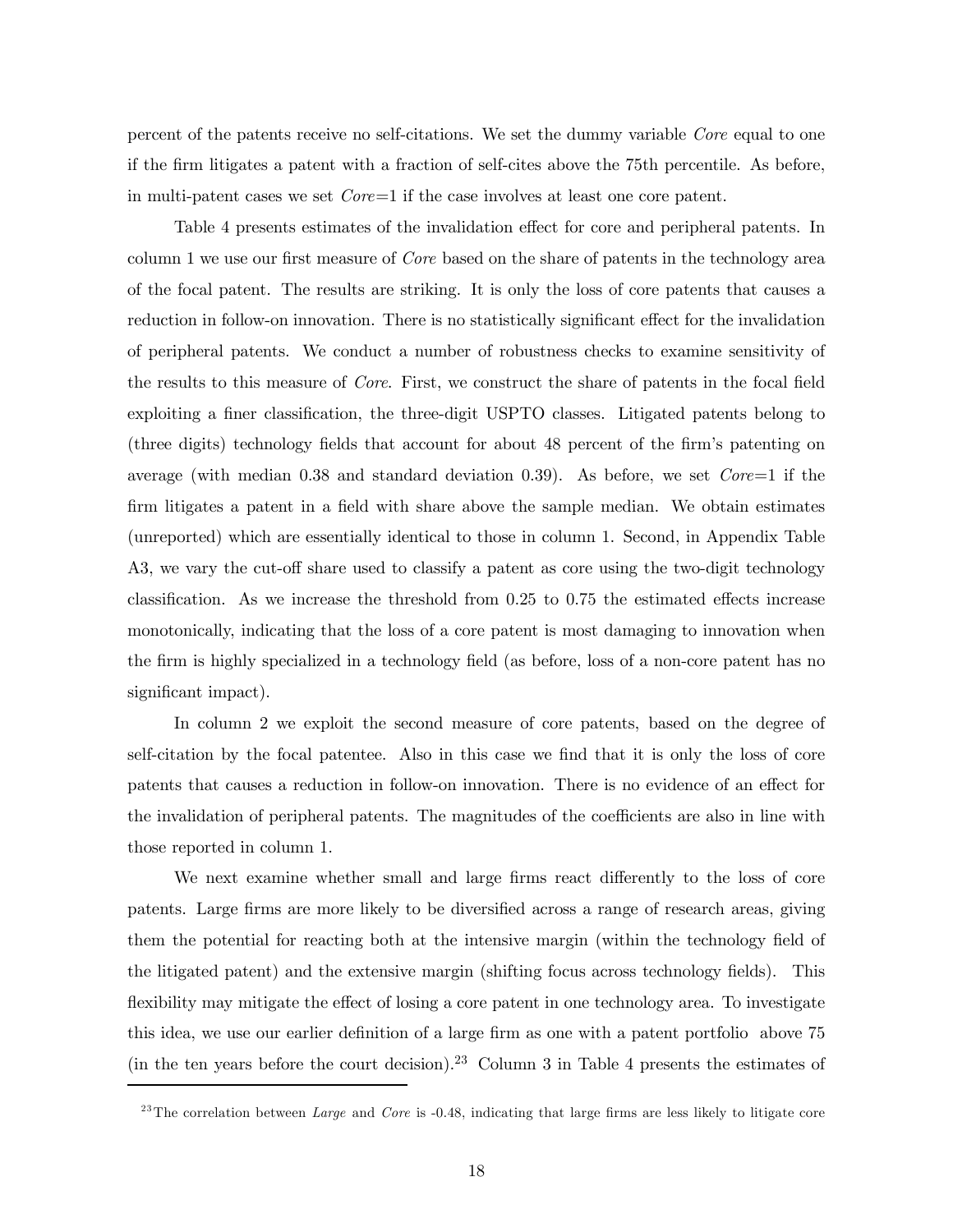a full sample regression with four different invalidation effects for the pairwise combinations of firm size and core vs peripheral patents. The Core measure used in this regression is based on the share of patenting in the two-digit technology field.

The results show that the negative effect of invalidation on future patenting is concentrated exclusively on small firms that litigate core patents. The point estimate implies a large impact: invalidation causes a reduction in the firm's patenting of about 58 percent in the five years following the Federal Circuit decision. The estimated coefficients for the other sizetechnology pairings are statistically insignificant. For large firms, in particular, the magnitude of the coefficients is much smaller, indicating that firms do not reduce the level of their subsequent innovation when losing either core or peripheral patents. In column 4 we re-estimate the model using the alternative Core measure using self-citations. The coefficients are nearly identical to the previous estimates.

The baseline model includes fixed effects for six broad (one-digit) technology fields. The Core dummy could be mismeasured if there is unobserved heterogeneity in narrower technology fields. To check robustness, we also estimate specifications which (i) control for the firm's patenting at the more refined two-digit patent classification level (36 technology fields), and (ii) include technology field fixed effects defined at the two-digit level. In both of these (unreported) regressions, we again find that the only statistically significant effect of invalidation is for small firms that litigate core patents, and we cannot reject the null hypothesis that the coefficients are the same as those in column 3.

One final concern is that core patents may be more valuable than peripheral ones, especially for small firms, and that it is losing valuable patents (not core patents) that is important for innovation incentives. To check this, we compare the means for core and peripheral patents of two commonly used indicators of patent value — the number of claims and (non-self) citations received before the Federal Circuit decision. There is no statistically significant difference between these value proxies for core and peripheral patents (at the 10 percent significance level), both for the small firm and large firm sub-samples. We conclude that Core is not simply proxying for the value of the patent in our sample (this perhaps is not surprising given that patents involved in Federal Circuit cases are a selected sample of highly valuable patents).

technologies. About 55 percent of the cases in our sample involve small firms litigating core technologies. Roughly 40 percent of the cases involve peripheral technologies and they are equally split between large and small firms. Only 5 percent of the cases involve large firms' litigation of core technologies.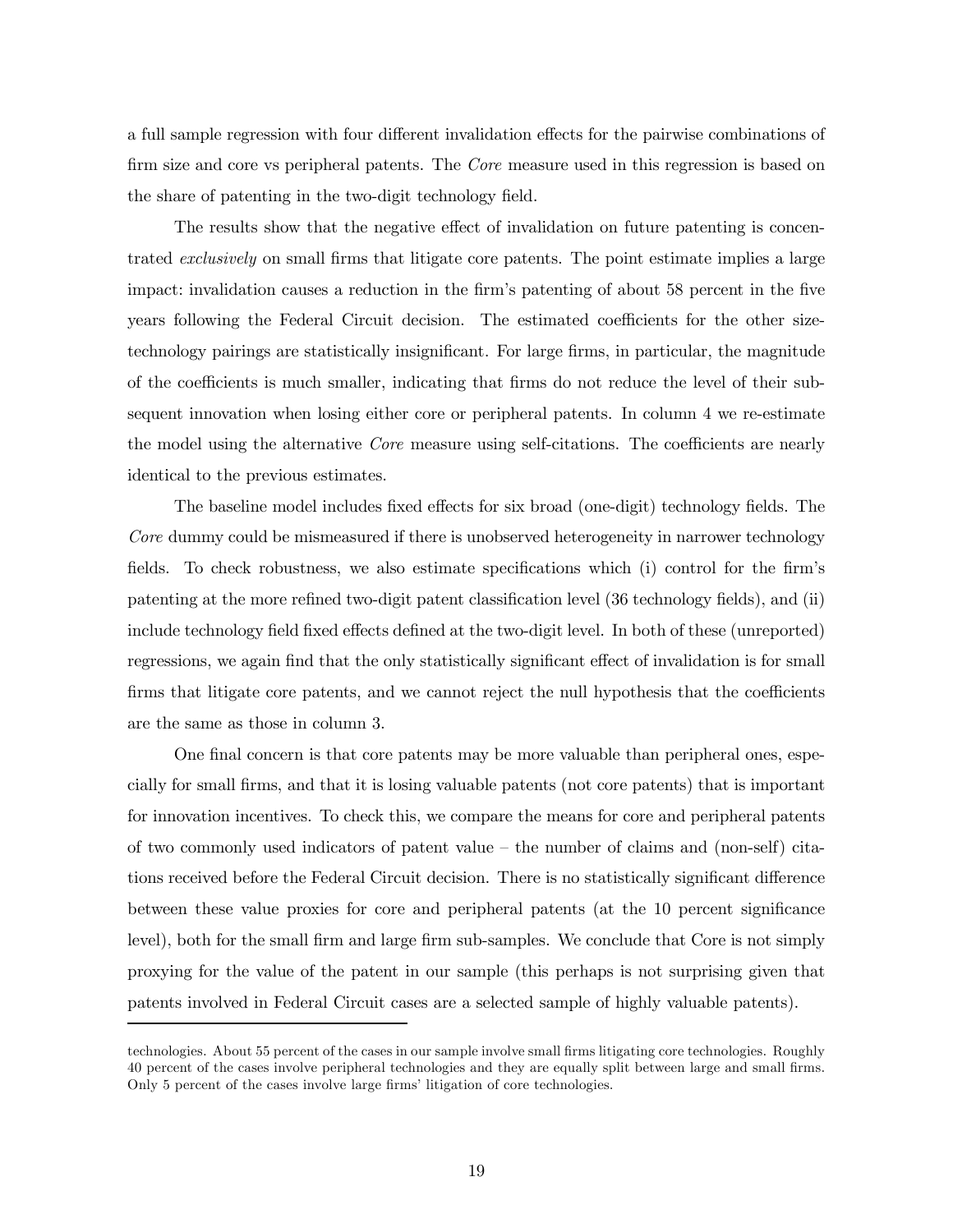## 7 Explaining the impact for small firms

The loss of patent rights causes a substantial decline in subsequent innovation by the focal firm, and this is driven exclusively by small firms suffering invalidation of a core patent. In short, patent rights are crucial as innovation incentives for small firms. There are three main mechanisms which can explain our findings. First, patents may allow small firms to soften the impact of product market rivalry with large firms, and to interact more effectively in licensing their innovations to large firms for development and commercialisation (Gans, Hsu and Stern, 2002; Gans and Stern, 2003). Second, patents may be important for follow-on innovation because they enable small firms to access debt and venture capital finance (Conti, Thursby and Thursby, 2013; Hochberg, Serrano and Zeidonis, 2014). Finally, patents may be valuable bargaining chips to get access to patented inputs for conducting innovation and resolving disputes through cross-licensing and other arrangements (Lanjouw and Schankerman, 2004; Galasso, 2012). It is important to distinguish between these explanations because they are likely to have different welfare and policy implications. In this section we provide evidence to test these competing explanations.

### 7.1 Competition with large firms

Patent rights can be crucial for small innovators when they face competition from larger, established firms in technology (and product) markets. This effect works through three main channels. First, product market rivalry is likely to be more intense when there are many large firms active in the field. While the relationship between patent rights, competition and innovation incentives is theoretically ambiguous, recent empirical research indicates that patents are particularly important for innovation incentives when competition is intense (Spulber, 2013; Aghion, Howitt and Prantl, 2015). Second, the presence of multiple large firms increases the bargaining power of start-up innovators, and thus the rent they extract when they license their patents. Third, large firms may be especially well positioned to develop and commercialize follow-on innovation on the basis of an invalidated patent (thus undermining the original patent owner's ability to do so), both because large firms have the requisite complementary assets and greater flexibility in directing their research efforts (Gans and Stern, 2003). For these reasons, we expect that losing patent rights would undermine innovation incentives more for small high-tech firms that operate in fields with many established large firms.

To test this hypothesis, we need a measure of the potential competitors among large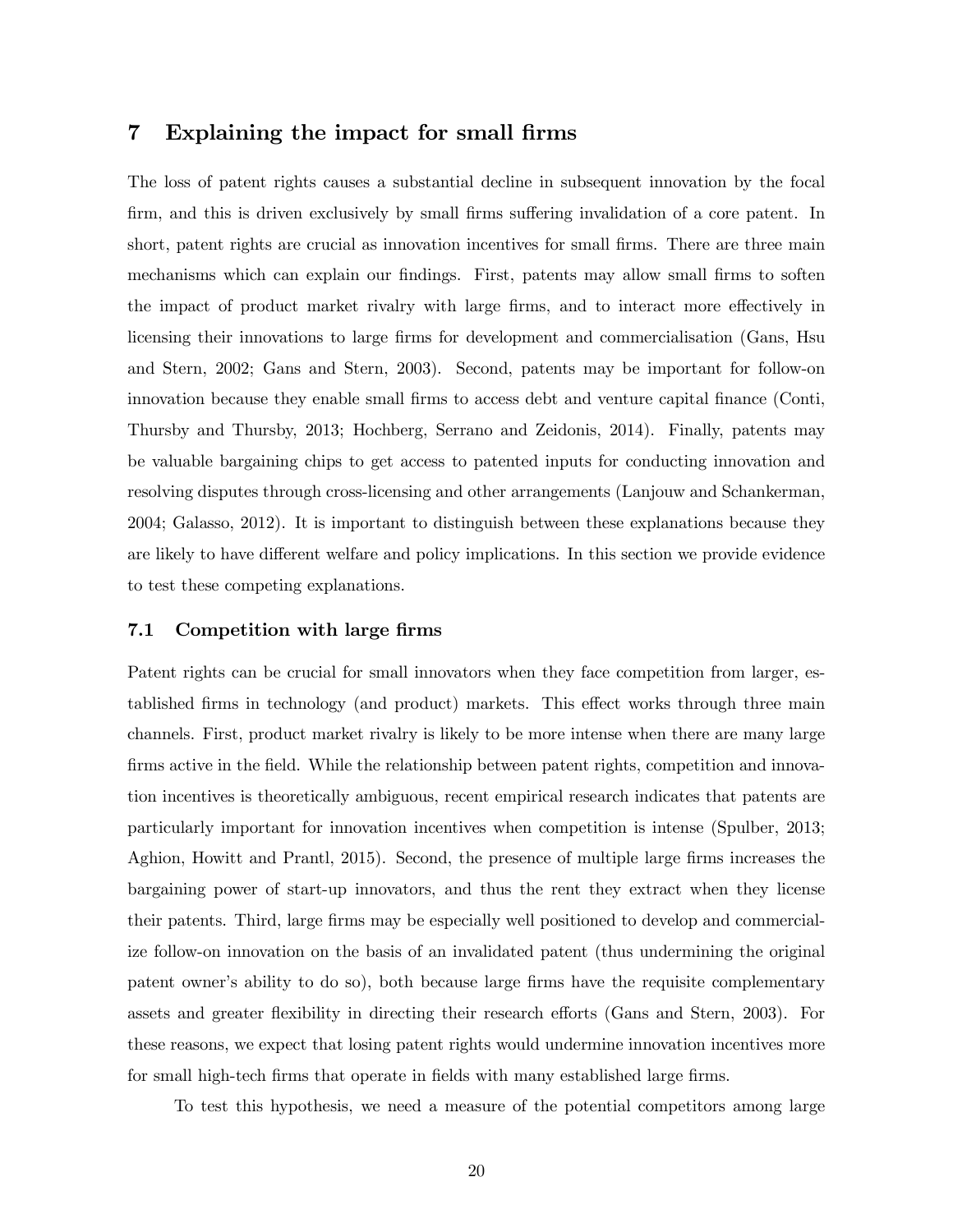firms in the technology field of the litigated patent ('focal field'). We identify all firms that have a portfolio of at least 75 patents, in the ten-year window preceding the Federal Circuit decision, and at least 50 percent of their portfolio in the two-digit technology area of the litigated patent. On this measure, the mean number of large firms active in the focal technology field is 39 (median is 12). We then define a dummy variable Few Large Firms  $=1$  if the number of large patentees in the focal field is in the first quartile of the sample (corresponds to 5 firms).

Column 1 of Table 5 presents the estimates for small firms operating in focal technology fields with few versus many large patentees. The results are striking: patent invalidation reduces innovation only for small firms in fields where large firms are more active. The impact is large: invalidation for these small firms reduces their future patenting by about 56 percent. But invalidation has no statistically significant effect on innovation for small firms in fields with few large firms present. In Appendix Table A4 we present a series of additional regressions that vary the thresholds for the number of large firms and their share of patenting in the focal field. The results in column 3 of Table 5 remain robust. In a series of unreported regressions we find that the critical threshold for large firms in the field is about 10. Beyond that value we cannot reject the hypothesis that the invalidation effects in fields with many vs few large firms are the same. Second, the results are robust to changing the fraction of patenting used to classify a large firm as active in the field. $^{24}$ 

We also examine whether this finding might simply reflect instances where there are few firms in total (both small and large) – less competition overall – rather than being something specific about the interaction between small and large firms. To do this, we construct a measure of the 'equivalent number of firms' in a field defined as the reciprocal of the Herfindahl concentration index, and include this control variable in the IV regressions reported above. These (unreported) regressions confirm that the impact of invalidation for small firms is larger when small firms face *larger firms* in the focal technology field, controlling for our measure of the total number of firms in that field. Moreover, we do not find any differential effect of invalidation of small firm patents in fields where the total number of firms is low compared to fields where the total number of firms is high.

<sup>&</sup>lt;sup>24</sup> As one further check, we examine whether the presence of many large firms has a *differential impact* depending on whether the small firm litigates a core or peripheral patent. This is quite demanding for our data, since the small firm sample is not large and we need to include four instrumented interactions. The only statistically significant effect relates to the invalidation of core patents litigated in fields where many large firms are active (point estimate =-0.700, p-value = 0.01). This provides additional support for our earlier finding that patent rights are particularly important to protect core technologies of small firms.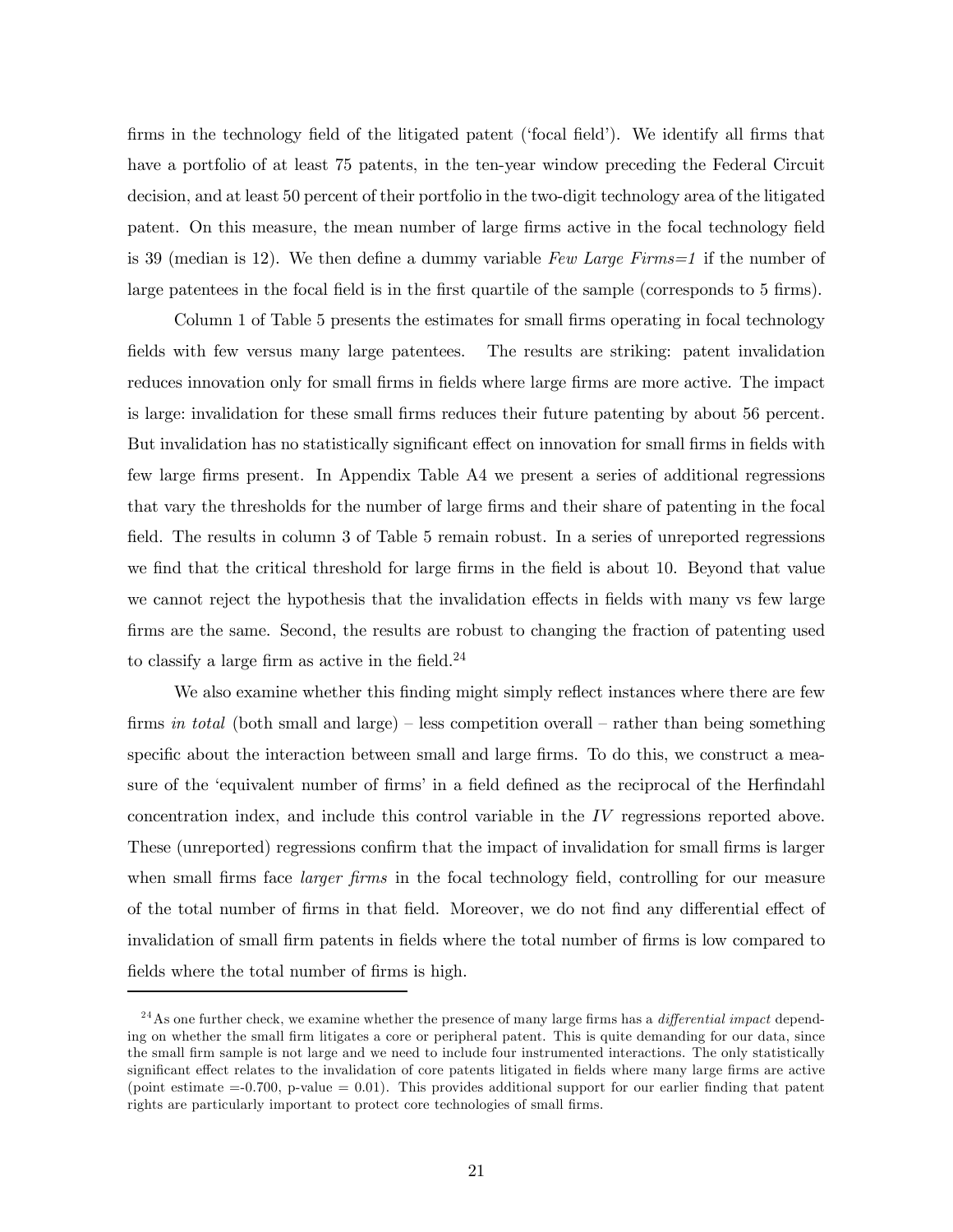These tests confirm that patent rights are more important for follow-on innovation for small firms when they face larger competitors, and this is not simply a proxy for more competitive fields. Patent rights appear to have an important role in shaping the competitive interaction between small and large firms.

#### Heterogeneity across technology fields

We examine whether the effect of patent invalidation on innovation by small firms is concentrated in a few specific technology fields or is more pervasive. To do this, we begin by extending our baseline model (which used a dichotomous breakdown into small and large firms) with a more flexible specification that allows the impact of invalidation to vary continuously with the logarithm of the number of large firms in the field (again defined as those with at least 75 patents and 50 percent in the focal two-digit technology field). The IV estimates confirm that the negative impact of invalidation is larger (in absolute value) for small firms when they face a greater number of large firms in the technology field.<sup>25</sup> Using these parameter estimates, we compute the implied impact of patent invalidation on small firm innovation for each of the two-digit technology fields (36 in total), based on the sample mean number of large firms in each field.

The implied impact of patent invalidation varies somewhat across broad one—digit technology fields: the largest effect is in Pharmaceuticals, where the estimate (standard error) is  $-1.606$  (0.440), as compared to a low of  $-0.566$  (0.224) in Electronics.<sup>26</sup> More striking is the large variation across two-digit areas within any given one-digit field. For example, within the Pharmaceuticals category, the invalidation effect on small firms varies from -0.686 in Genetics and Biotechnology to -2.314 in Drugs. In a number of subfields within Chemicals, invalidation has no statistically significant effect (e.g. Agriculture, Food and Textiles) whereas in others it is as large as -1.197 (Resins). This diversity characterizes all of the six one-digit technology areas. It reflects the fact that most of the variation in the number of large firms arises within the six broad fields (the latter account for only about 30 percent of the total variance). In short, while there are technology sectors in which the number of large firms is limited and invalidation has only a modest effect on small firms patenting, these areas are not concentrated in few broad

 $^{25}$ The estimated coefficient on the direct effect of invalidation is statistically insignificant, 0.311 (0.419) whereas the interaction term is negative and significant, -0.482 (0.185). The regression also includes an additive effect for the log of the number of large firms.

<sup>&</sup>lt;sup>26</sup>The other estimates are Computers -1.028 (.273), Chemicals -1.014 (.270) and Mechanical -0.691 (.225).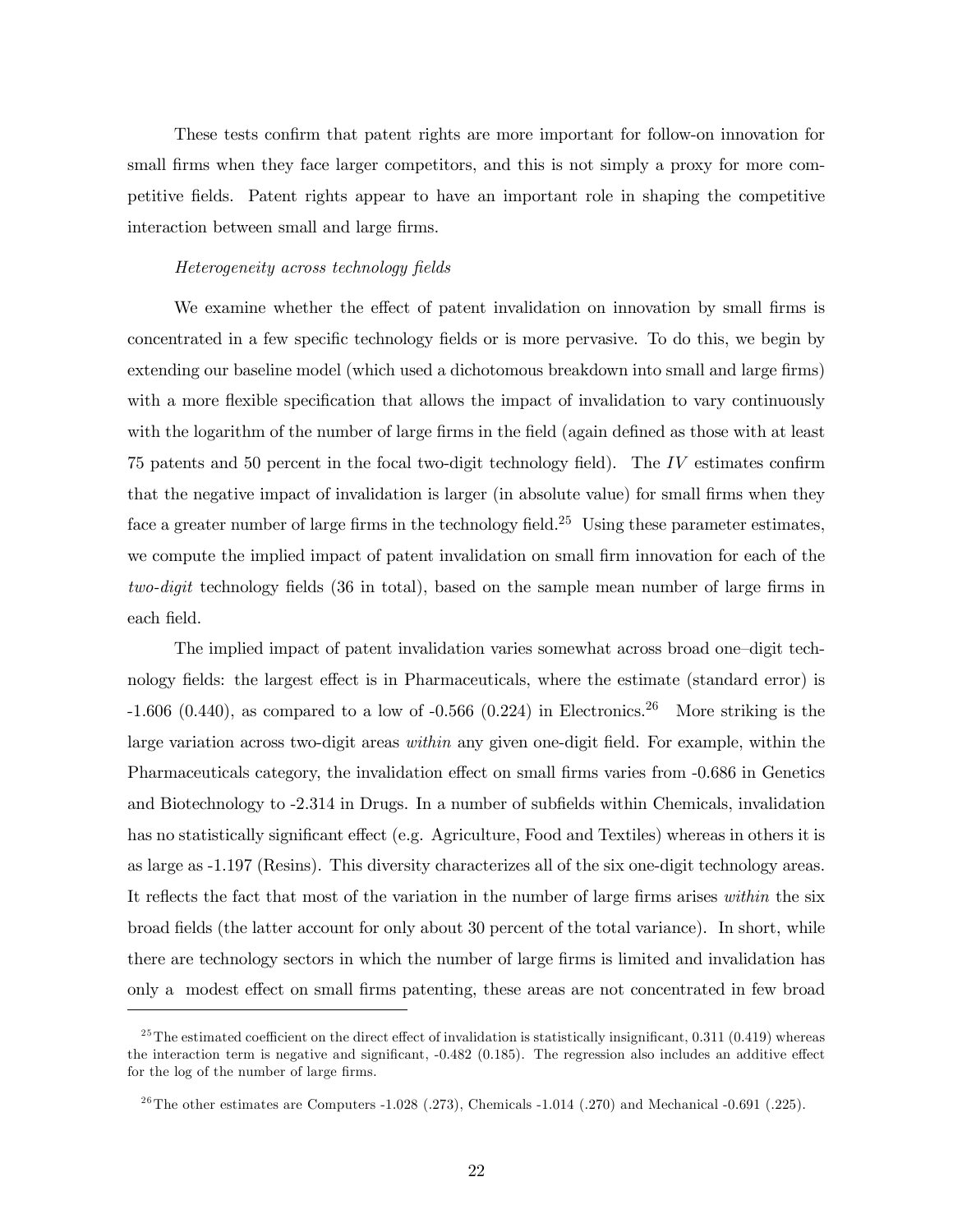technology fields.

#### Mahalanobis measure of potential competitors

Thus far we identify large potential competitors for small firms as those large firms (more than 75 patents) with a threshold (50 percent) for specialization in the two-digit technology field of the litigated patent. One limitation of this approach is that it does not recognize that large firms in different, but technologically related, fields may also be positioned to exploit the removal of the focal patent by building on it once it is in the public domain. This may introduce systematic measurement error in this critical variable. To address this concern, we build on Bloom, Schankerman and Van Reenen (2013) who propose a 'Mahalanobis' index that measures the technological proximity between different patent classes based on the frequency with which firms tend to patents in specific fields ('co-location of patents'). We compute the number of large firms in each two-digit technology area and then weight them by the Mahalanobis index of proximity between each of those fields and the focal field of the litigated patent (details are provided in the Appendix). This Mahalanobis index is a more refined measure of the number of large potential competitors (the mean and standard deviation of this measure are 80 and 55, respectively).

We re-define the dummy Few Large Firms  $=1$  if the Mahalanobis index of large patentees is in the bottom decile of the distribution (corresponding to 23 large firms). The IV estimates using this measure, presented in Table A4, confirm our earlier results: the coefficient on Invalidity for small firms facing few large firms (where Few Large Firms=1) is again statistically insignificant, but invalidation has a strong and significant effect for small firms facing such potential competition. The point estimate is  $-0.771$   $(0.212)$  which is quite similar to the baseline result of -0.837 (0.243).<sup>27</sup> Interestingly, the Mahalanobis adjustment suggests that the bias from measurement error is not a problem in this context. However, this approach to characterizing potential competition might prove more consequential in other contexts, such as empirical models of entry.

#### 7.2 Access to finance

Small firms may face difficulty in financing their innovation activity due to informational asymmetries in the capital markets (Hall and Lerner, 2010). Recent empirical studies show these

<sup>&</sup>lt;sup>27</sup>If we define Few Large Firms=1 based on the first quartile of the distribution (corresponding to the equivlalent of 38 large firms) rather than the bottom decile, we again find that the coefficient is nearly identical at -0.771 (0.206).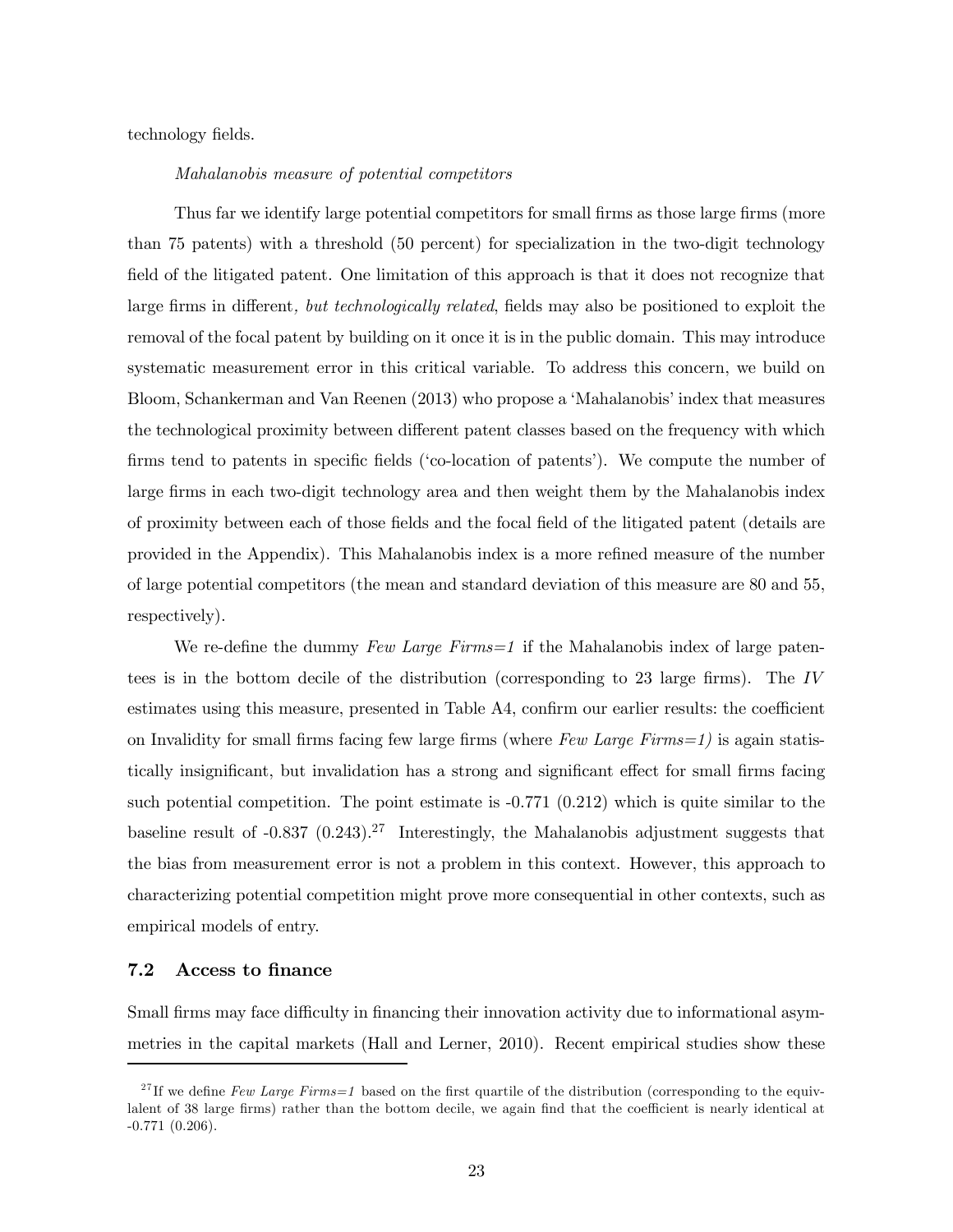frictions can be mitigated through debt and venture capital secured by patents (e.g., Conti, Thursby and Thursby, 2013; Hochberg, Serrano and Ziedonis, 2014). If our finding that patent invalidation causes a decline in innovation by small firms is driven by this channel, we would expect to observe a larger reduction for small firms that rely on the (subsequently invalidated) patent to obtain finance.

To test this, we collect information on whether patents in our sample are used to secure loans. Following the approach of Hochberg, Serrano and Ziedonis (2014), we manually examine the assignment records for each of the patents in our sample from the USPTO and Google-Patent databases and identify all instances where patents are assigned to third parties which are banks or other financial institutions A complete description of the nature of the transactions is not provided in the assignment data, but often these assignments are flagged as "security interest" or "collateral assignment," confirming the financial nature of the transactions. About 15 percent of the patents in our sample are pledged as collateral at least once during their life, but only 6.5 percent of the patents (96 patents) are pledged as collateral before the Federal Circuit decision. We generate a dummy variable  $Collateral=1$  if the patent is used as collateral before the Federal Circuit decision, and re-estimate the baseline model that includes an interaction between the invalidation and collateral dummies. If financial constraints are an important channel through which loss of patent rights affects innovation, the effect of invalidation should be stronger for the patents used as collateral.

The results, in column 2 of Table 5, show that there is no statistically significant difference in the effect of invalidation between patents pledged as collateral and those not pledged.<sup>28</sup> This evidence suggests that access to finance is not the main channel through which patent invalidation affects innovation incentives of the small high-technology companies in our sample (of course, the relatively small number of patents pledged as collateral may make it hard to detect the effect here). However, this finding does not mean that patents are unimportant for small firms in securing financing more generally since, as we pointed out in Section 3, the patents litigated in the Federal Circuit are more valuable than garden variety patents, and

<sup>&</sup>lt;sup>28</sup>We also tested wheher the negative effect of invalidation on innovation is larger for *young* firms, since this is where informational asymmetries are likley to be most severe. We define age of the patent owner as the difference between the year of the Federal Circuit decision and the application year of the oldest patent in the USPTO data for the specific assignee. We redo the  $IV$  regressions for small firms allowing for an interaction between Invalidity and a dummy for young firms, using two alternative thresholds for young (5 and 9 years). In both cases, there is no statistically significant difference in the effect of invalidation between patents of young and old firms.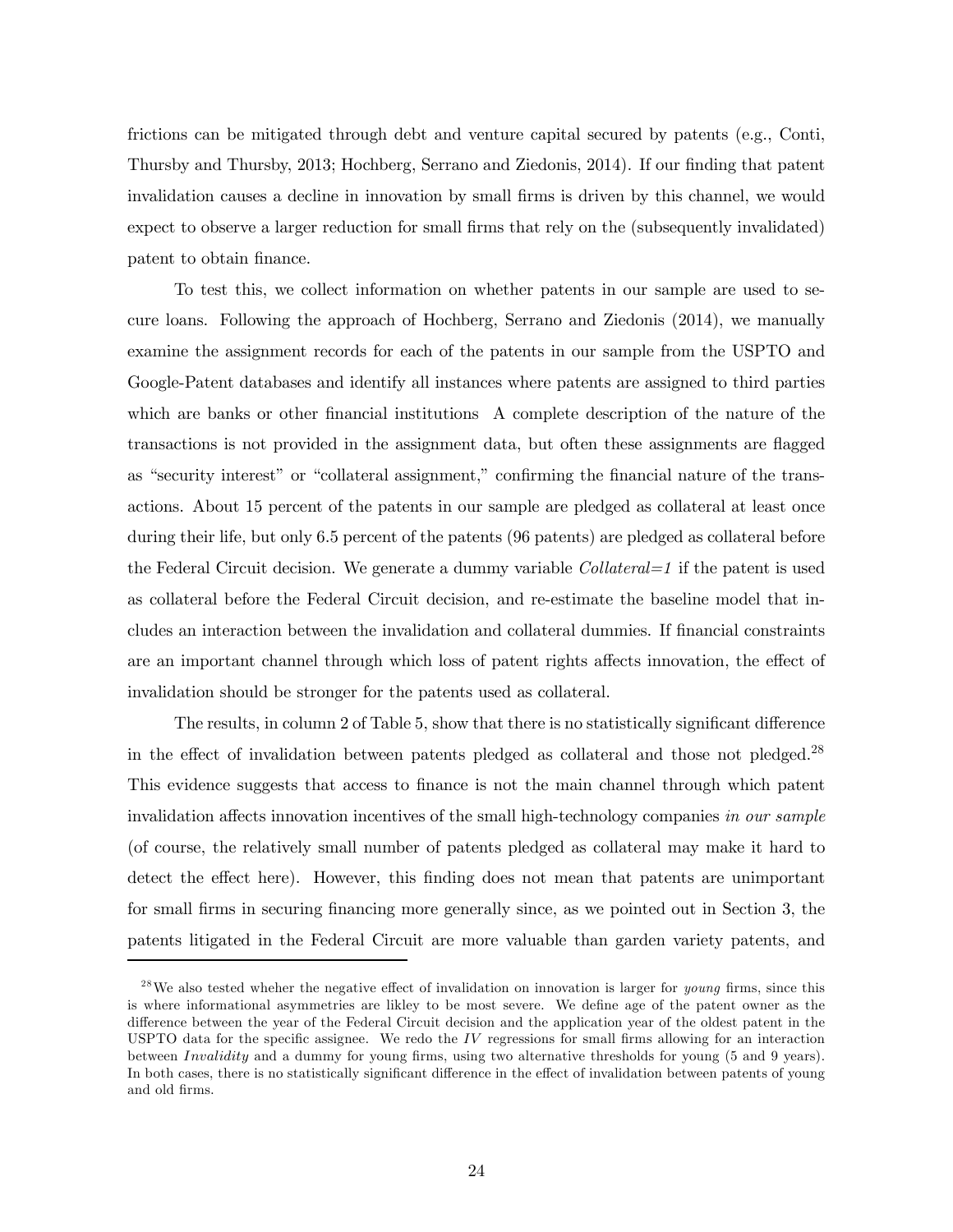their owners may be less constrained in the capital markets. <sup>29</sup>

#### 7.3 Access to external inputs

Another potential explanation for why patent invalidation affects subsequent innovation by small (but not large) firms is that patents can reduce transaction costs of obtaining external inputs protected by patent rights. The patents owned by an innovator can affect her ability to negotiate access to external patent rights in several ways. First, patent portfolios shape the expectation of repeated interaction between patentees, which allows firms to resolve disputes 'cooperatively' without resorting to the courts (Lanjouw and Schankerman, 2004). Second, innovators can "trade" patent rights through cross-licensing agreements to avoid costly litigation and preserve their 'freedom to operate' in innovation (Galasso, 2012). Losing a patent may make it more difficult, especially for small firms, to access external patent rights. If this channel plays an important role, we would expect patent invalidation to have a more negative effect on innovation by small firms when they operate in technology fields where the ownership of patent rights is more fragmented, where firms need to engage in multiple licensing negotiations and the risks of hold-up and bargaining failure are more severe (Ziedonis, 2004; Galasso and Schankerman, 2010).

To test this hypothesis, we construct a concentration measure Conc4, equal to the patenting share of the four largest assignees in the two-digit technology field of the litigated patent during the five years preceding the Federal Circuit decision (the mean and standard deviation of Conc $\mu$  are 0.08 and 0.06, respectively). In column 3 of Table 5 we contrast the IV estimates of patent invalidation for small firms operating in fragmented fields (Conc4 below the sample median) and concentrated fields ( $Conc4$  above the sample median). The point estimates are very similar, and not statistically different from each other. We conclude that the negative effect of invalidation on innovation incentives for the small firms in our sample is not driven by access to external (patented) inputs.

<sup>&</sup>lt;sup>29</sup>Our empirical test shows that invalidation does not have a stronger effect for patentees who had pledged their patents as collateral prior to the time of litigation. However, it is possible that the loss of licensing income (current and prospective) associated with patent invalidation could reduce later innovation for firms that would be liquidity-constrained even if the patent were not used as collateral before the litigation. With the current data, we cannot rule out this channel.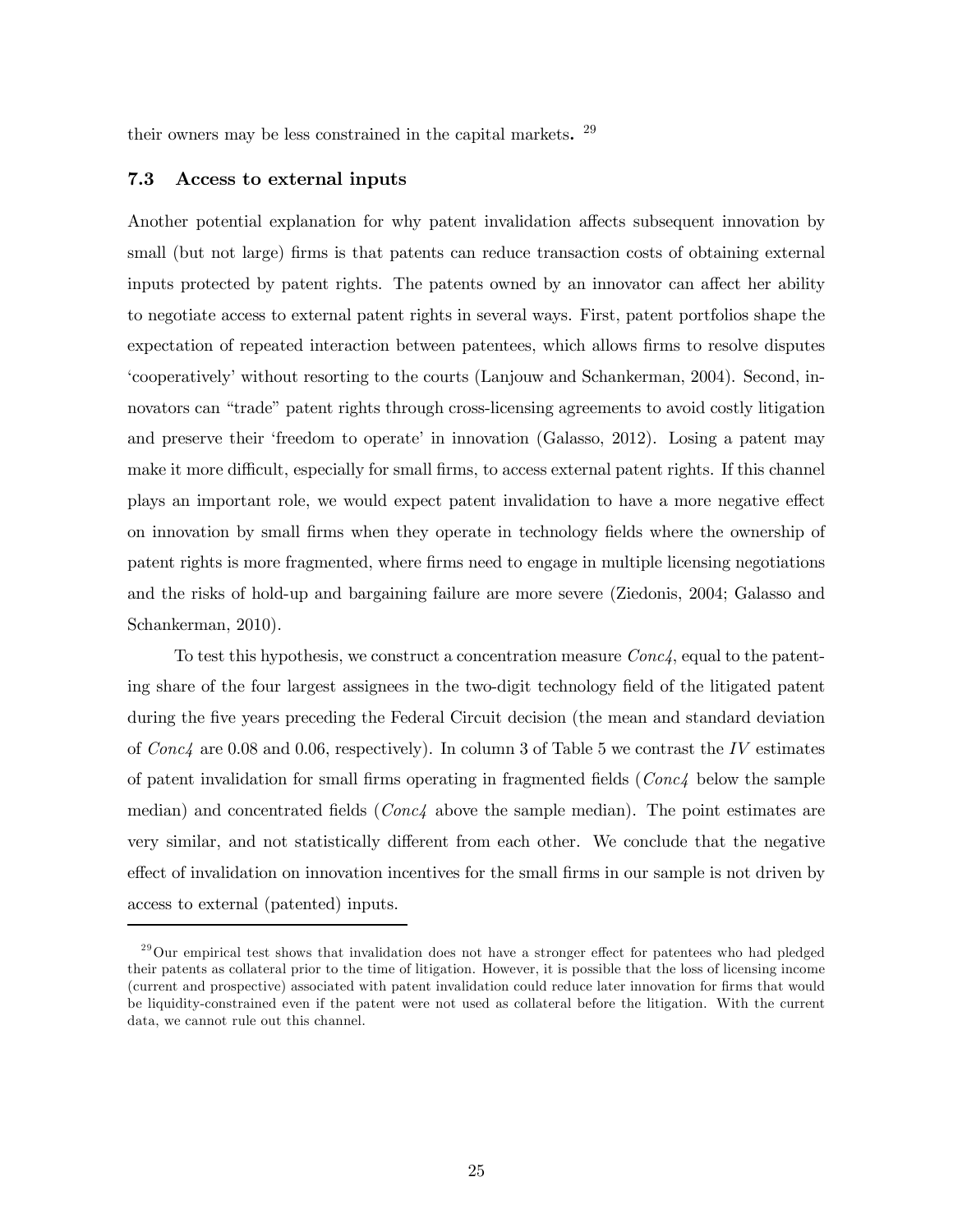## 8 Patents and the direction of innovation

We showed that losing a patent in a core technology area causes a large reduction in the *level* of innovation by small firms, but no significant effect for large firms. However, patent rights can also affect the direction of innovation. This is particularly so for firms that have the opportunities and flexibility to shift the focus of their research, and we would expect that large firms with a diversified research portfolio are best positioned to respond in this way. There is a growing literature on how economic factors such as input prices and market size affect the direction of technical change (Acemoglu, 2002) but very little on the role of patent rights (the exception is Moser, 2005). In this section we provide evidence on how patent invalidation affects the direction of innovation of small and large firms.

We do this with a series of *patent-level* regressions. First, we use self-citations to the litigated patent as a measure of the propensity of a firm to conduct follow-on research. The distribution of self-citations in our sample is highly skewed (only 15 percent of patents receive any self-citations in the five year window after the Federal Circuit decision, and the mean and standard deviation are 0.81 and 4.83). In an IV regression on the pooled data, invalidation has no statistically significant effect on self-cites – the point estimate is -0.091 (0.101). But this conceals surprising heterogeneity, as shown in Table 6 where we allow for the effect of invalidation on self-citations to differ for small versus large firms, and core versus peripheral patents. Column 1 in the table reveals that self-citations drop substantially (about 40 percent) for large firms when a non-core patent is invalidated, but there is no effect for a core patent. Invalidation has no effect on self-citations for small firms, either for core or peripheral patents.<sup>30</sup>

Our finding that large firms do not react when they lose a core patent is consistent with the idea in our model that there is complementarity between core patents and future innovation. This feature makes it costly for large firms to redirect their research toward different technology fields, as they can no longer (or less effectively) exploit their existing knowledge base. Moreover, if as we assume there is only weak complementarity between current and future innovation for peripheral technologies, there should be less 'inertia' about shifting focus when large firms lose non-core patents. In addition, increased competitive pressure associated with invalidation of a

 $30$ Because of the extreme skewness in self-cites, we cannot include in this specification a dummy capturing patents which receive zero cites. Results are robust to estimating a linear model in which the dependent variable is a dummy equal to one when the patent receives at least one self-cite.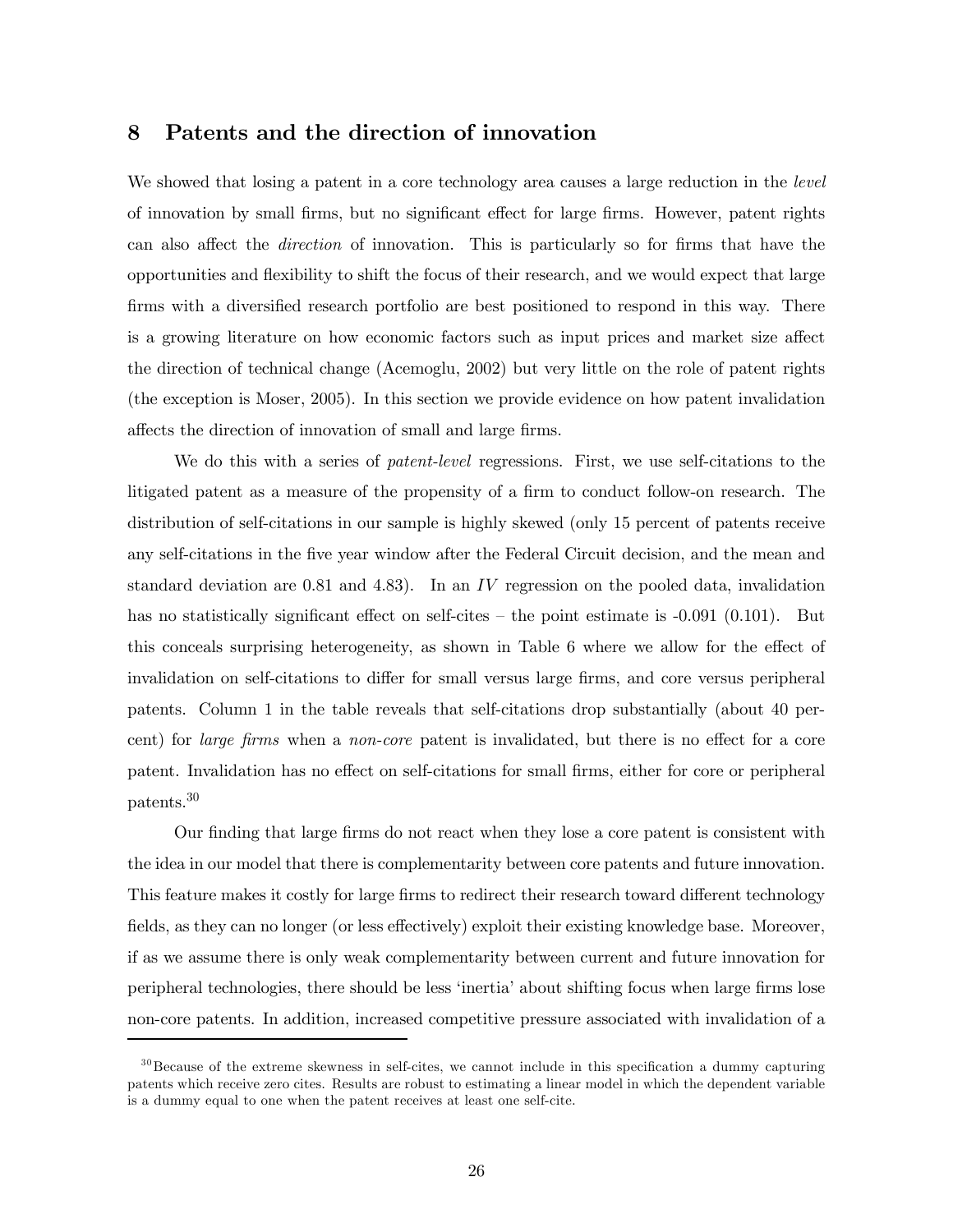peripheral patent would reduce the incentive to innovate in that field and induce redirection of innovation effort toward alternative areas.

Second, we examine in more detail where innovation is redirected when the firm loses a patent. To do this, we distinguish between three different levels of redirection: the effect of invalidation on the focal firm's patenting within the same three-digit technology field (column 2 in the table), in different three-digit fields within the same broad two-digit class (column 3), and shifts of its patenting to different two-digit fields (column  $4$ ).<sup>31</sup> The parameter estimates highlight two main findings. First, invalidation of a core patent causes a decline in patenting by small firms of roughly the same magnitude across all three levels of technology field aggregations (compare columns 2-4). Put another way, the loss of a patent leads small firms to reduce innovation across the board, rather than to redirect it. This confirms our earlier conclusion (Tables 3 and 4) that patent rights are important for the level of innovation by small firms. The second finding is that large firms react to invalidation of a non-core patent by increasing their patenting in related fields (different three-digit within the same two-digit class), but not in the focal field or unrelated (different two-digit) fields. While there may be some measurement error in the classification of patents at the three-digit level, this redirection of patenting is consistent with the decline in self-citation to the focal patent shown in column 1.

In short, the evidence in this section suggests that patent rights also affect large firms, but in a very different way from small firms.

## 9 Conclusion and policy implications

This paper estimates the causal effect of patent rights on innovation incentives, using patent invalidation decisions of the U.S. Federal Circuit Court of Appeals. Identification exploits the randomised assignment of judges panels hearing each case. There are three key empirical findings. First, invalidation causes the patent owner to reduce subsequent patenting by about 50 percent on average. Second, the impact of patent invalidation is driven entirely by small firms that lose patent rights on technologies that are core to their innovation activity. The

 $31$ To clarify the point, consider a hypothetical example of a firm litigating a patent in the three-digit class 704 "Data processing: speech signal processing, linguistics, language translation, and audio compression/decompression." This class belongs to the two-digit subcategory 22 "Communications". The regression in column 2 focuses on the impact of invalidation on patenting of the firm in class 704. Column 3 examines the effect of invalidation on patents belonging to subcategory 22 but not to class 704. Finally, column 4 explores the impact of invalidation to patenting of the firm outsides the "Communications" field, e.g. patents in chemicals, medical devices, etc.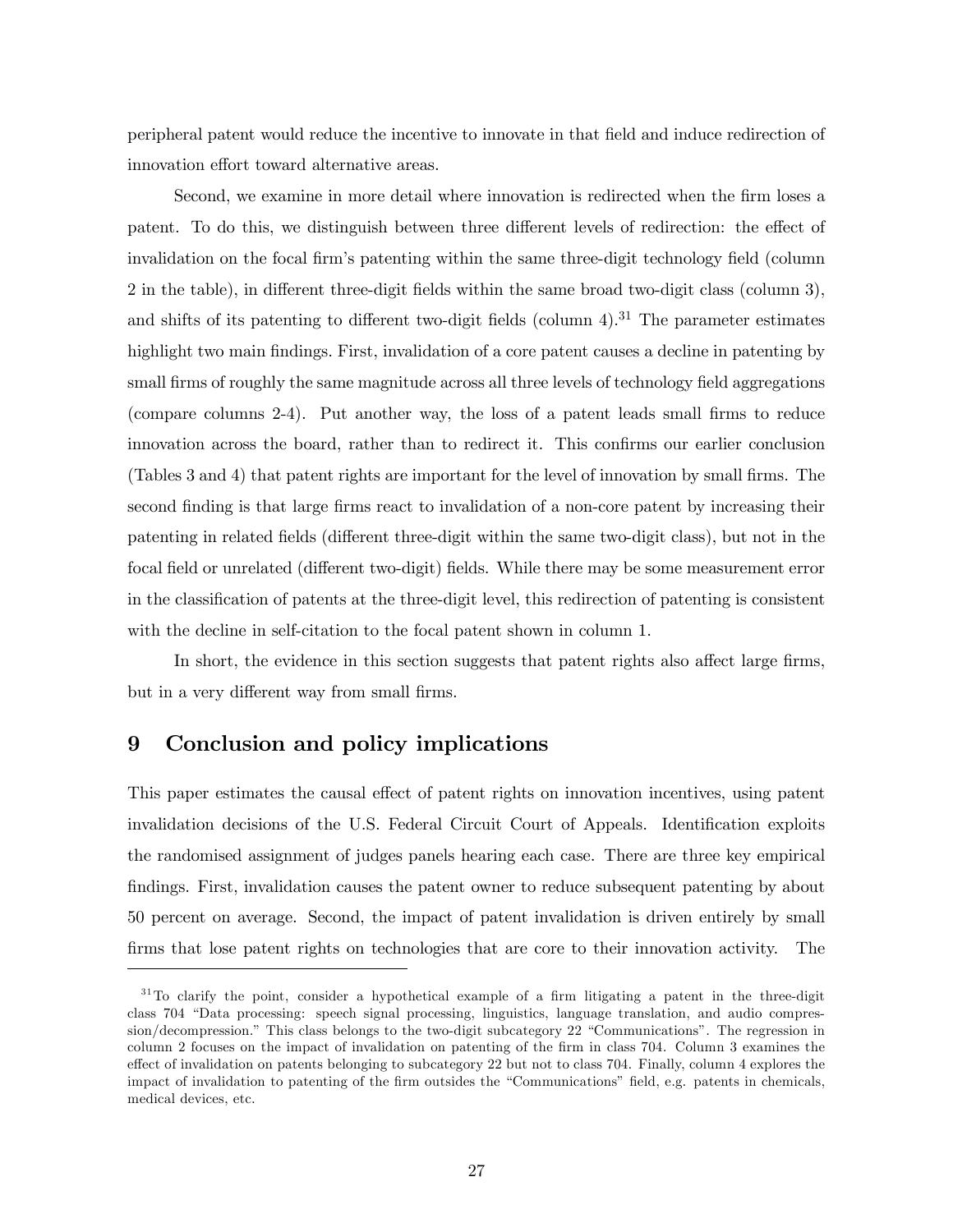effect is particularly strong for small firms operating in technology fields where large firms are particularly active. Finally, patent invalidation has no effect on the level of patenting by large firms, but it does appear to change the direction of subsequent innovation.

These findings complement the results in Galasso and Schankerman (2015), who study how patent rights affect follow-on innovation by firms other than the patentee. They show that patent invalidation causes an increase in citations to the focal patent by external firms, on average, but the impact is heterogeneous. It depends critically on characteristics of the bargaining environment — the strongest effect is in fields where bargaining failure in licensing is more likely. Moreover, the effect is entirely driven by invalidation of patents owned by large patentees that triggers more follow-on innovation by small firms.

Taken together, these two studies show that patent rights affect innovation by small and large firms very differently. If we interpret judicial invalidation of a patent as a proxy for a marginal reduction in the strength of patent rights for firms, our findings imply that reducing the strength/scope of large firms' patent rights is likely to encourage follow-on research by small firms and unlikely to reduce innovation incentives for the large firms. In contrast, weakening patent rights held by small firms diminishes their innovation incentives without spurring additional patenting by large firms. This interpretation is consistent with the recent work by Acemoglu et. al (2013), who show that fiscal stimulus policies for R&D by large incumbents is less effective than support targeted at small innovative firms. While the law and economics literature has discussed ways to differentiate patent rights across innovators — including the use of patent application and renewal fees by patent offices, and injunctive relief and the presumption of validity by courts — there are serious practical challenges in implementing such policies effectively. Our results suggest that more research on these approaches is warranted.

However, there are important caveats to bear in mind. The empirical analysis focuses on judicial invalidation of specific patents, not a reduction in the strength of overall patent rights for firms. Our conclusions may also hold for policies that have more pervasive impacts on patent rights, but this remains to be shown. Moreover, our findings certainly do not imply that complete removal of patent rights of large firms would be improve innovation incentives or welfare. In the presence of patent rights, research is conducted under the expectation of rents from the product market and licensing to follow-on innovators. These rents would be expected to (largely) disappear in a regime without patents and this would reduce, perhaps sharply, incentives to conduct such R&D. In addition, the direction of technical change is likely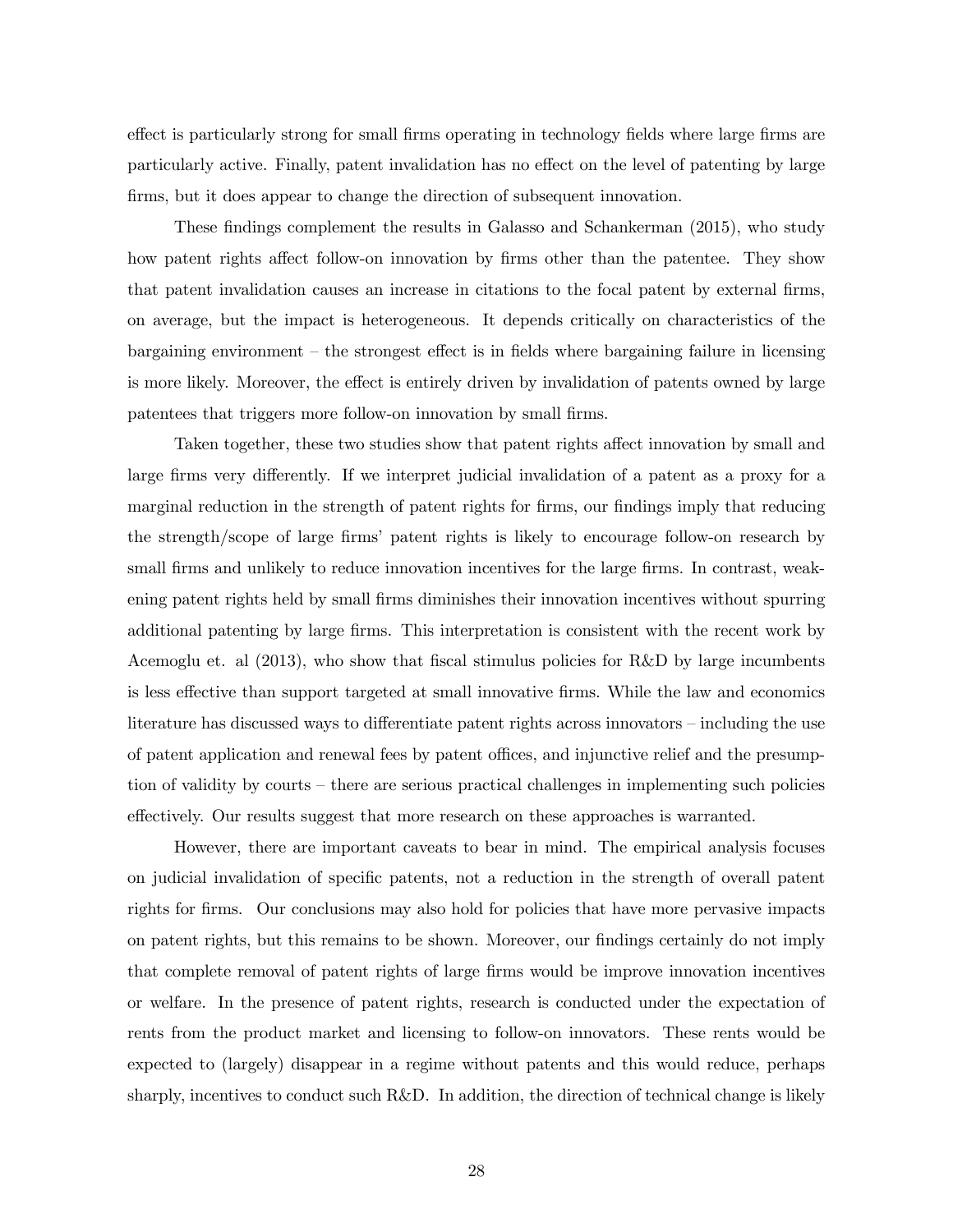to be different in a regime without patents, as firms would have greater incentives to invest in research that can be more easily protected through trade secrets and where reverse engineering is more difficult (Moser, 2005). All these issues would need to be part of a broader welfare assessment of patent rights, but this is beyond the scope of the paper.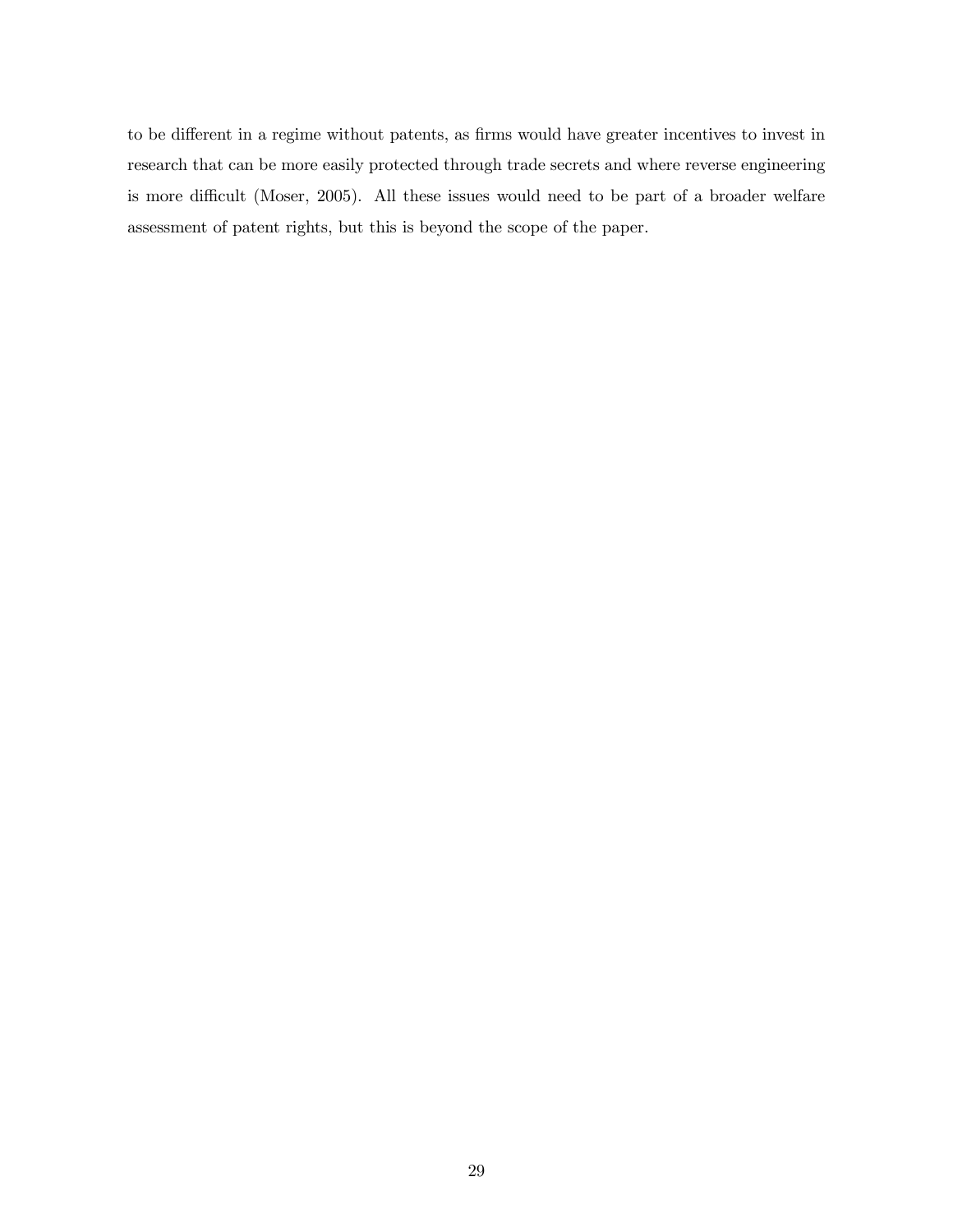## References

- [1] Acemoglu, Daron (2002), "Directed Technical Change," Review of Economic Studies, 69: 781-810
- [2] Acemoglu, Daron and Ufuk Akcigit (2012), "Intellectual Property Rights Policy, Competition and Innovation," Journal of the European Economic Association, 10: 1-42
- [3] Acemoglu, Daron, Ufuk Akcigit, Nicholas Bloom and William R. Kerr (2013), "Innovation, Reallocation and Growth," NBER Working Paper 18993
- [4] Aghion, Philippe, Nicholas Bloom, Richard Blundell, Rachel Griffith and Peter Howitt (2005), "Competition and Innovation: An Inverted U Relationship," Quarterly Journal of Economics, 120: 701-728
- [5] Aghion, Philippe, Antoine Dechezleprêtre, David Hemous, Ralf Martin, and John Van Reenen (2015), "Carbon taxes, path dependency and directed technical change: evidence from the auto industry," Journal of Political Economy, forthcoming.
- [6] Aghion, Philippe and Peter Howitt (1992), "A Model of Growth through Creative Destruction," Econometrica, 60: 323-351
- [7] Aghion, Philippe, Peter Howitt and Susanne Prantl (2015), "Patent Rights, Product Market Reforms and Innovation," Journal of Economic Growth 20: 223-262
- [8] Arora, Ashish, Marco Ceccagnoli and Wesley Cohen (2008), "R&D and the Patent Premium," International Journal of Industrial Organization, 26: 1153-1179
- [9] Arrow, Kenneth (1962), "Economic welfare and the allocation of resources for invention," in The Rate and Direction of Inventive Activity: Economic and Social Factors (Princeton: Princeton University Press)
- [10] Bessen, James and Eric Maskin (2009), "Sequential innovation, patents, and imitation," RAND Journal of Economics, 40: 611-635
- [11] Binmore, Ken, Ariel Rubinstein, and Asher Wolinsky (1986), "The Nash bargaining solution in economic modelling," RAND Journal of Economics, 17: 176-188
- [12] Bloom, Nick, Mark Schankerman, and John Van Reenen (2013), "Identifying Technology Spillovers and Product Market Rivalry," Econometrica, 81: 1347—1393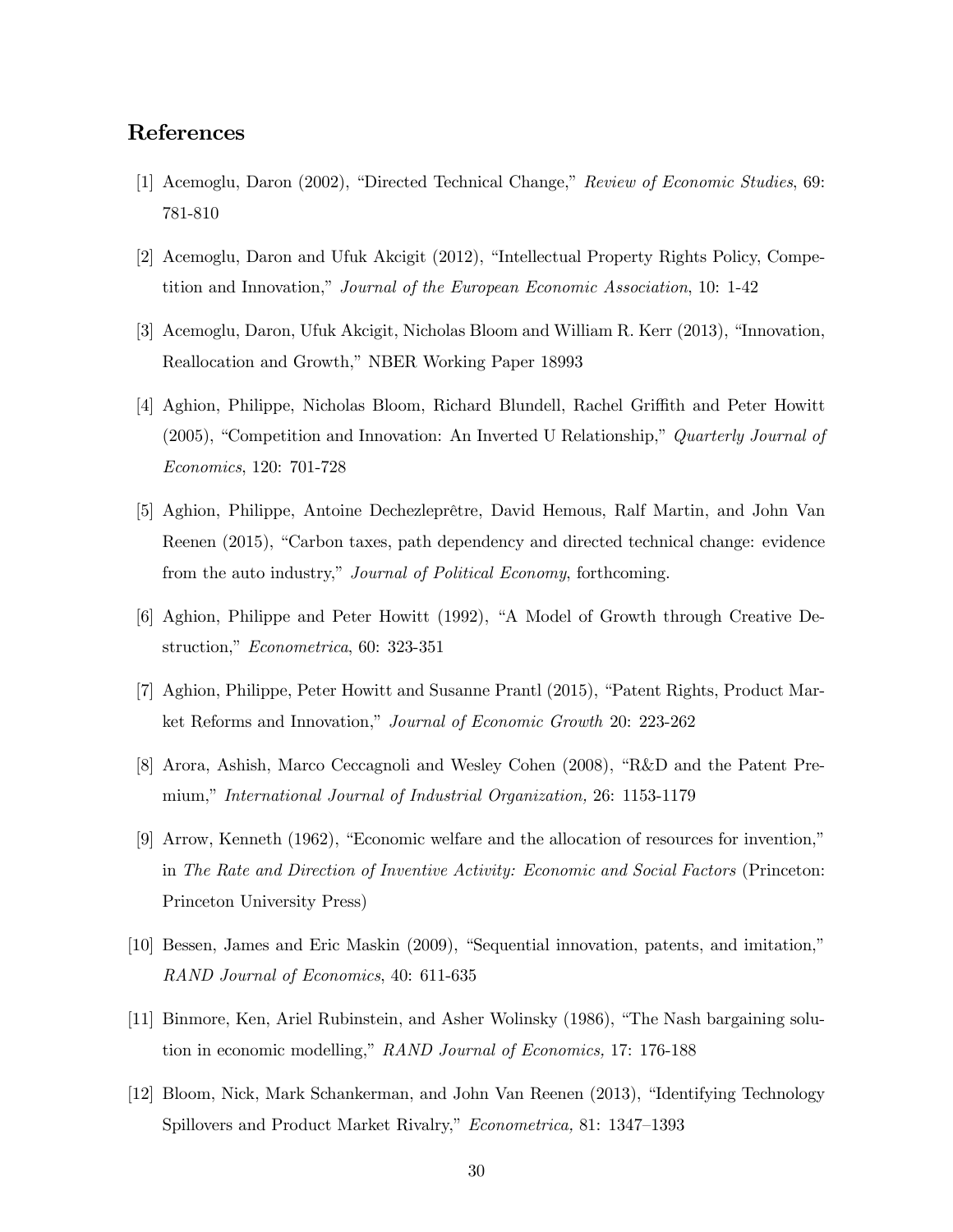- [13] Budish, Eric, Benjamin Roin and Heidi Williams (2015), "Do Firms Underinvest in Long-Term Research? Evidence from Cancer Clinical Trials," American Economic Review, 105: 2044-2085
- [14] Conti, Annamaria, Jerry Thursby and Marie Thursby (2013), "Patents as signals for startup financing," Journal of Industrial Economics, 61: 592-622
- [15] Doyle, Joseph (2007), "Child Protection and Child Outcomes: Measuring the Effects of Forster Care," American Economic Review, 97: 1583-1610
- [16] Federal Trade Commission (2011), The Evolving IP Marketplace: Aligning Patent Notice and Remedies with Competition, (Washington D.C.: Government Printing Office)
- [17] Galasso, Alberto (2012), "Broad Cross-License Negotiations," Journal of Economics and Management Strategy, 21: 873-911
- [18] Galasso, Alberto and Mark Schankerman (2010), "Patent thickets, courts, and the market for innovation," RAND Journal of Economics, 41: 472-503
- [19] Galasso, Alberto and Mark Schankerman (2015), "Patents and Cumulative Innovation: Causal Evidence from the Courts," Quarterly Journal of Economics, 130: 317-369
- [20] Gans, Joshua, David Hsu, and Scott Stern (2002), "When Does Start-Up Innovation Spur the Gale of Creative Destruction?," RAND Journal of Economics, 33: 571-586
- [21] Gans, Joshua and Scott Stern (2003), "The product market and the market for "ideas": commercialization strategies for technology entrepreneurs," Research Policy, 32: 333—350
- [22] Green, Jerry and Suzanne Scotchmer (1995), "On the Division of Profit in Sequential Innovation," RAND Journal of Economics, 26: 20-33
- [23] Hall, Bronwyn, Adam Jaffe and Manuel Tratjenberg (2001), "The NBER Patent Citation Data File: Lessons, Insights and Methodological Tools," NBER Working Paper 8498
- [24] Hall, Bronwyn and Josh Lerner (2010), "The financing of R&D and innovation," in Handbook of the Economics of Innovation (Amsterdam: Elsevier)
- [25] Hanlon, Walker (2015), "Necessity Is the Mother of Invention: Input Supplies and Directed Technical Change," Econometrica 83: 1468-0262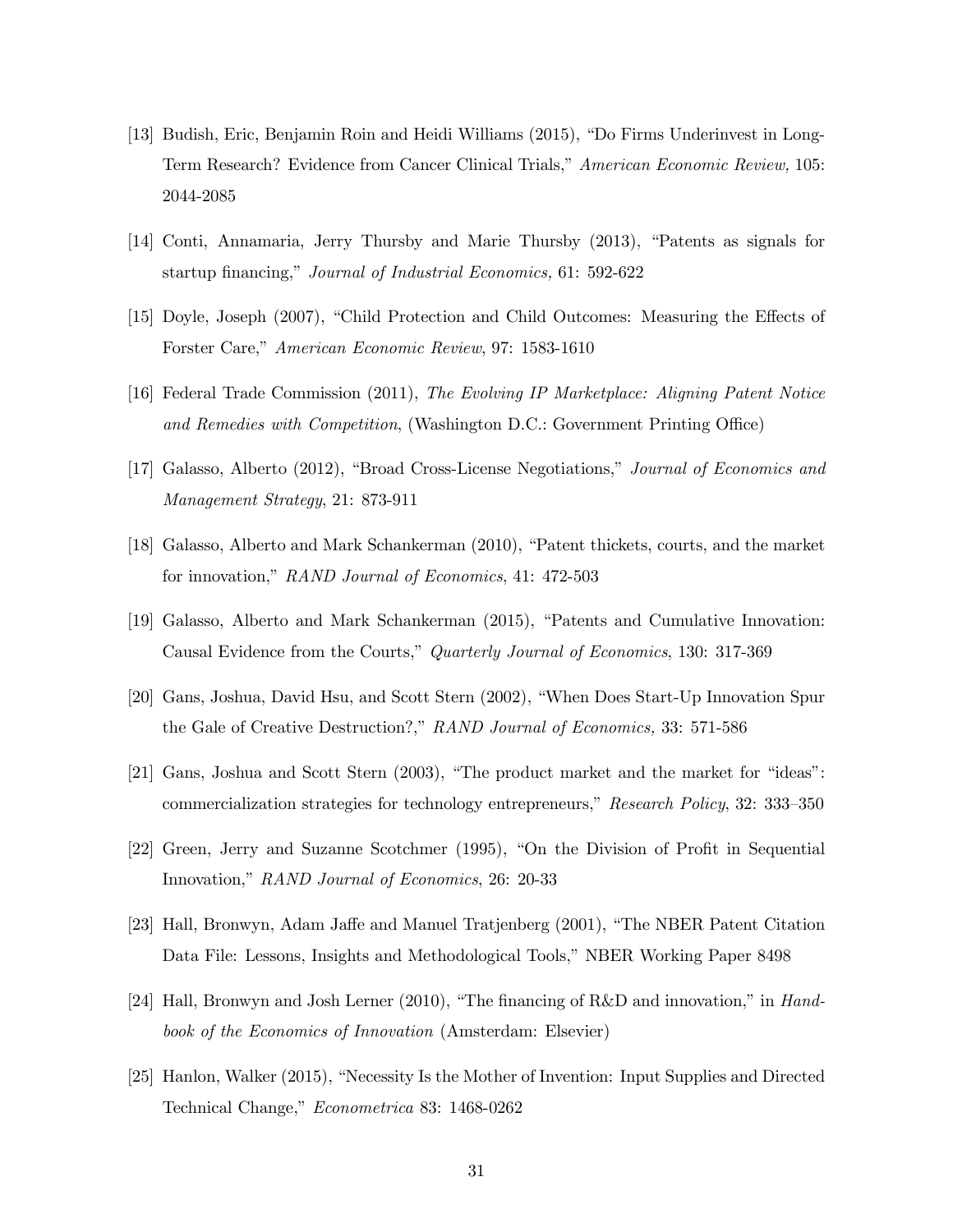- [26] Hochberg, Yael, Carlos Serrano and Rosemarie Ziedonis (2014), "Patent Collateral, Investor Commitment, And The Market For Venture Lending," NBER Working Paper 20587
- [27] Jackson, Matthew (2008), Social and economic networks (Princeton: Princeton University Press)
- [28] Jones, Charles and John Williams (1998), "Measuring the Social Rate of Return to R&D," Quarterly Journal of Economics, 113: 1119-1135
- [29] Kling, Jeffrey (2006), "Incarceration Length, Employment and Earnings," American Economic Review, 96: 863-876
- [30] Lanjouw, Jean and Mark Schankerman (2004), "Protecting Intellectual Property Rights: Are Small Firms Handicapped?" Journal of Law and Economics, 47: 45-74
- [31] Li, Guan-Cheng, Ronald Lai, Alexander D'Amour, David Doolin, Ye Sun, Vetle Torvik, Amy Yu and Lee Fleming (2014), "Disambiguation and co-authorship networks of the U.S. patent inventor database (1975—2010)," Research Policy, 43: 941-955
- [32] Moser, Petra (2005), "How Do Patent Laws Influence Innovation? Evidence from Nineteenth-Century World's Fairs," American Economic Review, 95: 1214-1236
- [33] Murray, Fiona and Scott Stern (2007), "Do formal intellectual property rights hinder the free flow of scientific knowledge? An empirical test of the anti-commons hypothesis," Journal of Economic Behavior and Organization, 63: 648-687
- [34] Rivers, Douglas and Quang Vuong (1998), "Limited Information Estimators and Exogeneity Tests for Simultaneous Probit Model," Journal of Econometrics, 39: 347-65
- [35] Sampat, Bhaven, and Heidi Williams (2015), "How do patents affect follow-on innovation? Evidence from the human genome," NBER Working Paper 21666
- [36] Schankerman, Mark and Ariel Pakes (1986), "Estimates of the Value of Patent Rights in European Countries during the Post-1950 Period," Economic Journal, 96: 1052-1076
- [37] Schankerman, Mark (1998), "How valuable is patent protection? Estimates by technology field," RAND Journal of Economics, 29: 77-107
- [38] Segal, Ilya, and Michael D. Whinston (2003), "Robust predictions for bilateral contracting with externalities," *Econometrica* 71: 757-791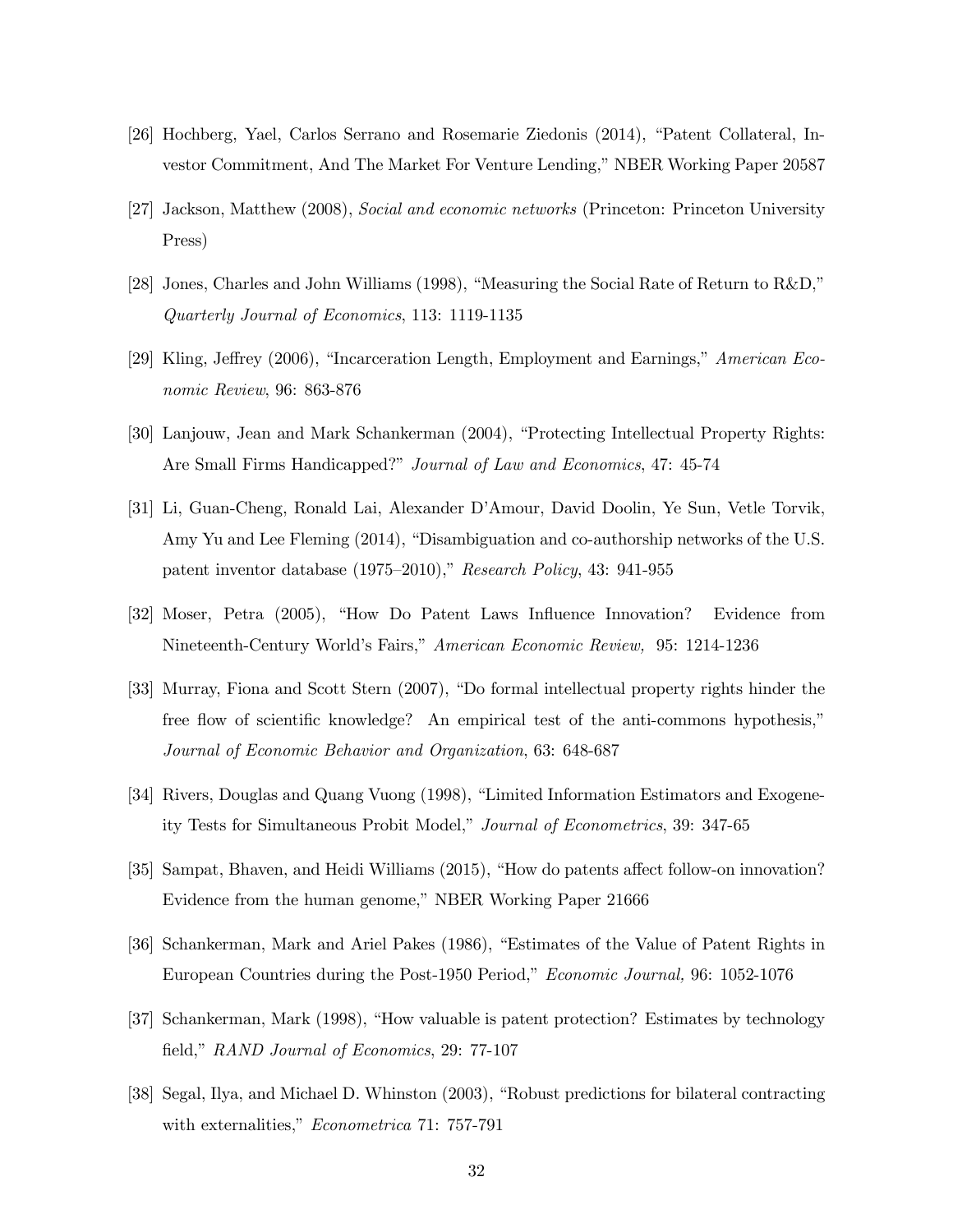- [39] Song, Jaeyong, Paul Almeida and Geraldine Wu (2003), "Learning—by—Hiring: When is mobility more likely to facilitate interfirm knowledge transfer?," Management Science 49: 351-365
- [40] Spulber, Daniel (2013), "How do competitive pressures affect incentives to innovate when there is a market for inventions?," Journal of Political Economy 121: 1007-1054
- [41] Thompson James (1967), Organizations in Action: Social Science Bases of Administrative Theory (New York: McGraw Hill)
- [42] Weitzman, Martin L. (1998), "Recombinant Growth," Quarterly Journal of Economics, 113: 331-360
- [43] Williams, Heidi (2013), "Intellectual Property Rights and Innovation: Evidence from the Human Genome," Journal of Political Economy, 121: 1-27
- [44] Wooldridge, Jeffrey (2002), Econometric Analysis of Cross-Section and Panel Data (Cambridge: MIT Press)
- [45] Ziedonis, Rosemarie (2004), "Don't Fence Me In: Fragmented Markets for Technology and the Patent Acquisition Strategies of Firms," Management Science, 50: 804-820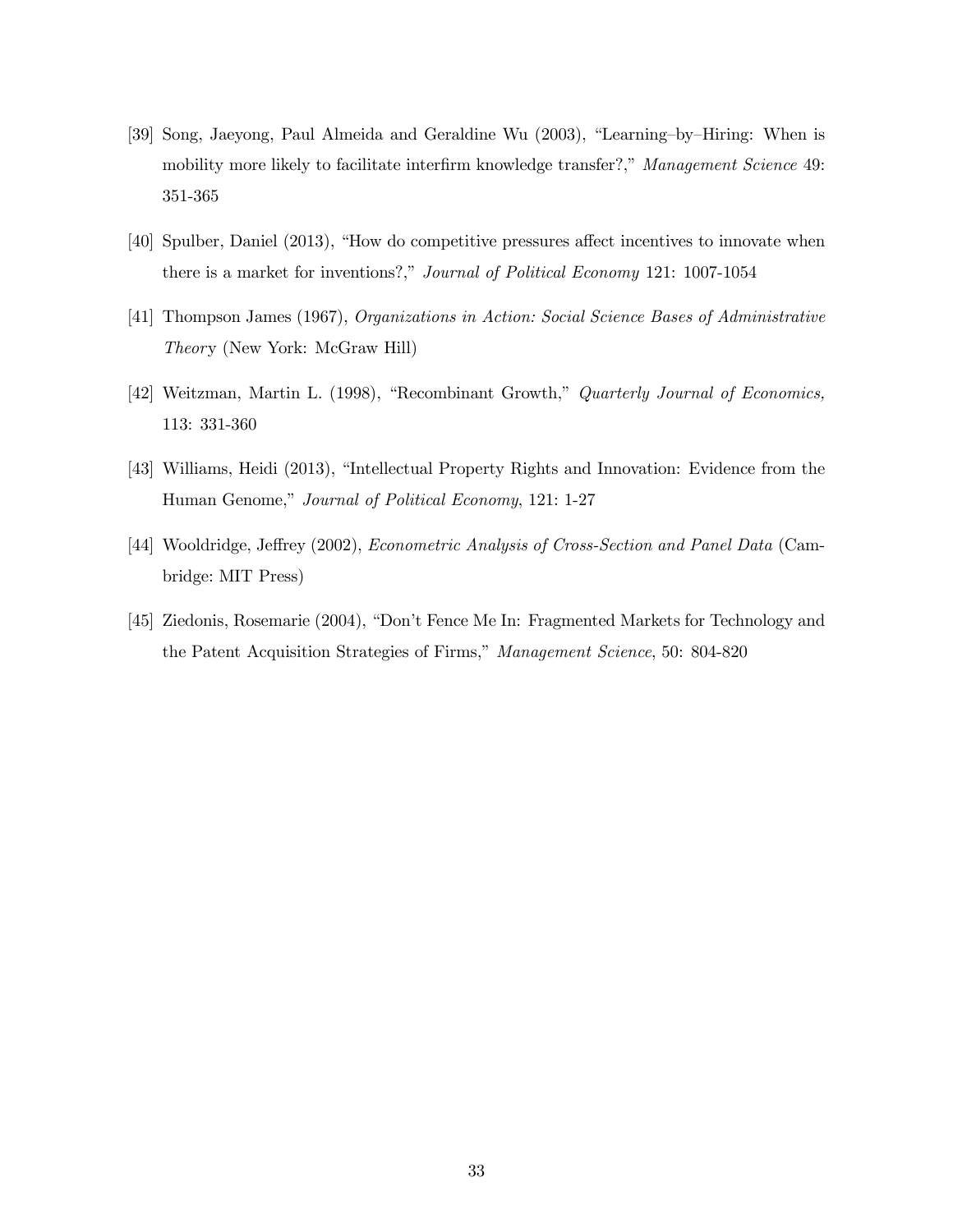## Appendix

#### A1. Analysis of the model

In the text we derived the following expression for the change in R&D due to patent invalidation for a small firm:

$$
\Delta r_S = L(N, \overline{\Theta}) \left[ F(c) - F(c-1) - \chi(M)(1 - F(c-1)) \right]
$$

where  $L(N, \overline{\Theta})$  is the value of licensing the invention and  $\chi(M)$  is the expected gain for the focal firm from the patent race in the case of patent invalidation. We need to obtain the expression for  $L(N, \overline{\Theta})$ . If there is only one large firm, the expected payoff of the small firm in the licensing subgame is  $L(1,\overline{\Theta}) = \overline{\Theta}\alpha$ . With two firms the payoff is  $L(2,\overline{\Theta}) = \overline{\Theta}\alpha(1+\delta(1-\alpha))$ . By induction, we obtain

$$
L(N,\overline{\Theta}) = \overline{\Theta}\alpha \sum_{i=0}^{N-1} \delta^{i} (1-\alpha)^{i} = \overline{\Theta}\alpha \frac{1-\delta^{N}(1-\alpha)^{N}}{1-\delta(1-\alpha)}.
$$

Note that  $L_N > 0$  and  $L_{\overline{\Theta}} > 0$ . Using this result, we get the following comparative statics:

$$
\frac{d\Delta r_S}{dN} = L_N [F(c) - F(c-1) - \chi(M)(1 - F(c-1))] > 0
$$
  
\n
$$
\frac{d\Delta r_S}{d\overline{\Theta}} = L_{\overline{\Theta}} [F(c) - F(c-1) - \chi(M)(1 - F(c-1))] > 0
$$
  
\n
$$
\frac{d\Delta r_S}{dM} = L \left[ -\chi'(M)(1 - F(c-1)) \right] > 0.
$$

For large firms the profits with and without invalidation are equal to

$$
\Theta(n)F(c)r - \frac{r^2}{2}
$$
  
 
$$
\Theta(n-1)[F(c) - F(c-1) - \chi(M)(1 - F(c-1))] - \frac{r^2}{2}.
$$

The corresponding optimal R&D investments are:

$$
r_L^*(c) = \Theta(n)F(c)
$$
  

$$
r_L^*(c-1) = \Theta(n-1)[F(c) - F(c-1) - \chi(M)(1 - F(c-1))]
$$

which imply

$$
\Delta r_L = \Theta(n)(F(c) - \frac{\Theta(n-1)}{\Theta(n)}F(c-1) - \frac{\Theta(n-1)}{\Theta(n)}\chi(M)(1 - F(c-1))
$$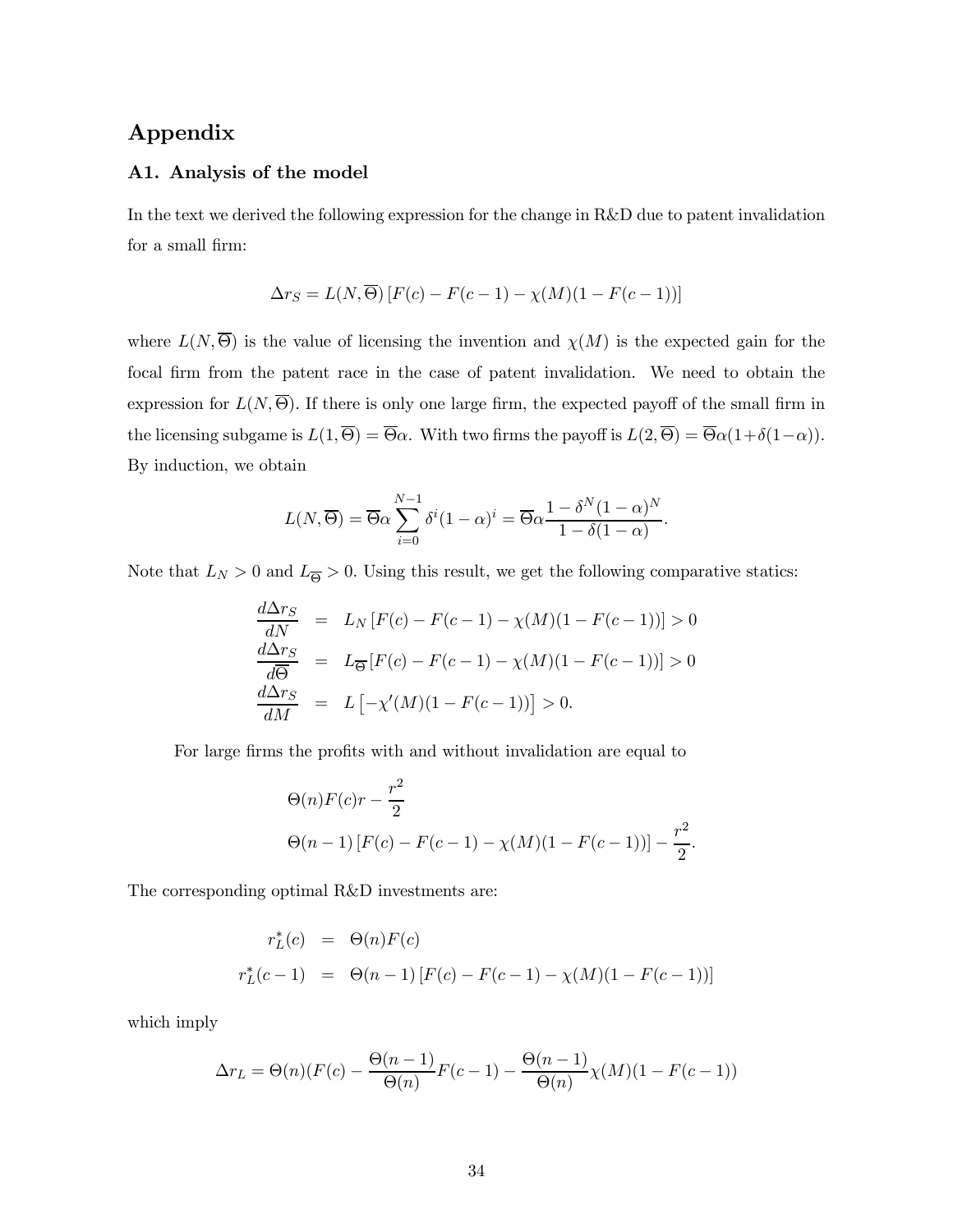Note that  $\Delta r_L > 0$  because  $F(c) - \frac{\Theta(n-1)}{\Theta(n)}$  $\frac{\Theta(n-1)}{\Theta(n)}F(c-1) - \frac{\Theta(n-1)}{\Theta(n)}$  $\frac{P(n-1)}{\Theta(n)}\chi > F(c) - F(c-1) - \chi > 0.$ Assume that a proportion  $\lambda$  of the *n* patents are core. Then we can write

$$
\Delta r_L = \Theta(n)F(\lambda n) - \Theta(n-1)F(\lambda n-1) - \Theta(n-1)\chi(M)(1 - F(c-1))
$$
  
\n
$$
\leq \Theta(n)F(\lambda n) - \Theta(n-1)F(\lambda n-1)
$$

which tends to zero as n gets larger because both  $\Theta(n) - \Theta(n-1)$  and  $F(c) - F(c-1)$  tend to zero.

#### A2. Generalized bargaining framework

Our model assumed take-it-or-leave-it offers for exclusive licensing deals. We now show robustness to more general bargaining models. Consider a setting in which the patentee approaches one of the firms. If the firm needs the technology, there is Nash bargaining between the firm and the licensee with weights  $\beta$  and  $1 - \beta$ , respectively. If the firm does not need the technology, the patentee moves to the next firm and payoffs are discounted by  $\delta$ . We solve the game by backward induction. When only one large firm is left, the Nash bargaining solution is computed maximizing  $(\overline{\Theta} - x)^{\beta} x^{1-\beta}$  which gives  $L(1, \overline{\Theta}) = \alpha \overline{\Theta}(1-\beta)$ . When two firms remain, the patentee negotiates with the first firm with an outside option of  $\delta L(1,\overline{\Theta})$ . This gives  $L(2, \overline{\Theta}) = L(1, \overline{\Theta}) [1 + \Delta \delta]$  where  $\Delta = (1 - \alpha) + \beta \alpha$ . Solving the problem recursively we obtain

$$
L(N,\overline{\Theta}) = \overline{\Theta}\alpha(1-\beta)\frac{1-\delta^N\Delta^N}{(1-\delta\Delta)}.
$$
\n(5)

Equation (5) provides a substantial generalization of our baseline game. When  $\beta = 0$  the model collapses to our baseline model in which the patentee has full bargaining power. As  $\beta$  increases the patentee has greater negotiating power. When  $\beta = 1/2$  the solution is equivalent to the equilibrium payoff of the Rubinstein's alternating offer game with no discounting, as shown in Binmore Rubinstein and Wolinsky (1986). More importantly, note that  $L_N > 0$  and  $L_{\overline{\Theta}} > 0$ as long as  $\beta$  < 1. In other words, our comparative statics hold in more general bargaining environments as long as the bargaining power of the patentee is not zero.<sup>32</sup>

 $32$ This is consistent with the results in Segal and Whinston (2003) showing that in common agency models the payoff of the principal increases with the number of agents  $N$  in a wide class of games. They show robustness of this result to settings in which agent's utility depends on the principal's unobservable contracts with other agents.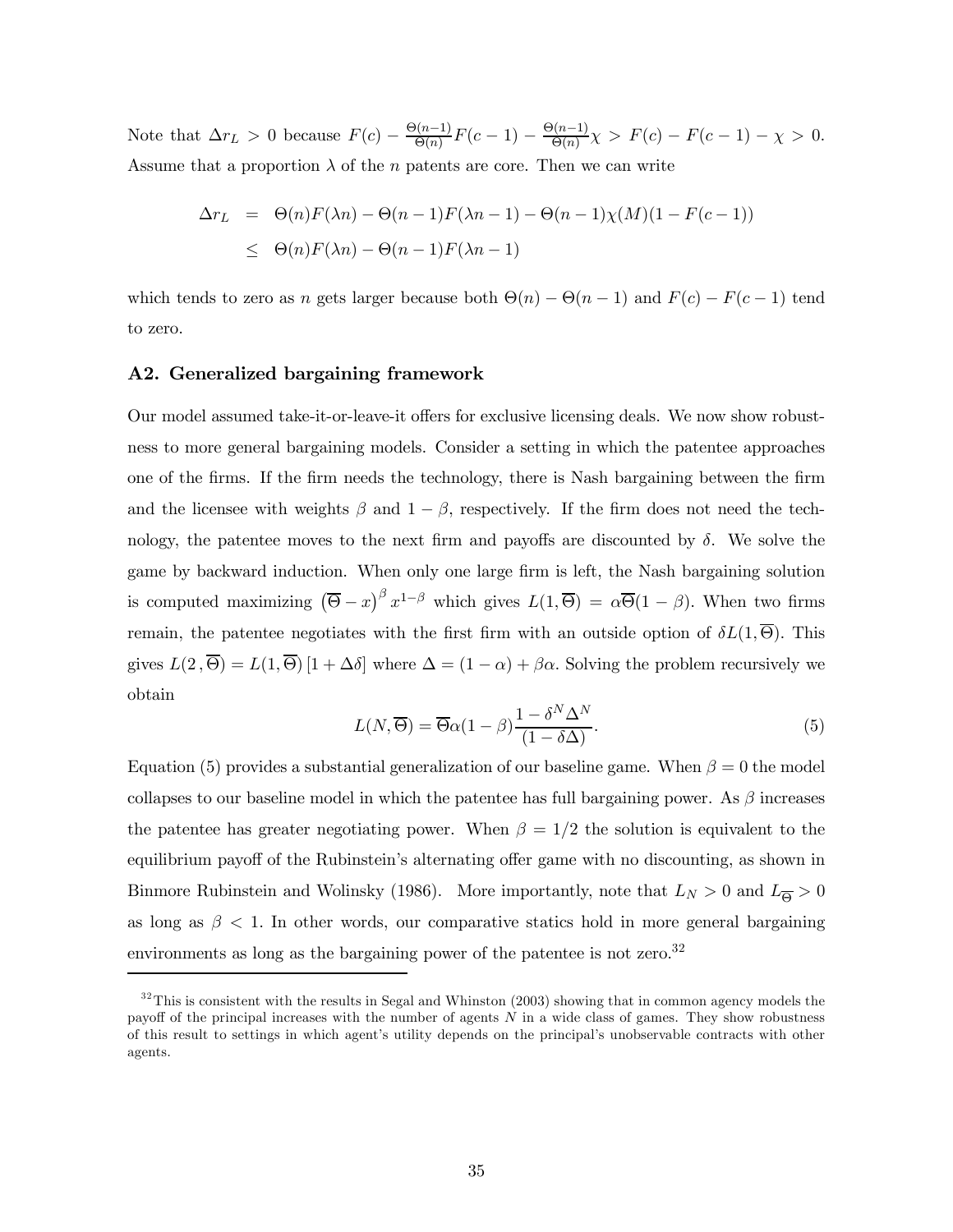#### A3. Generalized functional form

We now generalize the functional form for the probability of successful innovation and show that, under mild conditions, the comparative statics results still hold. We assume that  $F(c, r)$ is a continuous function satisfying  $F_c > 0$ ,  $F_r > 0$ ,  $F_{rr} < 0$ ,  $F_{rc} > 0$  and  $\lim_{c\to\infty} F_{rc} = 0$ . These properties are satisfied by most standard production functions with decreasing returns. We also generalize R&D costs to any continuous function,  $C(r)$  with  $C_r > 0$  and  $C_{rr} > 0$ . <sup>33</sup>

As in the baseline model, we assume that after a core patent is invalidated the probability that the patentee develops a follow-on innovation becomes  $F(c-1,r) + \chi(M)(1 - F(c-1,r))$ where  $\chi(M)$  summarises the patent race building on the invalidated patent.<sup>34</sup> Unlike in the baseline model in the text, we now assume that M is large enough that  $\chi(M) \simeq 0$ , which implies that competition in the patent race fully dissipates the value of the (now publicly available) knowledge.

Then the firm chooses its R&D to maximise

$$
L(N, \overline{\Theta})F(c,r) - C(r) \text{ if } n < \kappa
$$
  

$$
\Theta(n)F(c,r) - C(r) \text{ if } n \geq \kappa
$$

where  $\kappa$  is defined as the portfolio threshold for which  $\Theta(\kappa) = L(N, \overline{\Theta})$ . In this setting the optimal level of R&D investment for a small firm satisfies  $L(N, \overline{\Theta})F_r = C_r$  which implies

$$
\frac{dr}{dc} = \frac{LF_{rc}}{C_{rr} - LF_{rr}} \ge 0.
$$

Thus R&D investment declines when the small firm loses a core patent. Moreover

$$
\frac{d^2r}{dcdN} = \frac{L_N F_{rc} C_{rr}}{(C_{rr} - L F_{rr})^2} \ge 0
$$

$$
\frac{d^2r}{dcd\overline{\Theta}} = \frac{L_{\overline{\Theta}} F_{rc} C_{rr}}{(C_{rr} - L F_{rr})^2} \ge 0
$$

$$
\chi(M) = \sum_{i=0}^{M} \rho (1 - \lambda \rho)^{M-i} \frac{(\lambda \rho)^i}{(1+i)}.
$$

<sup>&</sup>lt;sup>33</sup>This generalised specification is consistent with a simple recombinant innovation process in the spirit of Weitzman (1988). Suppose a firm employs r scientists to conduct research. Each scientist independently invents by experimenting with pairs of core patents, each of which generates a new idea with probability  $w$ . In a firm with c core patents, the probability that a scientist develops an idea is  $F(c) = 1-(1-w)^{\frac{c(c-1)}{2}}$  and the probability that the firm innovates is  $rF(c)$ . This innovation function satisfies the properties in the text.

<sup>&</sup>lt;sup>34</sup>To illustrate, consider there case where (i) the patentee wins the race with probability  $\rho$  (ii) the M competing innovators win with probability  $\lambda \rho$  where  $\lambda \leq 1$  captures the comparative advantage of the owner in building on the invalidated patent and (iii) the patent is randomly allocated among multiple winners. This setup implies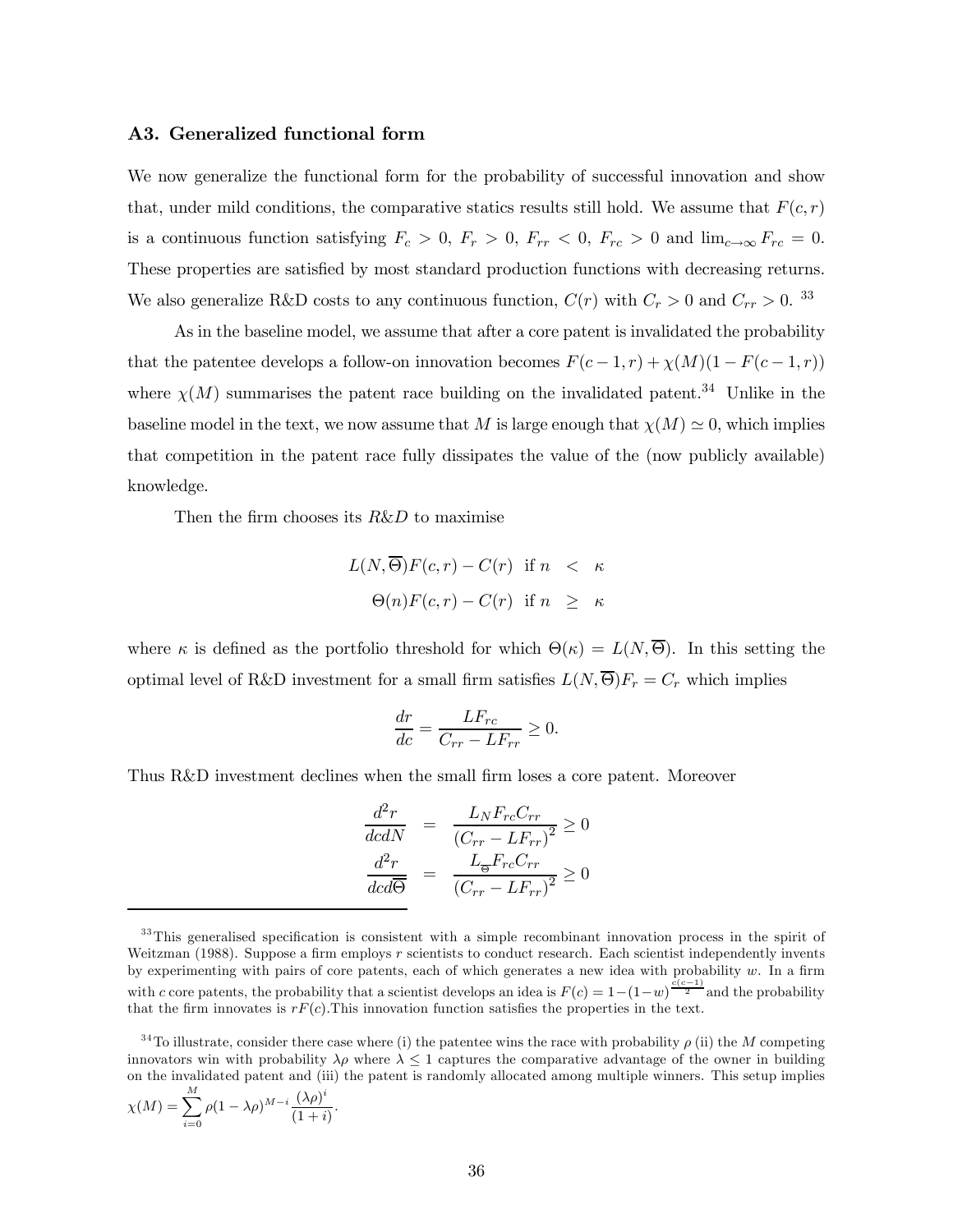which implies that the effect of invalidation is stronger where there are more potential licensees in the technology field and where the value of licensing is larger. By assumption (that only core patents facilitate subsequent innovation), there is no effect from losing a peripheral patent for small firms. For large firms, optimal R&D satisfies  $\Theta(n)F_r = C_r$  and thus

$$
\frac{dr}{dp} = \frac{\Theta_n F_r}{C_{rr} - \Theta F_{rr}} \ge 0
$$
  

$$
\frac{dr}{dc} = \frac{\Theta_n F_r + \Theta F_{cr}}{C_{rr} - \Theta F_{rr}} \ge 0
$$

These derivatives go to zero as  $n \to \infty$  and  $c \to \infty$  because  $\Theta_n$  and  $F_{cr}$  are decreasing functions.

## A3. Mahalanobis measure of potential competition

The measure of potential competition is specific to each litigated patent. Let  $i$  denote the technology field of the litigated patent. We identify all the  $N$  large firms (with  $> 75$  patents) active in the ten-year window before the Federal Circuit decision and measure their patenting across the 426 USPTO three-digit technology classes. Let  $s_{kj}$  denote the share of firm k's patenting that falls in class j. We define the  $(N, 426)$  matrix X that contains the normalized patent class shares across firms, and the (426, 426) matrix  $W = X'X$ . Each element in W, denoted by  $w_{ij}$ , is the uncentered correlation coefficient between the different three-digit technology fields. If technology fields i and j coincide frequently within a given firm (i.e., there is a lot of patent co-location), then  $w_{ij}$  will be close to one; if they never coincide  $w_{ij}$  is zero.

To compute the number of large firms potentially active in the technology field  $i$  of the litigated patent, we define weights for each of the N large firms, denoted by  $\theta_k$ ,  $k \in (1, N)$ :

$$
\theta_k = \sum_{i=1}^{426} w_{ij} s_{kj}.
$$

The weight for each large firm (potential competitor) depends on its distribution of patents across the three-digit technology fields and on how close those fields are to the techology class of the litigated patent. A firm with all its patents in the same three-digit class of the litigated patent receives a weight of one. Firms with a large amount of patents in classes that tend to overlap frequently with the class of the litigated patent receive a weight close to one, those patenting heavily in more distant classes receive a weight of zero. Our Mahalanobis measure of potential competition for the litigated patent,  $N_p^m$ , is then defined as

$$
N_p^m = \sum_{k \in N} \theta_k.
$$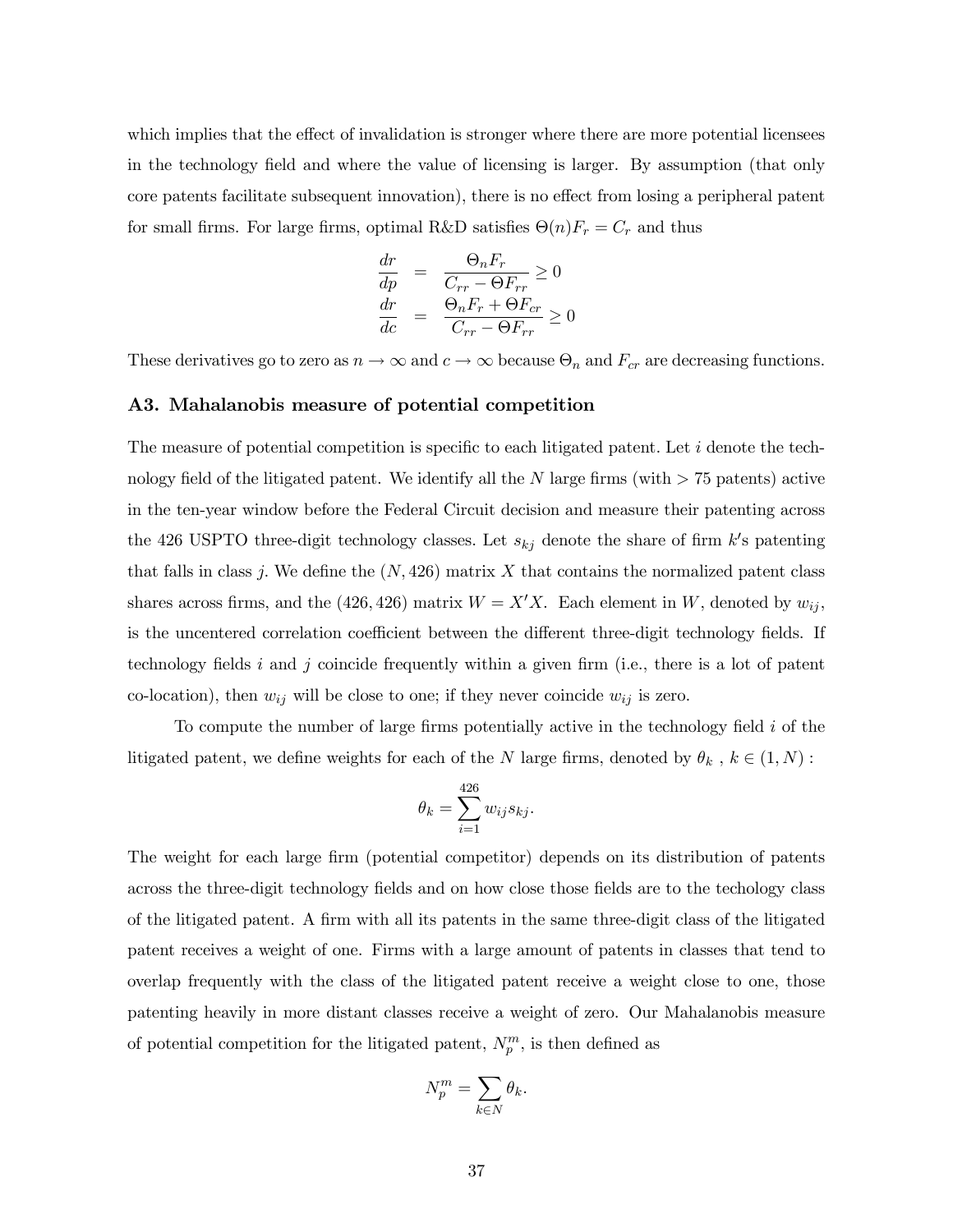|              |        | Mean Std. Dev. | Min          | Max   |
|--------------|--------|----------------|--------------|-------|
| Invalidity   | 0.40   | 0.49           | 0            | 1     |
|              |        |                |              |       |
| PostPatents  | 200.25 | 933.40         | 0            | 12988 |
| PrePatents   | 317.89 | 1118.20        | $\mathbf{1}$ | 14208 |
| PreCites     | 25.09  | 54.99          | 0            | 893   |
| PreSelfCites | 2.40   | 6.42           | 0            | 114   |
| Patent Age   | 9.94   | 5.12           | $\mathbf{1}$ | 30    |

## Table 1: Summary Statistics

NOTES: Sample of 1469 patents involved in Federal Circuit invalidity decisions for period 1983-2010. Invalidated=1 if Federal Circuit invalidates at least one claim of focal patent.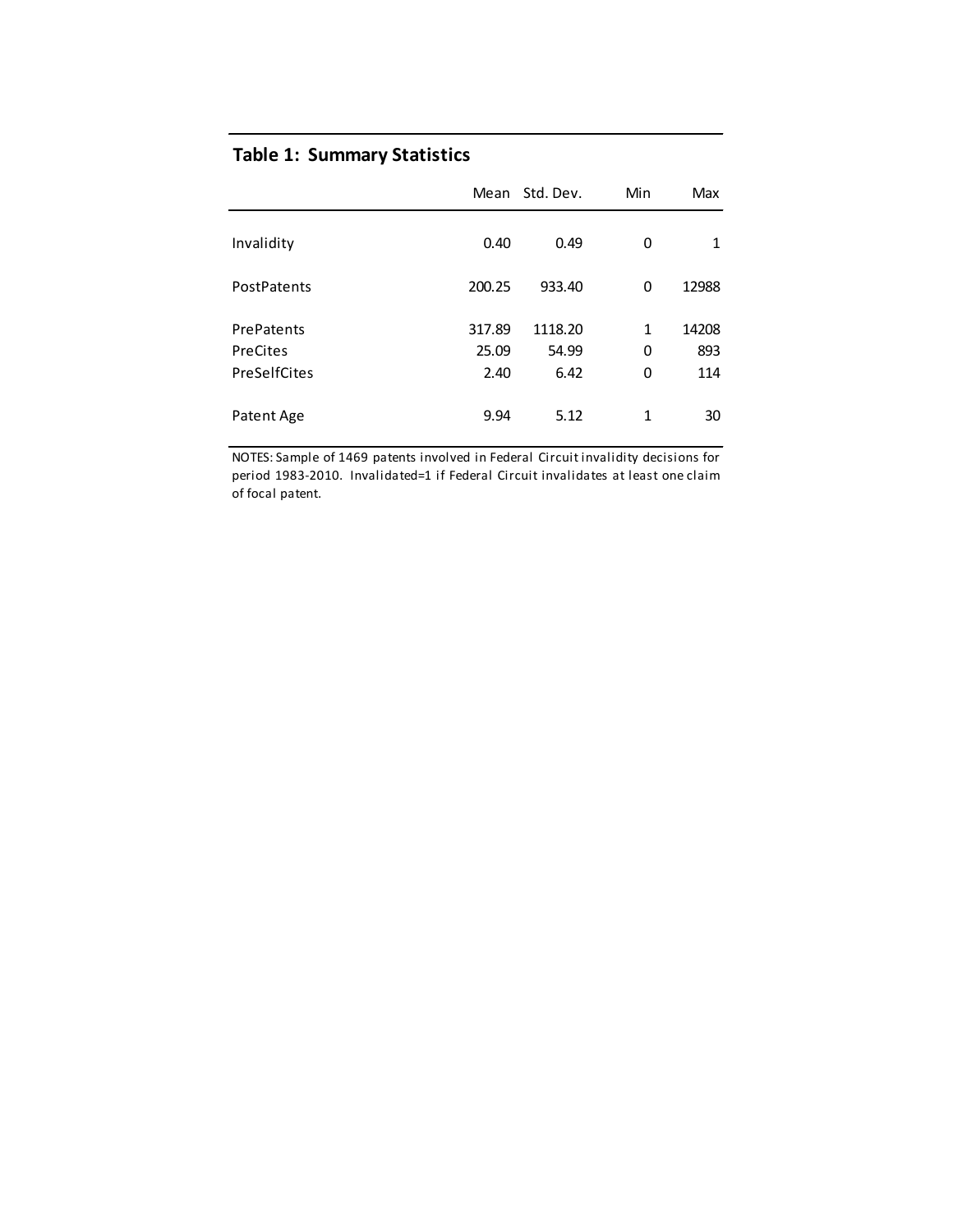|                                          | (1)                   | (2)                                     | (3)                                     | (4)                                     |
|------------------------------------------|-----------------------|-----------------------------------------|-----------------------------------------|-----------------------------------------|
| <b>Estimation Method</b><br>Dep Variable | OLS<br>log(PostPat)   | IV<br>log(PostPat)                      | IV<br>log(PostPat)                      | IV<br>log(PostPat)                      |
|                                          |                       |                                         |                                         |                                         |
| Invalidity                               | $-0.060$              | $-0.694**$                              |                                         | $-0.666**$                              |
|                                          | (0.077)               | (0.313)                                 |                                         | (0.312)                                 |
| All invalidated                          |                       |                                         | $-0.613**$<br>(0.298)                   |                                         |
| log(PrePatents)                          | $0.655***$<br>(0.024) | $0.660***$<br>(0.024)                   | $0.659***$<br>(0.023)                   | $0.637***$<br>(0.027)                   |
| Year Effects                             | YES***                | YES**                                   | YES***                                  | YES***                                  |
| Tech. Effects                            | <b>YES</b>            | <b>YES</b>                              | <b>YES</b>                              | <b>YES</b>                              |
| Age Effects                              | <b>YES</b>            | <b>YES</b>                              | <b>YES</b>                              | <b>YES</b>                              |
| Instrument                               |                       | predicted<br>probability from<br>probit | predicted<br>probability<br>from probit | predicted<br>probability from<br>probit |
| <b>IV Test</b>                           |                       | 70.12                                   | 80.29                                   | 71.36                                   |
| Sample                                   | full                  | full                                    | full                                    | drop multi-<br>patent cases             |
| Fed. Circuit Cases                       | 1181                  | 1181                                    | 1181                                    | 982                                     |

## Table 2: Patent Invalidation and Subsequent Innovation

NOTES: \*significant at 10 percent, \*\* significant at 5 percent and \*\*\* significant at 1 percent. Robust standard errors are reported in parentheses. PostPatents= number of patent applications of assignee in 5 year window after Federal Circuit decision. Invalidity=1 if at least one patent in the case is invalidated. All invalidated=1 if all patents in the case are invalidated. PrePatents = number of patent applications of assignee in 10 year window before Federal Circuit decision. Age = age dummies in years from filing date of patents at Federal Circuit decision. Year= year of Federal Circuit Decision. Technology fields= 6 categories defined in Hall et al (2001). IV test is Stock and Yogo (2005) weak ID test. We replace PostPatent=1 when PostPatent=0 to include firms with no patenting. Regressions include a dummy which equals one when this correction takes place.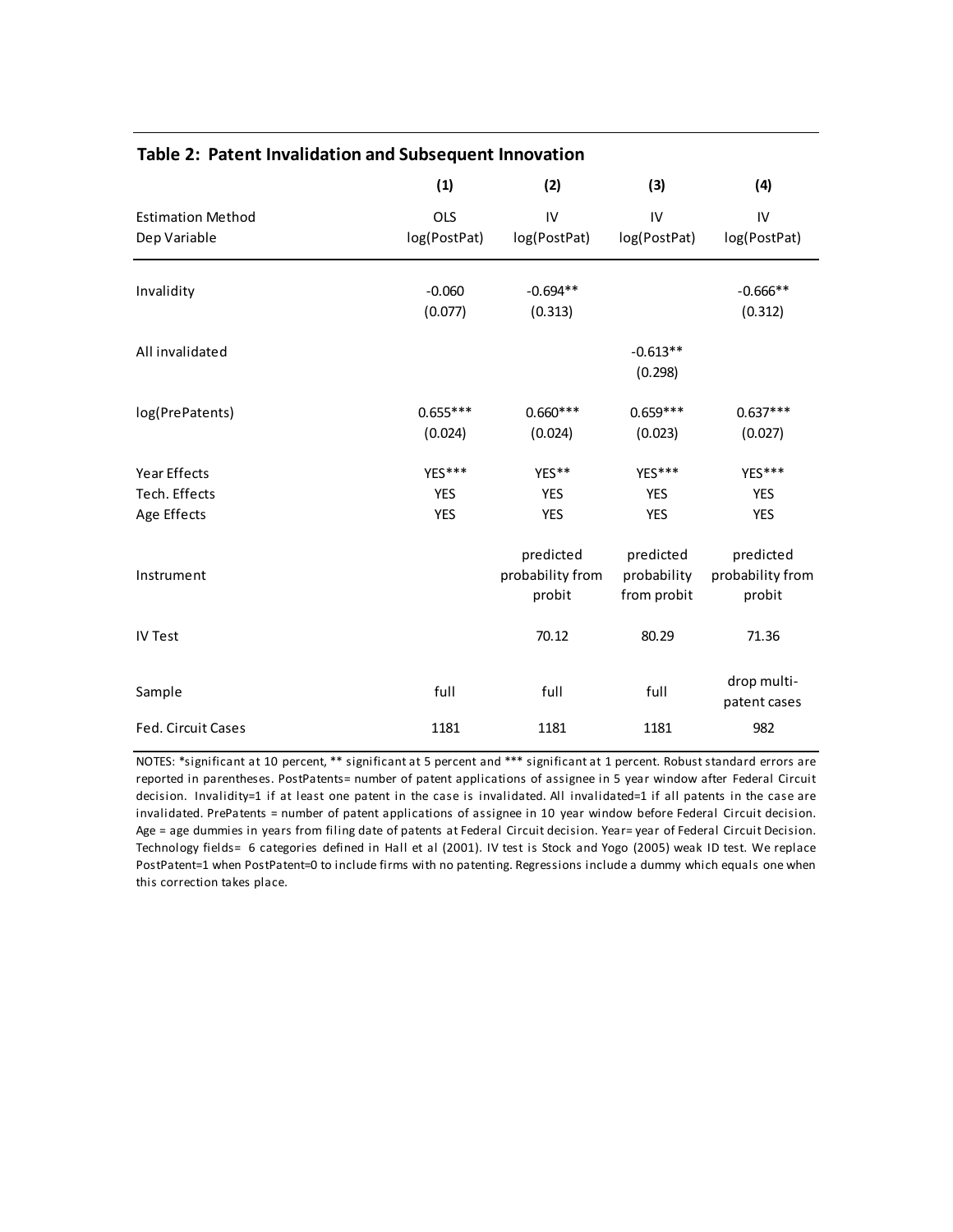| Table 3: Impact of Patent Invalidation by Firm Size |                     |                        |                        |                                      |  |  |
|-----------------------------------------------------|---------------------|------------------------|------------------------|--------------------------------------|--|--|
|                                                     | (1)                 | (2)                    | (3)                    | (4)                                  |  |  |
| <b>Estimation Method</b><br>Dep Variable            | IV<br>log(PostPat)  | IV<br>log(PostPat)     | IV<br>log(PostPat)     | IV<br>log(PostPat)                   |  |  |
| Sample                                              | large               | small                  | full                   | full                                 |  |  |
| Invalidity                                          | $-0.355$<br>(1.090) | $-0.738***$<br>(0.210) |                        |                                      |  |  |
| Invalidity X Small                                  |                     |                        | $-0.824***$<br>(0.286) | $-0.685**$<br>(0.287)                |  |  |
| Invalidity X Large                                  |                     |                        | 0.128<br>(0.809)       | 0.071<br>(0.712)                     |  |  |
| <b>Fed Circuit Decisions</b>                        | 296                 | 885                    | 1181                   | 1181                                 |  |  |
| Large Firm                                          | >75 patents         | >75 patents            | >75 patents            | above 95th<br>percentile in<br>field |  |  |

NOTES: \* significant at 10 percent \*\* significant at 5 percent and \*\*\* significant at 1 percent. Robust standard errors are reported in parentheses. All regressions control for log(PrePatents), age, technology and year effects. Small=1-Large. In columns 1-3: Large=1 if portfolio in 10 year window >75 patents. In column 4 Large=1 if patentee portoflios above 95th percentile of assignees with at least one patent in tech field.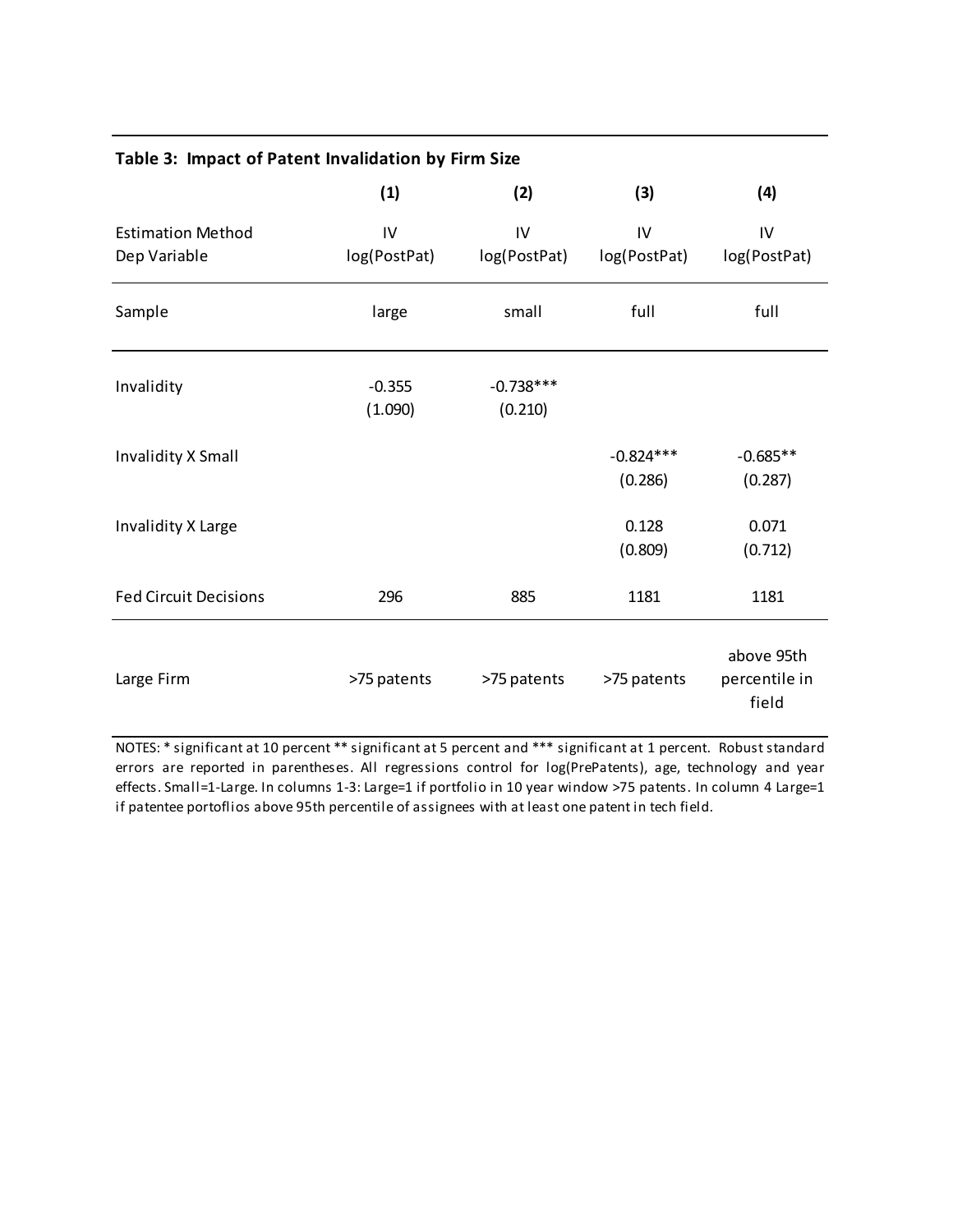## Table 4: Invalidation of Core and Peripheral Patents

|                                          | (1)                        | (2)                    | (3)                        | (4)                    |
|------------------------------------------|----------------------------|------------------------|----------------------------|------------------------|
| <b>Estimation Method</b><br>Dep Variable | IV<br>log(PostPat)         | IV<br>log(PostPat)     | IV<br>log(PostPat)         | IV<br>log(PostPat)     |
| <b>Invalidity X Core</b>                 | $-0.939***$<br>(0.309)     | $-0.961***$<br>(0.327) |                            |                        |
| Invalidity X NoCore                      | 0.008<br>(0.516)           | $-0.107$<br>(0.431)    |                            |                        |
| Invalidity X Core X Small                |                            |                        | $-0.886***$<br>(0.239)     | $-0.948***$<br>(0.305) |
| Invalidity X NoCore X Small              |                            |                        | $-0.537$<br>(0.452)        | $-0.468$<br>(0.374)    |
| Invalidity X Core X Large                |                            |                        | $-0.454$<br>(1.372)        | 1.082<br>(1.620)       |
| Invalidity X NoCore X Large              |                            |                        | 0.184<br>(0.884)           | 0.415<br>(0.851)       |
| <b>Fed Circuit Decisions</b>             | 1181                       | 1181                   | 1181                       | 1181                   |
| Core constructed from                    | share in 2 digit<br>fields | self-citations         | share in 2 digit<br>fields | self-citations         |

NOTES: \* significant at 10 percent, \*\* significant at 5 percent, \*\*\* significant at 1 percent. Robust standard errors are reported in parentheses. All regressions control for log(PrePatents), age,technology and year effects. Small=1-Large. Large=1 if portfolio in 10 year window >75 patents. In columns 1 and 3 Core=1 if share of patents in the focal 2-digit technology class is above the median. In columns 2 and 4 Core=1 if the ratio between the self-citations received and maximum possible number of self-citations that the focal patent could recieve is in top quartile.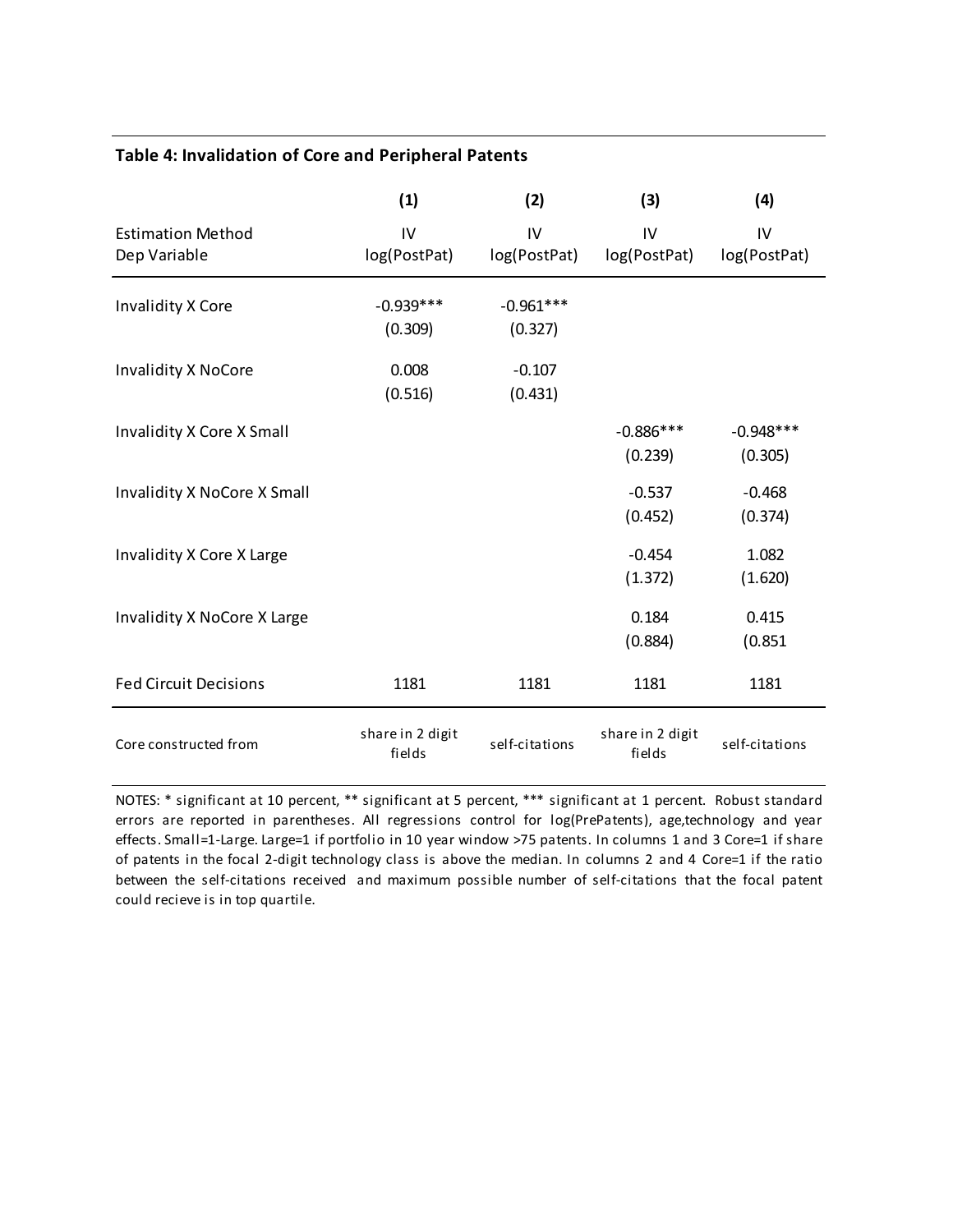|                                          | (1)                    | (2)                    | (3)                    |
|------------------------------------------|------------------------|------------------------|------------------------|
| <b>Estimation Method</b><br>Dep Variable | IV<br>log(PostPat)     | IV<br>log(PostPat)     | IV<br>log(PostPat)     |
| Invalidity X Many Large Firms            | $-0.837***$<br>(0.243) |                        |                        |
| Invalidity X Few Large Firms             | $-0.043$<br>(0.354)    |                        |                        |
| Invalidity X Collateral                  |                        | $-0.718**$<br>(0.351)  |                        |
| Invalidity X NoCollateral                |                        | $-0.708***$<br>(0.231) |                        |
| Invalidity X Fragmented field            |                        |                        | $-0.681***$<br>(0.211) |
| Invalidity X Concentrated Field          |                        |                        | $-0.778**$<br>(0.320)  |
| <b>Fed Circuit Decisions</b>             | 885                    | 885                    | 885                    |
| Sample                                   | <b>Small Firms</b>     | <b>Small Firms</b>     | <b>Small Firms</b>     |

## Table 5: Testing Alternative Mechanisms

NOTES: \* significant at 10 percent, \*\* significant at 5 percent and \*\*\* significant at 1 percent. Robust standard errors are reported in parentheses. All regressions control for log(PrePatents), age,technology and year effects. Small=1-Large. Large=1 if portfolio in 10 year window >75 patents. Collateral=1 if patent is transferred to a bank for security interest. Fragmented field= C4 index of patentees below sample median. Many large firms=1 if more than 5 large patentees in the field with at least 50% of portfolio in field.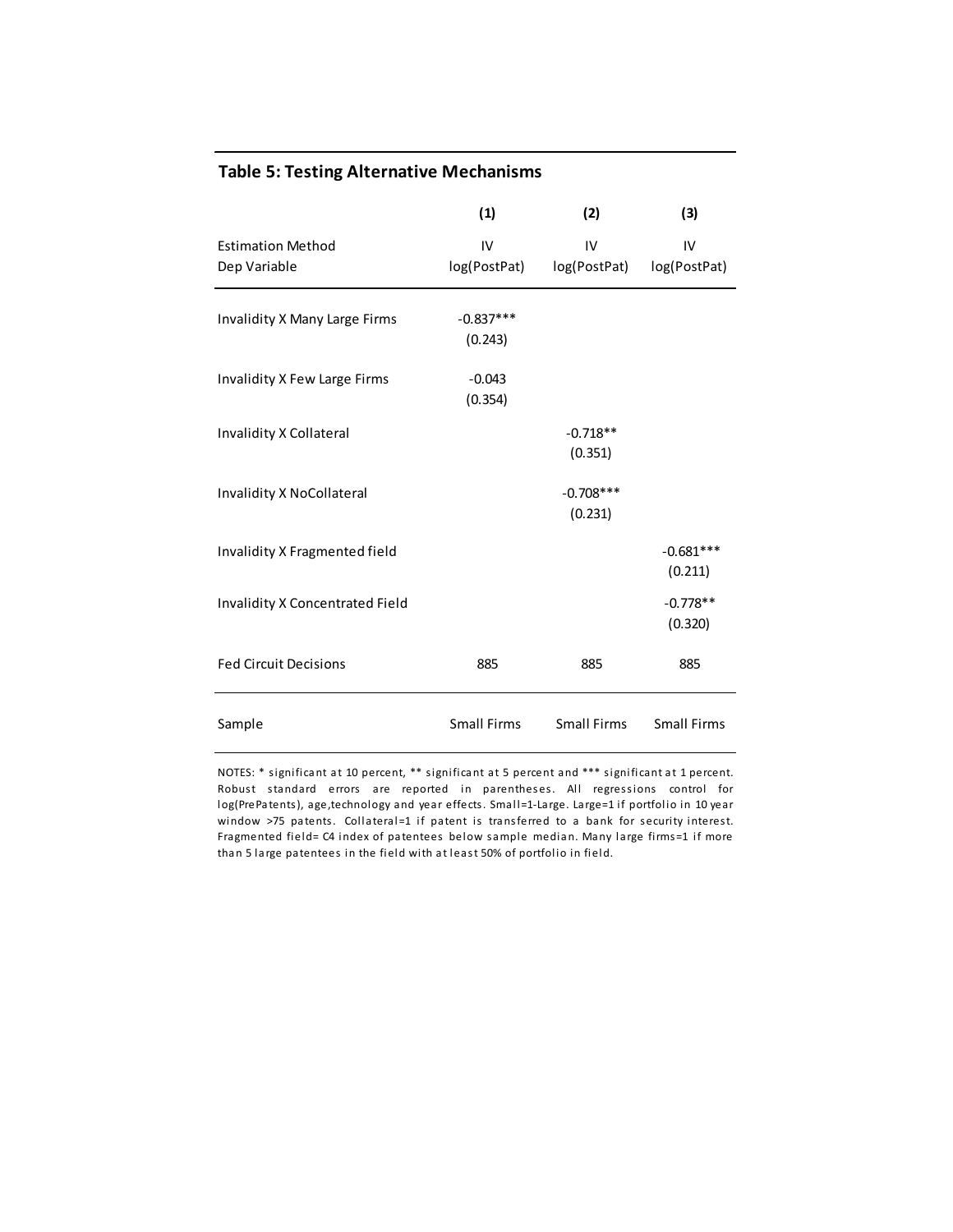## Table 6: Patent Invalidation and Direction of Innovation

|                             | (1)            | (2)          | (3)               | (4)                 |
|-----------------------------|----------------|--------------|-------------------|---------------------|
| <b>Estimation Method</b>    | $\mathsf{IV}$  | IV           | IV                | IV                  |
| Dep Variable                | log(SelfCites) | log(PostPat) | log(PostPat)      | log(PostPat)        |
|                             |                | in field     | in related fields | in unrelated fields |
|                             |                |              |                   |                     |
| Invalidity X Core X Small   | $-0.016$       | $-0.668***$  | $-0.494**$        | $-0.562***$         |
|                             | (0.117)        | (0.217)      | (0.214)           | (0.217)             |
| Invalidity X NoCore X Small | $-0.217$       | $-0.499$     | 0.192             | $-0.521$            |
|                             | (0.148)        | (0.318)      | (0.238)           | (0.323)             |
| Invalidity X Core X Large   | $-0.093$       | $-0.275$     | $-0.005$          | 0.366               |
|                             | (0.324)        | (0.636)      | (0.649)           | (0.522)             |
| Invalidity X NoCore X Large | $-0.498***$    | $-0.151$     | $1.208**$         | 0.427               |
|                             | (0.187)        | (0.467)      | (0.548)           | (0.551)             |
| <b>Fed Circuit Patents</b>  | 1469           | 1469         | 1469              | 1469                |

NOTES: \* significant at <sup>10</sup> percent, \*\* significant at <sup>5</sup> percent and \*\*\* significant at <sup>1</sup> percent. Robust standard errors are reported in parentheses. All regressions control for log(PrePatents), age,technology and year effects. Small=1-Large. Large=1 if portfolio in <sup>10</sup> year window >75 patents. Core=1 if share of patents in the focal technology 2-digit class is above the median. Dependent Variables: in column <sup>1</sup> is log of SelfCitations received by the patent in the <sup>5</sup> years after invalidation, in column <sup>2</sup> is <sup>a</sup> patent applications in the 3-digit class, in column <sup>3</sup> is patent applications in other 3-digit classes belonging to the same <sup>2</sup> digit class and in column <sup>4</sup> is the total number of applications outside the 2 digit class.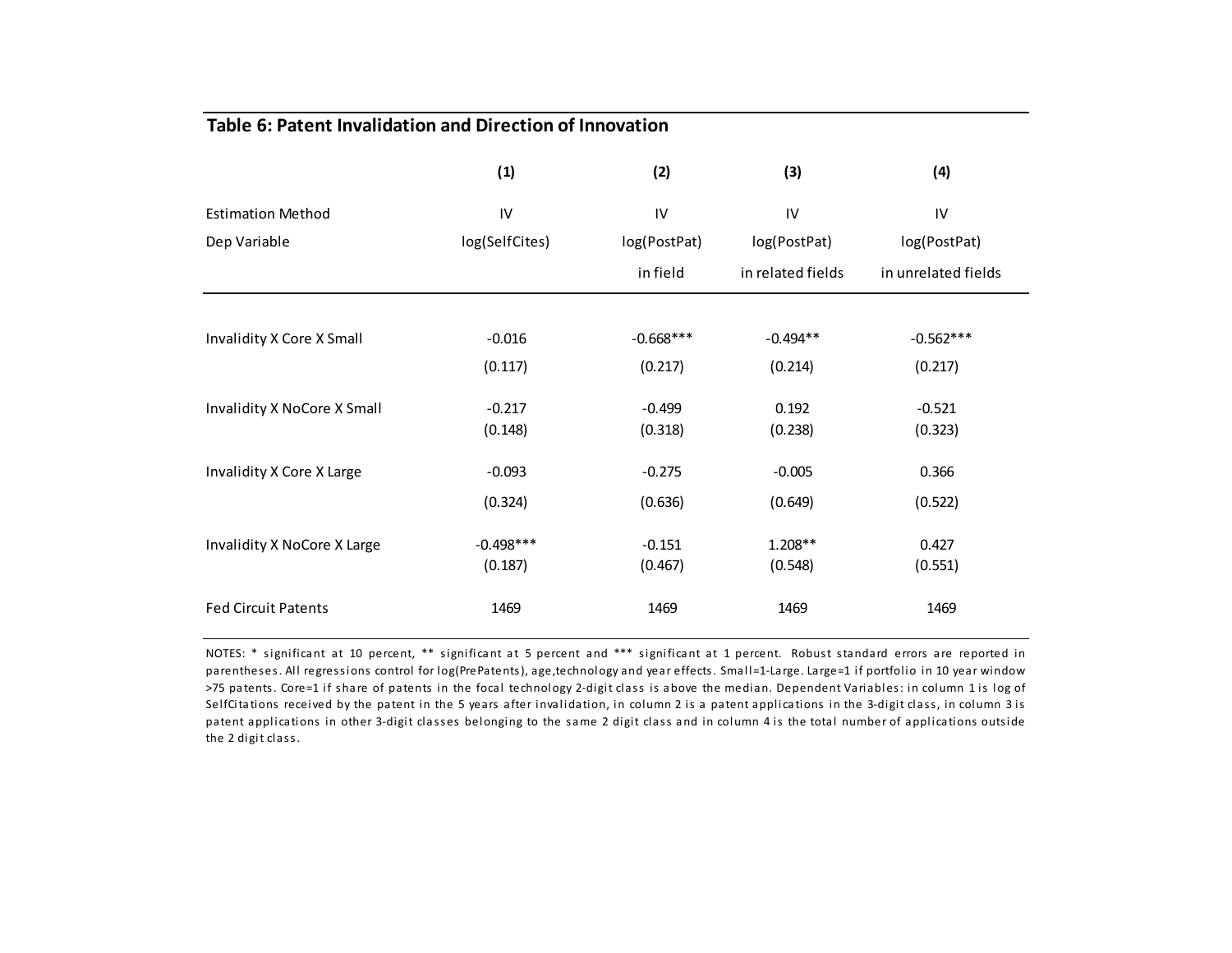| Table A1: Composition of Judge Panels and Patent Invalidation |             |                  |                  |                  |  |  |
|---------------------------------------------------------------|-------------|------------------|------------------|------------------|--|--|
|                                                               | 1           | 2                | 3                | 4                |  |  |
| <b>Estimation Method</b>                                      | Probit      | Probit           | <b>OLS</b>       | <b>OLS</b>       |  |  |
| Dependent Variable                                            | Invalidated | Invalidated      | <b>JIP</b>       | JIP              |  |  |
| Judges Invalidity                                             |             |                  |                  |                  |  |  |
| Propensity (JIP)                                              | $2.915***$  | $2.264***$       |                  |                  |  |  |
|                                                               | (0.666)     | (0.819)          |                  |                  |  |  |
| log(PrePatents)                                               |             | 0.013<br>(0.016) | 0.001<br>(0.001) | 0.001<br>(0.001) |  |  |
| Year Effects                                                  | NO.         | YES***           | <b>NO</b>        | YES***           |  |  |
| Age Effects                                                   | NO.         | <b>YES</b>       | NO.              | <b>YES</b>       |  |  |
| Tech. Effects                                                 | NO.         | <b>YES</b>       | NO.              | <b>YES</b>       |  |  |
| <b>Fed. Circuit Cases</b>                                     | 1181        | 1181             | 1181             | 1181             |  |  |

NOTES: \* significant at 10 percent, \*\* significant at 5 percent and \*\*\* significant at 1 percent. Robust standard errors are reported in parentheses. Invalidated=1 if at least one patent in the case is invalidated. PrePatents = number of patent applications of assignee in 10 year window before Federal Circuit decision. Age = age dummies in years from filing date of patents at Federal Circuit decision. Year= year of Federal Circuit Decision. Technology fields= 6 categories defined in Hall et al (2001).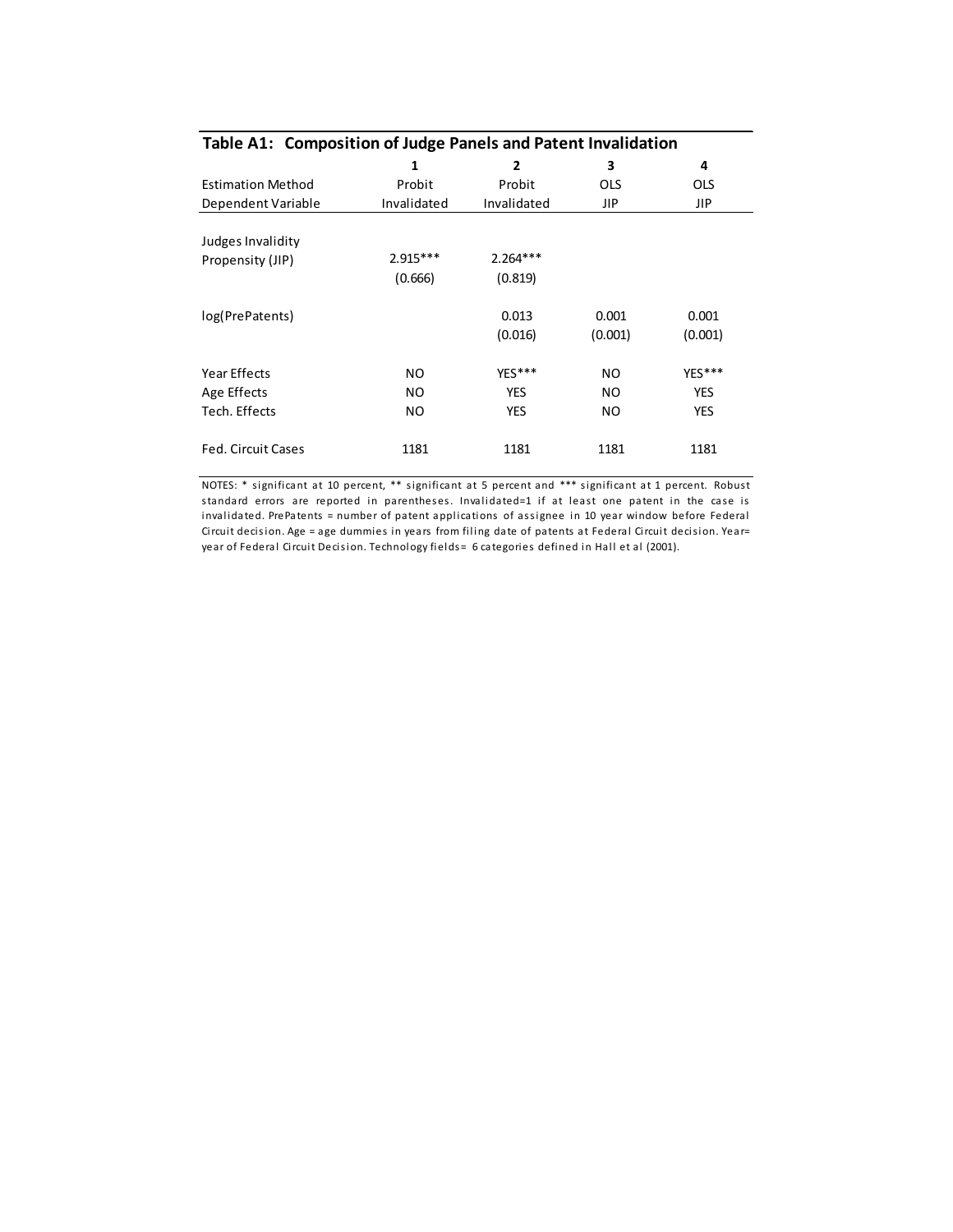| Table A2: Robustness of Baseline Regressions - IV Estimates |                                                                        |                                                                     |                                         |                                         |  |  |
|-------------------------------------------------------------|------------------------------------------------------------------------|---------------------------------------------------------------------|-----------------------------------------|-----------------------------------------|--|--|
|                                                             | (1)                                                                    | (2)                                                                 | (3)                                     | (4)                                     |  |  |
| Dep Variable                                                | log(PostPat)                                                           | log(PostPat)                                                        | log(PostPat)                            | log(PostPat)                            |  |  |
| Sample                                                      | full                                                                   | full                                                                | no overlapping<br>cases                 | no repeated<br>litigants                |  |  |
| Invalidity                                                  | $-0.544*$<br>(0.315)                                                   |                                                                     | $-0.813**$<br>(0.320)                   | $-0.811***$<br>(0.316)                  |  |  |
| All Invalidated                                             |                                                                        | $-0.567*$<br>(0.339)                                                |                                         |                                         |  |  |
| Instrument                                                  | predicted<br>probability<br>constructed from<br>patent-level<br>probit | predicted<br>probability<br>constructed from<br>patent-level probit | predicted<br>probability from<br>probit | predicted<br>probability from<br>probit |  |  |
| <b>IV Test</b>                                              | 68.99                                                                  | 59.78                                                               | 61.61                                   | 59.43                                   |  |  |
| Fed. Circuit Cases                                          | 1181                                                                   | 1181                                                                | 996                                     | 948                                     |  |  |

NOTES: \* significant at 10 percent, \*\* significant at 5 percent and \*\*\* significant at 1 percent. Robust standard errors are reported in parentheses. PostPatents= number of patent applications of assignee in 5 year window after Federal Circuit decision. Invalidated=1 if at least one patent in the case is invalidated. All invalidated=1 if all patents in the case are invalidated. IV test is Stock and Yogo (2005) weak ID test. We replace PostPatent=1 when PostPatent=0 to include firms with no patenting. Regressions include a dummy which equals one when this correction takes place. All regressions control for log(PrePatents), technology, age and year effects. Columns 1-2 control for the number of patents in the case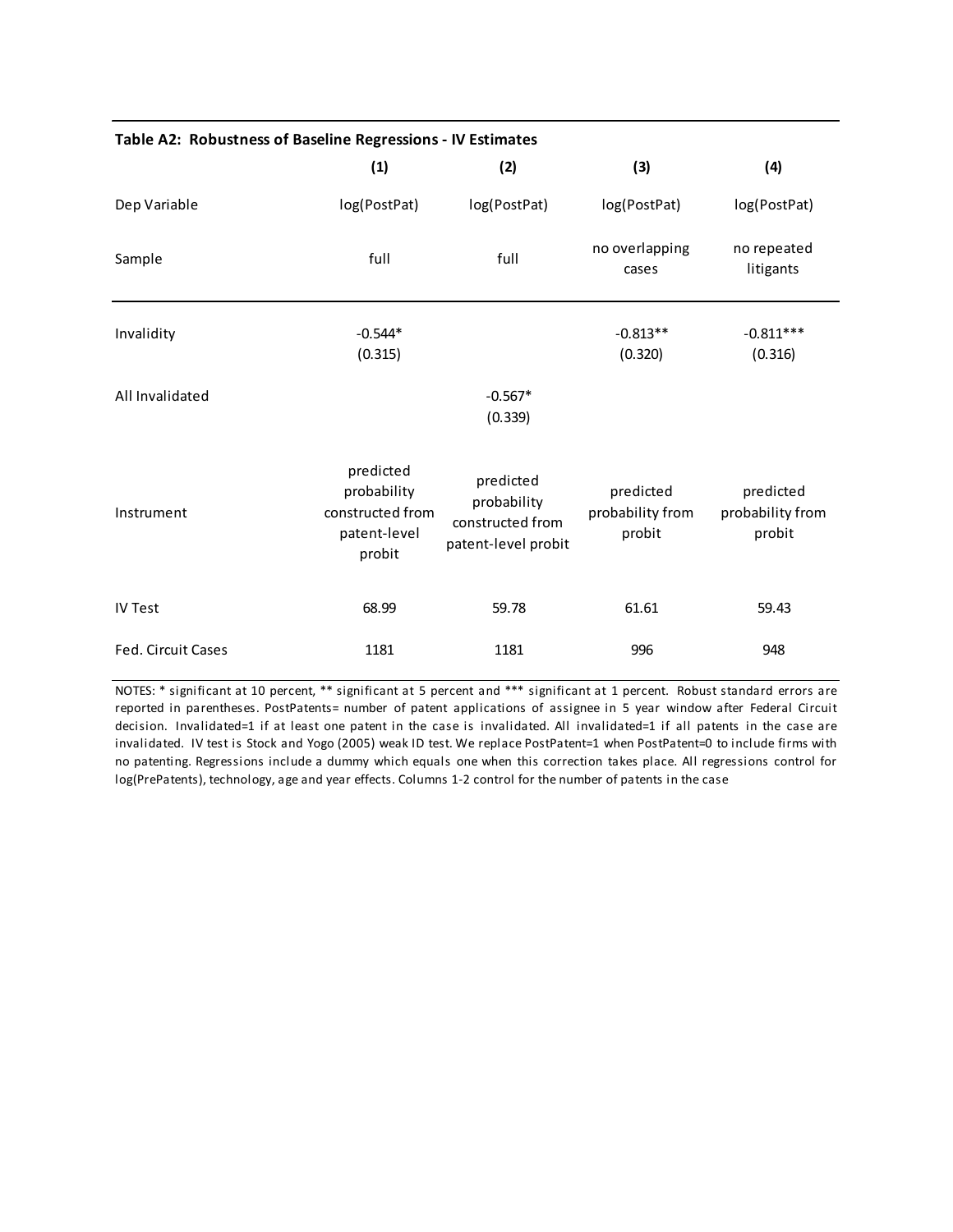| <b>Table A3: Core Technologies - Robustness</b> |                       |                       |                                              |                        |  |  |
|-------------------------------------------------|-----------------------|-----------------------|----------------------------------------------|------------------------|--|--|
|                                                 | (1)                   | (2)                   | (3)                                          | (4)                    |  |  |
| <b>Estimation Method</b><br>Dep Variable        | IV<br>log(PostPat)    | IV                    | IV<br>log(PostPat) log(PostPat) log(PostPat) | IV                     |  |  |
| <b>Invalidity X Core</b>                        | $-0.703**$<br>(0.300) | $-0.808**$<br>(0.291) | $-0.939***$<br>(0.309)                       | $-0.953***$<br>(0.307) |  |  |
| <b>Invalidity X NoCore</b>                      | $-0.157$<br>(0.775)   | 0.103<br>(0.613)      | 0.008<br>(0.516)                             | $-0.261$<br>(0.470)    |  |  |
| <b>Fed Circuit Decisions</b>                    | 1181                  | 1181                  | 1181                                         | 1181                   |  |  |
| Core share                                      | 0.25                  | 0.5                   | 0.66                                         | 0.75                   |  |  |

NOTES: \* significant at 10 percent, \*\* significant at 5 percent and \*\*\* s ignificant at 1 percent. Robust standard errors are reported in parentheses. All regressions control for log(PrePatents), age, technology and year effects. Core=1 if share of patents in the focal 2-digit technology class is above the specific cutoff.